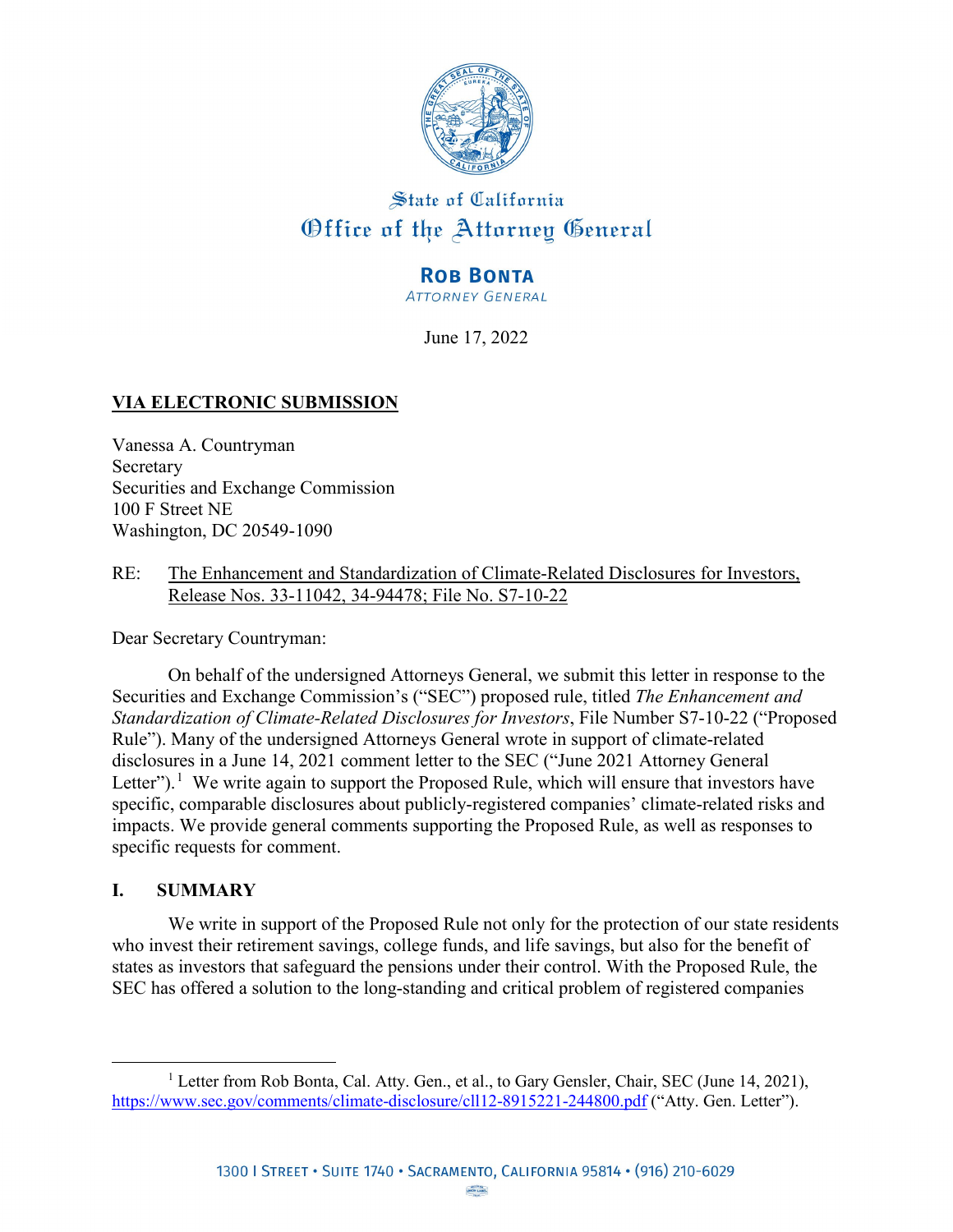$\overline{a}$ 

facing material climate-related impacts to their business operations that are not transparent to investors.

The physical risks and impacts of climate change already threaten registered companies and their operations. Extreme weather events caused or exacerbated by climate change, such as hurricanes, wildfires, extreme heat, and extreme drought, have caused a number of material and costly impacts on company operations. As those events increase in intensity and frequency, their effects on companies will only grow. To head off the worst climate change outcomes, as well as to mitigate the unavoidable effects, governments at all levels are already regulating to reduce greenhouse gas ("GHG") emissions and to bolster climate resilience. Those transition risks are not a future hypothetical; registered companies face those risks and are incurring related costs right now. The Proposed Rule's mandatory disclosures are necessary to ensure investors, and the market broadly, can price in those risks.

Investors have been clear that for their decision-making they need specific, comparable disclosures about climate-related risks, as well as about registered companies' management of those risks. In the absence of a mandatory disclosure regime, investors have been left to piece together climate-related information from a variety of sources that does not allow them to meaningfully compare companies. They are also vulnerable to the effects of greenwashing,<sup>[2](#page-1-0)</sup> which the Proposed Rule promises to address through its mandatory disclosures. In short, we believe the Proposed Rule is well-structured to deliver to investors what they need to make informed investment decisions.

The Proposed Rule falls well within the SEC's statutory authority, in light of these circumstances and given the impact that climate-related disclosures will have on market stability, which underpins capital formation and investor protection. The Proposed Rule's mandatory disclosures address harmful informational imbalances to protect investors, markets, and the third parties that rely on market efficiency.<sup>[3](#page-1-1)</sup>

We encourage the SEC to consider strengthening the Proposed Rule in the final regulations to ensure a sufficiently robust disclosure regime. We have the following specific recommendations: 1) define certain undefined terms; 2) require smaller reporting companies ("SRCs") that have adopted transition plans with "Scope 3" greenhouse gas ("GHG") emissions reductions to report on those emissions; 3) require all registered companies to have independent

<span id="page-1-0"></span> $2$  For purposes of this comment letter, we consider "greenwashing" to be the exaggeration of climate change-addressing and/or environmentally friendly actions, as well as the obscuring of climate change-causing and/or environmentally harming actions, with the goal of appealing to investors. *See*  Miriam Cherry, *The Law & Econ. of Corp. Social Responsibility & Greenwashing*, 14 UCDBLJ 281, 284-87 (2014) (attempting to define "greenwashing"); *see also* SEC, *Prop. Rule: Enhanced Disclosures by Certain Inv. Advisors & Inv. Cos. About Env'l, Social, & Governance Inv. Practices* 8 (May 25, 2022) (describing greenwashing in context of investment funds).

<span id="page-1-1"></span><sup>&</sup>lt;sup>3</sup> Notably, in addition to investors, Congress explicitly sought to protect third parties who rely on market efficiency in their operations (such as lenders that use securities as collateral) through the Securities Act of 1933 ("Securities Act") and the Securities Exchange Act of 1934 ("Exchange Act").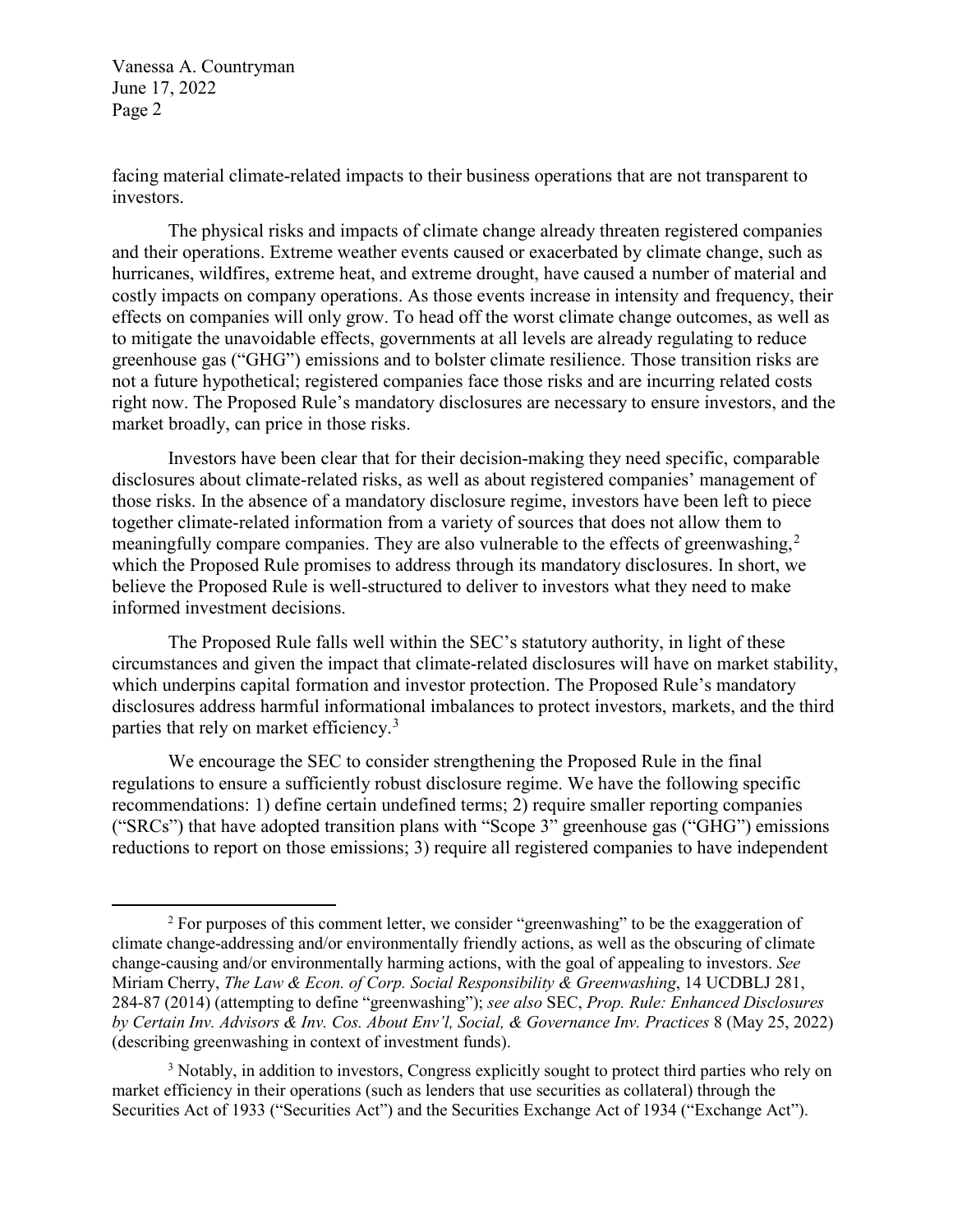attestations for their "Scope 1" and "Scope 2" GHG emissions disclosures; and 4) shorten the compliance dates.

We appreciate the work and thought that the SEC put into the Proposed Rule, and we support its adoption.

#### **II. GENERAL COMMENTS**

 $\overline{a}$ 

#### **A. States Have an Interest in Registered Companies Making the Climate-Related Disclosures the SEC Has Proposed.**

We support adoption of the Proposed Rule for the benefits it will provide to the vast numbers of our states' residents who rely on investment savings. As of 2019, approximately 53% of U.S. households had stock holdings with a per-household average value of \$371,390.<sup>[4](#page-2-0)</sup> Many state residents rely on investment plans for college savings, as evidenced by the approximately 13.8 million [5](#page-2-1)29 plan accounts holding just under \$400 billion.<sup>5</sup> A significant portion of Americans have investments through their health savings accounts ("HSAs"), with 25 million HSAs and \$10 billion in investments in those accounts as of  $2018.6$  $2018.6$  Fifty-six percent of U.S. workers participate in employer-sponsored retirement savings, such as public and private pensions and 401 $(k)$  plans.<sup>[7](#page-2-3)</sup> A significant percentage of U.S. households—37%—have individual retirement accounts ("IRAs"). <sup>[8](#page-2-4)</sup> In total, approximately 75% of all non-retired adults have at least some retirement savings, which are likely to constitute a significant portion of their future retirement income.<sup>[9](#page-2-5)</sup>

<span id="page-2-3"></span>7 Bureau of Lab. Stat., *Nat'l Comp. Surv.: Emp. Benefits in the U.S., Mar. 2021* 4 (Sept. 2021), [https://www.bls.gov/ncs/ebs/benefits/2021/employee-benefits-in-the-united-states-march-2021.pdf.](https://www.bls.gov/ncs/ebs/benefits/2021/employee-benefits-in-the-united-states-march-2021.pdf)

<span id="page-2-4"></span>8 Inv. Co. Inst., *ICI Rsch. Persp.: The Role of IRAs in U.S. Households' Sav. for Ret., 2020* 1 (Jan. 2021), [https://papers.ssrn.com/sol3/papers.cfm?abstract\\_id=3789270#:~:text=In%20mid-](https://papers.ssrn.com/sol3/papers.cfm?abstract_id=3789270#:%7E:text=In%20mid-2020%2C%2037%20percent%20of%20US%20households%20owned,plan%20accumulations%20or%20had%20defined%20benefit%20plan%20coverage.)[2020%2C%2037%20percent%20of%20US%20households%20owned,plan%20accumulations%20or%20](https://papers.ssrn.com/sol3/papers.cfm?abstract_id=3789270#:%7E:text=In%20mid-2020%2C%2037%20percent%20of%20US%20households%20owned,plan%20accumulations%20or%20had%20defined%20benefit%20plan%20coverage.) [had%20defined%20benefit%20plan%20coverage.](https://papers.ssrn.com/sol3/papers.cfm?abstract_id=3789270#:%7E:text=In%20mid-2020%2C%2037%20percent%20of%20US%20households%20owned,plan%20accumulations%20or%20had%20defined%20benefit%20plan%20coverage.)

<span id="page-2-0"></span><sup>&</sup>lt;sup>4</sup> Fed. Rsrv., *Survey of Consumer Fin.*, Stock Holdings by All Families (2019), [https://www.federalreserve.gov/econres/scf/dataviz/scf/table/#series:Stock\\_Holdings;demographic:all;pop](https://www.federalreserve.gov/econres/scf/dataviz/scf/table/#series:Stock_Holdings;demographic:all;population:all;units:have) [ulation:all;units:have.](https://www.federalreserve.gov/econres/scf/dataviz/scf/table/#series:Stock_Holdings;demographic:all;population:all;units:have)

<span id="page-2-1"></span><sup>5</sup> Inv. Co. Inst., *529 Plan Program Stat., Dec. 2020* (Mar. 23, 2021), [https://www.ici.org/research/stats/529s/529s\\_20\\_q4.](https://www.ici.org/research/stats/529s/529s_20_q4)

<span id="page-2-2"></span><sup>6</sup> Devenir Rsch., *2018 Year-End Devenir HSA Rsch. Rep.* (Feb. 27, 2019), [https://www.devenir.com/research/2018-year-end-devenir-hsa-research-report/.](https://www.devenir.com/research/2018-year-end-devenir-hsa-research-report/)

<span id="page-2-5"></span><sup>9</sup> Fed. Rsrv., *Rep. on the Econ. Well-Being of Ams. in 2020* (May 2021), [https://www.federalreserve.gov/publications/2021-economic-well-being-of-us-households-in-2020](https://www.federalreserve.gov/publications/2021-economic-well-being-of-us-households-in-2020-retirement.htm) [retirement.htm](https://www.federalreserve.gov/publications/2021-economic-well-being-of-us-households-in-2020-retirement.htm) ("Fed. Rrv. Am. Well-Being Report"). Current retirees already rely on retirement savings, with 68% of current retirees receiving income from pensions. Retiree income from pensions and retirement accounts constitute at least 17% of total income for individuals 65 years and older. *Id*.; *see also*  Daniel Thompson & Michael D. King, *U.S. Census Bur., Income Sources of Older Households: 2017* 6-7 (Feb. 2022), [https://www.census.gov/content/dam/Census/library/publications/2022/demo/p70br-177.pdf.](https://www.census.gov/content/dam/Census/library/publications/2022/demo/p70br-177.pdf)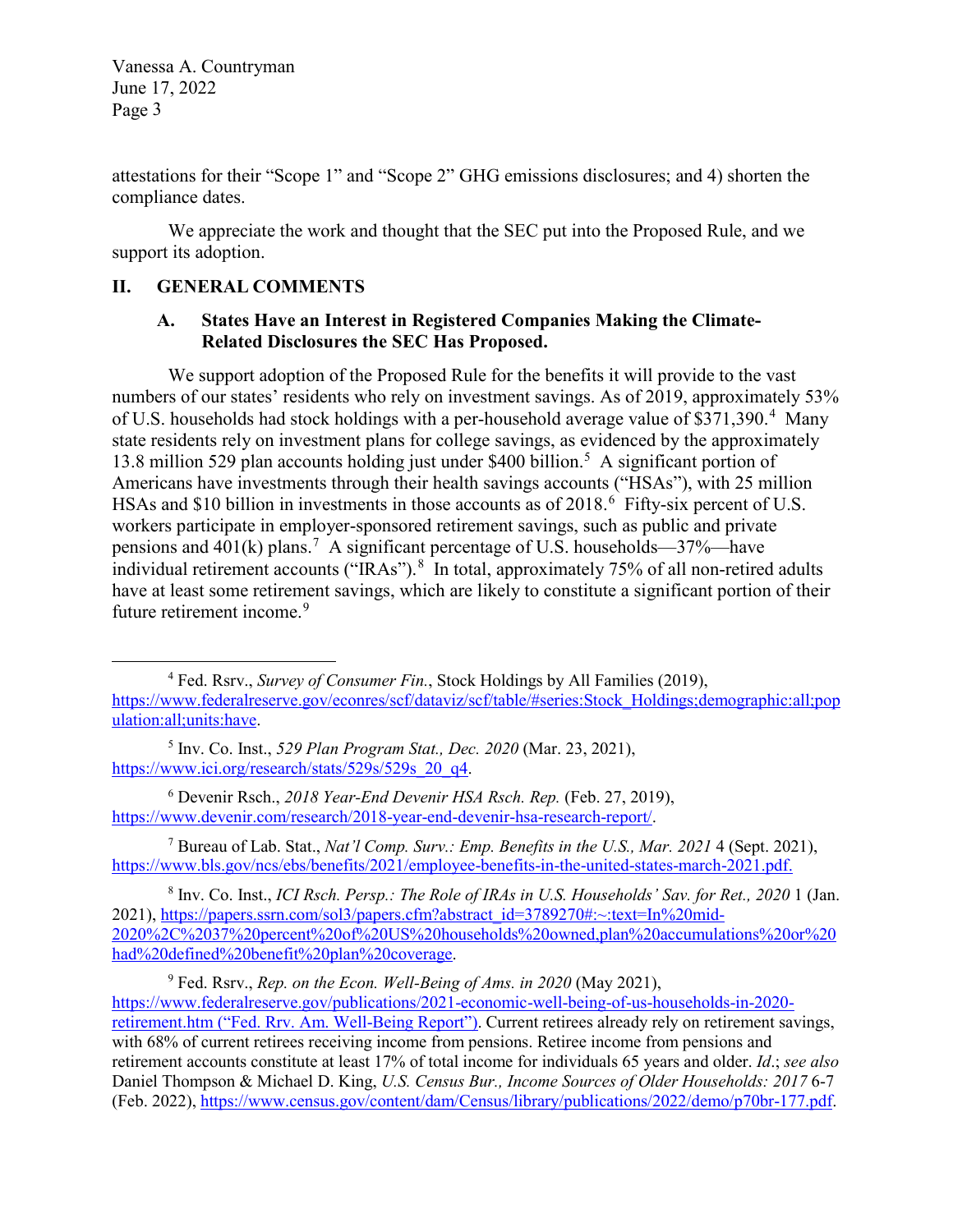$\overline{a}$ 

The Proposed Rule, if adopted, will benefit states' residents by ensuring more transparency about registered companies' exposure to climate-related risks over both the shortand long-term. That transparency, in turn, will allow investors to more accurately price those risks and thereby improve market efficiency.[10](#page-3-0) The Proposed Rule's disclosures will also allow investors to more effectively diversify their portfolios.<sup>11</sup> States will benefit from the Proposed Rule's impacts, as more efficient markets and better informed investors will likely result in improved financial outcomes for our residents. Those better financial outcomes will have tangible benefits for states by maintaining or increasing tax revenue from successful investment  $plane.$ <sup>12</sup>

The Proposed Rule's benefits will redound to states in another way: states are themselves investors. Our public pension funds having significant holdings in registered companies and stand to benefit from the Proposed Rule's mandatory climate-related disclosures. Among the undersigned states, for example, Oregon has \$21.3 billion invested, Massachusetts has \$95.7 billion invested, New York State has \$136 billion invested, and California has \$336 billion

<sup>11</sup> Mercer, *Inv. in a Time of Clim. Change* 7 (2015),

<span id="page-3-1"></span>[https://www.ifc.org/wps/wcm/connect/news\\_ext\\_content/ifc\\_external\\_corporate\\_site/news+and+events/n](https://www.ifc.org/wps/wcm/connect/news_ext_content/ifc_external_corporate_site/news+and+events/news/climate-change-to-affect-investment-returns) [ews/climate-change-to-affect-investment-returns;](https://www.ifc.org/wps/wcm/connect/news_ext_content/ifc_external_corporate_site/news+and+events/news/climate-change-to-affect-investment-returns) Fred Wellington & Amanda Sauer, Ceres & World Resources Inst., *Framing Clim. Risk in Portfolio Mgmt.* 3 (May 2005), [https://www.wri.org/framing](https://www.wri.org/framing-climate-change-risk-portfolio-management)[climate-change-risk-portfolio-management.](https://www.wri.org/framing-climate-change-risk-portfolio-management)

<span id="page-3-2"></span>12 John Waggoner, Am. Ass'n of Retired People, *12 States that Won't Tax Your Ret. Distribs.*, AARP.org (Mar. 29, 2022)[, https://www.aarp.org/money/taxes/info-2020/states-that-dont-tax-retirement](https://www.aarp.org/money/taxes/info-2020/states-that-dont-tax-retirement-distributions.html)[distributions.html](https://www.aarp.org/money/taxes/info-2020/states-that-dont-tax-retirement-distributions.html) (thirty-eight states tax retirement distributions in some form). When retirement income is insufficient, states often step in to protect residents with social safety net programs. *See* N.Y. State Assemb., Comm. on Aging, *2020 Ann. Rep*. 2 (Dec. 15, 2021),

<https://nyassembly.gov/comm/?id=1&sec=story&story=100691>(\$143 million for services for elderly residents); State of California, *Cal. State Budget: 2021-2022* 85-88 (2021), [https://ebudget.ca.gov/2021-](https://ebudget.ca.gov/2021-22/pdf/Enacted/BudgetSummary/FullBudgetSummary.pdf) [22/pdf/Enacted/BudgetSummary/FullBudgetSummary.pdf](https://ebudget.ca.gov/2021-22/pdf/Enacted/BudgetSummary/FullBudgetSummary.pdf) (\$233 million for services for elderly residents); D.C., Dep't of Aging & Cmty. Living, *Fiscal Year 2021 Budget* 1 (2020), [https://cfo.dc.gov/sites/default/files/dc/sites/ocfo/publication/attachments/by\\_dacl\\_chapter\\_2021a.pdf](https://cfo.dc.gov/sites/default/files/dc/sites/ocfo/publication/attachments/by_dacl_chapter_2021a.pdf) (\$53 million for services for elderly residents).

<span id="page-3-0"></span><sup>&</sup>lt;sup>10</sup> Create & BNY Mellon Inv. Mgmt., *Future 2024: Future-Proofing Your Asset Allocation in the Age of Mega Trends* 4 (2019),

[https://www.bnymellonim.com/uploads/2019/09/9d78652e263adc2110ae32f544157770/bny-mellon-full](https://www.bnymellonim.com/uploads/2019/09/9d78652e263adc2110ae32f544157770/bny-mellon-full-report-future-24-whitepaper.pdf)[report-future-24-whitepaper.pdf](https://www.bnymellonim.com/uploads/2019/09/9d78652e263adc2110ae32f544157770/bny-mellon-full-report-future-24-whitepaper.pdf) (93% of institutional investors in survey "regard climate change as an investment 'risk' that has yet to be priced in by all the key financial markets globally"); CFTC, *Managing Clim. Risk in the U.S. Fin. Sys.: Rep. of the Clim.-Related Mkt. Risk Subcomm., Mkt. Risk Advisory Comm. of the U.S. CFTC* 87 (Sept. 2020), [https://www.cftc.gov/sites/default/files/2020-09/9-9-](https://www.cftc.gov/sites/default/files/2020-09/9-9-20%20Report%20of%20the%20Subcommittee%20on%20Climate-Related%20Market%20Risk%20-%20Managing%20Climate%20Risk%20in%20the%20U.S.%20Financial%20System%20for%20posting.pdf) [20%20Report%20of%20the%20Subcommittee%20on%20Climate-Related%20Market%20Risk%20-](https://www.cftc.gov/sites/default/files/2020-09/9-9-20%20Report%20of%20the%20Subcommittee%20on%20Climate-Related%20Market%20Risk%20-%20Managing%20Climate%20Risk%20in%20the%20U.S.%20Financial%20System%20for%20posting.pdf) [%20Managing%20Climate%20Risk%20in%20the%20U.S.%20Financial%20System%20for%20posting.](https://www.cftc.gov/sites/default/files/2020-09/9-9-20%20Report%20of%20the%20Subcommittee%20on%20Climate-Related%20Market%20Risk%20-%20Managing%20Climate%20Risk%20in%20the%20U.S.%20Financial%20System%20for%20posting.pdf) [pdf](https://www.cftc.gov/sites/default/files/2020-09/9-9-20%20Report%20of%20the%20Subcommittee%20on%20Climate-Related%20Market%20Risk%20-%20Managing%20Climate%20Risk%20in%20the%20U.S.%20Financial%20System%20for%20posting.pdf) ("comprehensive climate disclosure" allows investors to "better assess a more refined measure of the long-term cost of capital, as well as risks to firms, margins, cash flow and valuations") ("CFTC Report").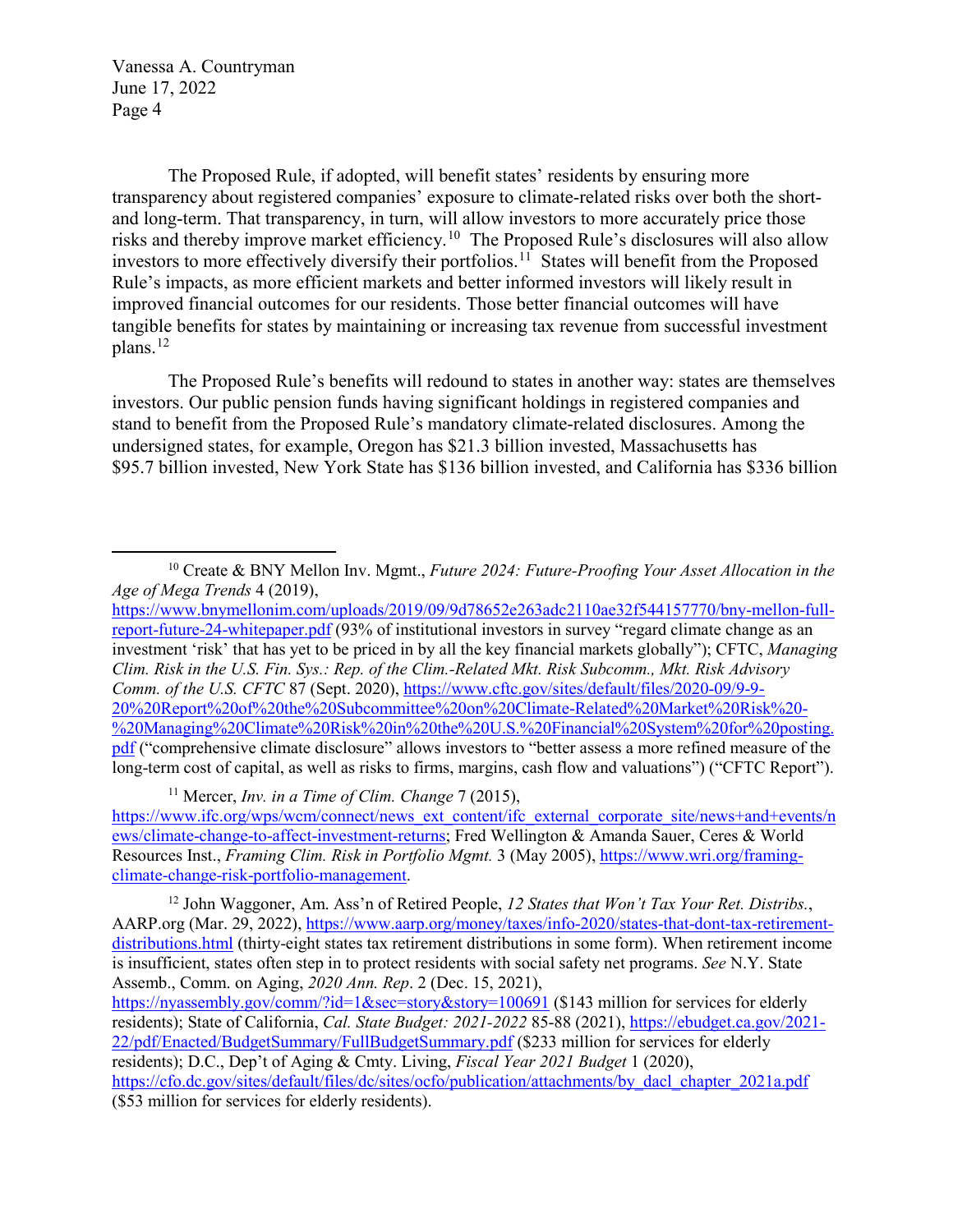$\overline{a}$ 

invested through their respective pension programs.[13](#page-4-0) And those pension funds have articulated their need for the climate-related information the Proposed Rule will require.<sup>[14](#page-4-1)</sup>

## **B. Physical and Economic Impacts from Climate Change Are Already Occurring and Will Increase as Climate Change Accelerates.**

Fifteen years ago, the U.S. Supreme Court stated that "the harms associated with climate change are serious and well-recognized."[15](#page-4-2) Two years later, the Environmental Protection Agency ("EPA") determined that greenhouse gases endanger public health and welfare by significantly contributing to global warming.<sup>[16](#page-4-3)</sup> Since that time, the scientific evidence has become only more concrete that climate change is already occurring and will accelerate unless GHG emissions are dramatically reduced.

The 2022 report from the United Nations' Intergovernmental Panel on Climate Change ("IPCC") was blunt: "Human-induced climate change, including more frequent and intense extreme events, has caused widespread adverse impacts and related losses and damages to nature

<span id="page-4-1"></span><sup>14</sup> *See, e.g.*, Letter from Marcie Frost, CEO, Cal. Pub. Empl. Ret. Sys. to Vanessa Countryman, Secretary, SEC (June 12, 2021), [https://www.sec.gov/comments/climate-disclosure/cll12-8916192-](https://www.sec.gov/comments/climate-disclosure/cll12-8916192-245002.pdf) [245002.pdf](https://www.sec.gov/comments/climate-disclosure/cll12-8916192-245002.pdf) ("CalPERS Letter"); Letter from Scott Stringer, N.Y.C. Comptroller to Vanessa Countryman, Secretary, SEC (June 14, 2021), [https://www.sec.gov/comments/climate-disclosure/cll12-8916910-](https://www.sec.gov/comments/climate-disclosure/cll12-8916910-245044.pdf) [245044.pdf](https://www.sec.gov/comments/climate-disclosure/cll12-8916910-245044.pdf) ("N.Y.C. Comptroller Letter"); Letter from Thomas DiNapoli, N.Y. State Comptroller to Vanessa Countryman, Secretary, SEC (June 8, 2021), [https://www.sec.gov/comments/climate](https://www.sec.gov/comments/climate-disclosure/cll12-8895795-241275.pdf)[disclosure/cll12-8895795-241275.pdf](https://www.sec.gov/comments/climate-disclosure/cll12-8895795-241275.pdf) ("N.Y. State Comptroller Letter"); Letter from Tobias Read, Ore. State Treasurer to Vanessa Countryman, Secretary, SEC (June 3, 2021), <https://www.sec.gov/comments/climate-disclosure/cll12-8882891-240188.pdf> ("Ore. State Treasurer Letter").

<sup>15</sup> *Mass. v. EPA*, 549 U.S. 497, 521 (2007).

<span id="page-4-3"></span><span id="page-4-2"></span><sup>16</sup> 74 Fed. Reg. 66,496 (Dec. 15, 2009). EPA's determination was upheld by the D.C. Circuit, and the Supreme Court denied petitions for review of that decision in 2012. *Coal'n for Responsible Reg. v. EPA*, 684 F.3d 102 (D.C. Cir. 2012), cert. denied in relevant part, 571 U.S. 951 (2013).

<span id="page-4-0"></span><sup>13</sup> *See* Ore. Inv. Council, *Ore. Pub. Emp. Ret. Fund Monthly Rep.* (Apr. 2022), [https://www.oregon.gov/treasury/invested-for-oregon/Documents/Invested-for-OR-Performance-and-](https://www.oregon.gov/treasury/invested-for-oregon/Documents/Invested-for-OR-Performance-and-Holdings/2022/OPERF-04302022.pdf)[Holdings/2022/OPERF-04302022.pdf;](https://www.oregon.gov/treasury/invested-for-oregon/Documents/Invested-for-OR-Performance-and-Holdings/2022/OPERF-04302022.pdf) N.Y. State & Local Ret. Sys., *2020 Comprehensive Ann. Fin. Rep. for Fiscal Year Ended Mar. 31, 2021* 90 (Sept. 30, 2021),

[https://www.osc.state.ny.us/files/retirement/resources/pdf/comprehensive-annual-financial-report-](https://www.osc.state.ny.us/files/retirement/resources/pdf/comprehensive-annual-financial-report-2021.pdf)[2021.pdf;](https://www.osc.state.ny.us/files/retirement/resources/pdf/comprehensive-annual-financial-report-2021.pdf) Mass. Pension Rsrv. Inv. Trust Fund, *Ann. Comprehensive Fin. Rep. for Fiscal Year 2021* 4 (Dec. 2021), [https://www.mapension.com/wp-content/uploads/2021/12/ACFR\\_Fiscal\\_Year\\_2021.pdf;](https://www.mapension.com/wp-content/uploads/2021/12/ACFR_Fiscal_Year_2021.pdf) Cal. Pub. Emp. Ret. Sys., *PERF Monthly Update*, [https://www.calpers.ca.gov/docs/perf-monthly](https://www.calpers.ca.gov/docs/perf-monthly-update.pdf)[update.pdf](https://www.calpers.ca.gov/docs/perf-monthly-update.pdf) (Apr. 30, 2022); Cal. State Tchr. Ret. Sys., *Inv. Portfolio*, [https://www.calstrs.com/investment](https://www.calstrs.com/investment-portfolio#:%7E:text=Investment%20Portfolio%20%20%20%20Asset%20%20,%20%201.41%25%20%206%20more%20rows%20)[portfolio#:~:text=Investment%20Portfolio%20%20%20%20Asset%20%20,%20%201.41%25%20%206](https://www.calstrs.com/investment-portfolio#:%7E:text=Investment%20Portfolio%20%20%20%20Asset%20%20,%20%201.41%25%20%206%20more%20rows%20)  $\frac{6}{20}$ more%20rows%20 (Apr. 30, 2022).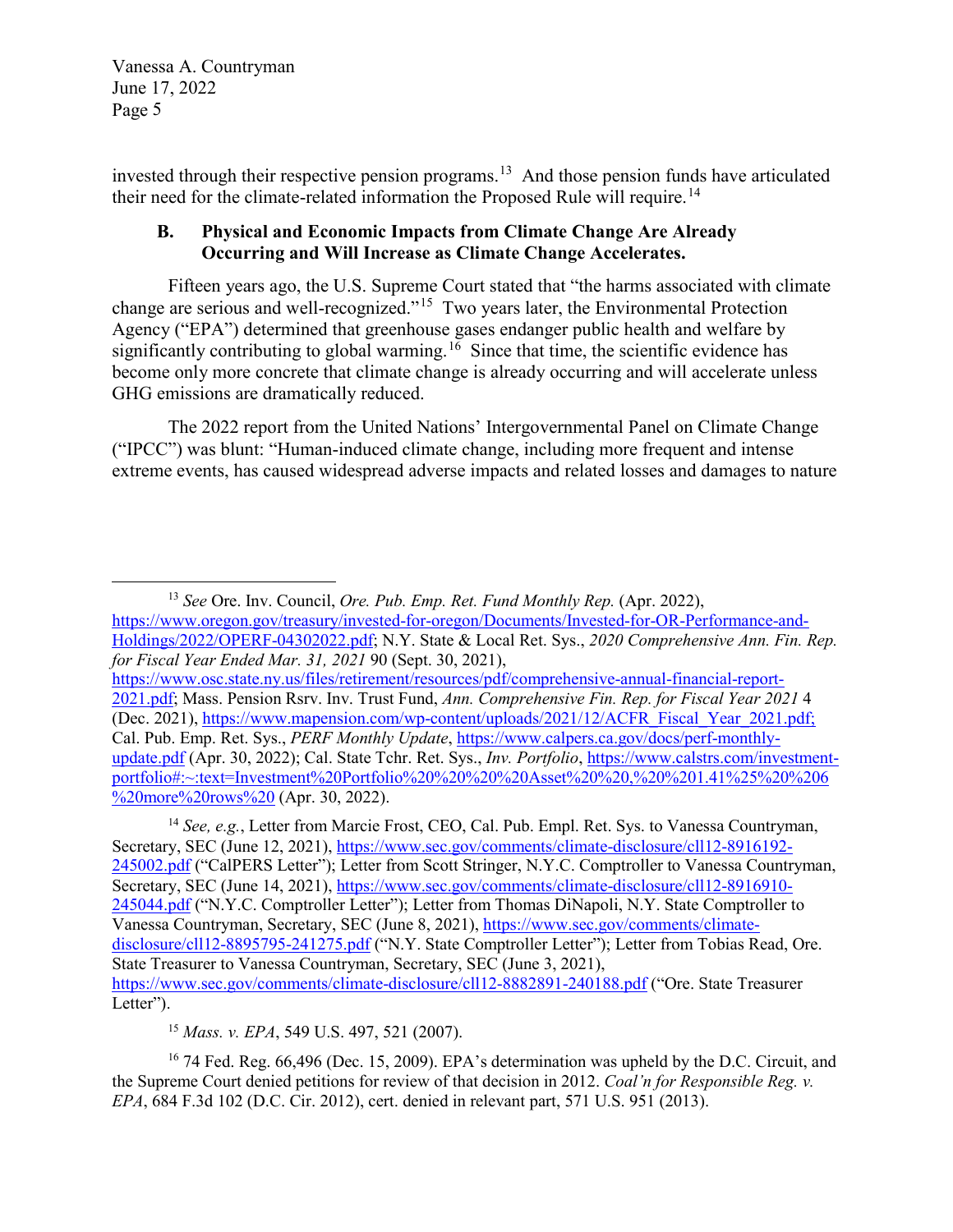$\overline{a}$ 

and people, beyond natural climate variability."<sup>17</sup> The IPCC's assessment is supported by data showing that the number and intensity of extreme weather events has increased over the last several decades. According to the National Oceanic and Atmospheric Administration's ("NOAA") calculations, in 2021, there were twenty extreme weather disasters that had economic costs of \$1 billion or more, a significant increase from an average of 3.1 events per year in the 1980s.[18](#page-5-1) The average cost per year from these climate disasters has significantly increased, even when adjusted for inflation: the average cost per year in the 1980s was \$19.5 billion; the average cost per year in the 2010s was \$89.2 billion; and the cost in 2021 was \$148 billion.<sup>19</sup>

The economic impacts from the changing climate go beyond the primarily physical economic costs that NOAA calculates.<sup>[20](#page-5-3)</sup> Wildfires, for example, often result not only in massive costs from physical destruction, but also in considerable healthcare costs from the impact of wildfire smoke on respiratory and cardiovascular health. In 2017, the EPA estimated that for wildfires between 2008 and 2012, the short-term exposure healthcare costs were \$63 billion and the long-term exposure healthcare costs were \$450 billion (both in 2016 dollars).<sup>[21](#page-5-4)</sup> Those numbers have likely grown in the ensuing decade as the number and size of wildfires has increased.[22](#page-5-5) Chronic weather events, like drought and increased heat, similarly have impacts that reverberate through the U.S. economy, including from higher healthcare costs, reduced labor

<span id="page-5-2"></span><sup>19</sup> *Id.*; *see also* Jessica Whitt & Scott Gordon, Barclays, *Gloomy Forecast: The Econ. Costs of Extreme Weather* (May 4, 2022), [https://www.cib.barclays/our-insights/extreme-weather/The-economic](https://www.cib.barclays/our-insights/extreme-weather/The-economic-costs-of-extreme-weather.html)[costs-of-extreme-weather.html](https://www.cib.barclays/our-insights/extreme-weather/The-economic-costs-of-extreme-weather.html) ("While extreme events have increased more than five times over the same number of decades, our Research analysts note the cost of extreme events has increased nearly eight times globally, inflation-adjusted, since the 1970s.").

<span id="page-5-3"></span> $^{20}$  NOAA's calculations include "physical damage to residential, commercial, and municipal buildings; material assets (content) within buildings; time element losses such as business interruption or loss of living quarters; damage to vehicles and boats; public assets including roads, bridges, levees; electrical infrastructure and offshore energy platforms; agricultural assets including crops, livestock, and commercial timber; and wildfire suppression costs, among others." NOAA, *Billion-Dollar Weather & Clim. Disasters: Overview*,<https://www.ncei.noaa.gov/access/monitoring/billions/>(last visited May 23, 2022). They do not include "natural capital or environmental degradation; mental or physical healthcare related costs, the value of a statistical life (VSL); or supply chain, contingent business interruption costs." *Id.*

<span id="page-5-4"></span><sup>21</sup> EPA, *Rsch. Shows Health Impacts & Econ. Costs of Wildland Fires* (Sept. 28, 2017), [https://www.epa.gov/sciencematters/research-shows-health-impacts-and-economic-costs-wildland-fires.](https://www.epa.gov/sciencematters/research-shows-health-impacts-and-economic-costs-wildland-fires)

<span id="page-5-5"></span><sup>22</sup> Nat'l Interagency Fire Ctr., *Wildfires & Acres*, [https://www.nifc.gov/fire](https://www.nifc.gov/fire-information/statistics/wildfires)[information/statistics/wildfires](https://www.nifc.gov/fire-information/statistics/wildfires) (last visited May 23, 2022).

<span id="page-5-0"></span><sup>17</sup> IPCC, *Clim. Change 2022: Impacts, Adapt. & Vulner'y Summ. for Pol'ymakers* 11 (2022), [https://www.ipcc.ch/report/ar6/wg2/downloads/report/IPCC\\_AR6\\_WGII\\_SummaryForPolicymakers.pdf](https://www.ipcc.ch/report/ar6/wg2/downloads/report/IPCC_AR6_WGII_SummaryForPolicymakers.pdf) ("IPCC 2022 Clim. Change Impacts Report").

<span id="page-5-1"></span><sup>18</sup> NOAA, *Billion-Dollar Weather & Clim. Disasters*, Nat'l Ctrs. for Env't Info. (2021), [https://www.ncdc.noaa.gov/billions/summary-stats.](https://www.ncdc.noaa.gov/billions/summary-stats) NOAA defines "weather and climate disasters" as drought, flooding, freeze, severe storm, tropical cyclone, wildfire, and winter storm.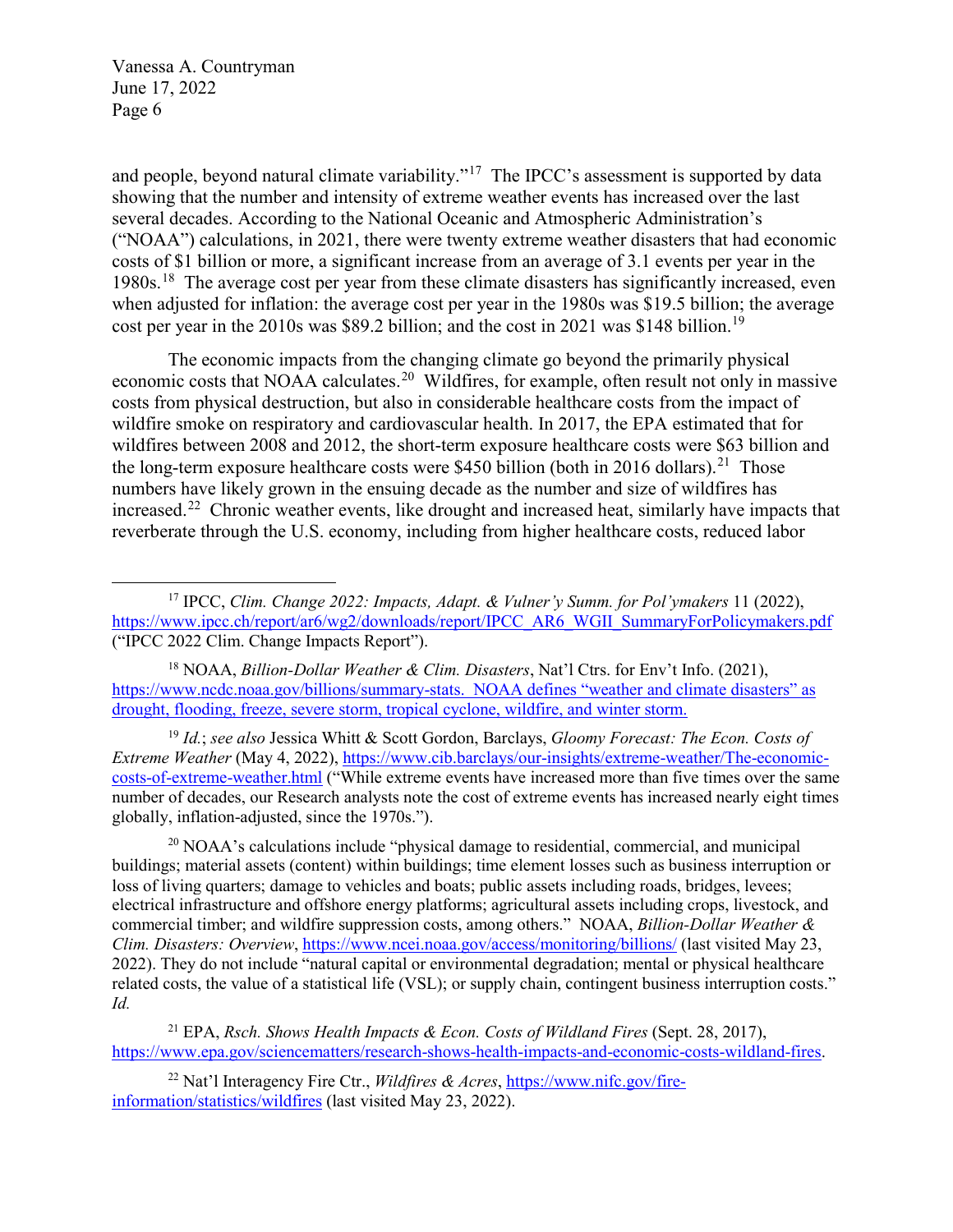productivity, and crop failures.<sup>23</sup> In this context, the physical impacts of climate change have a range of economic consequences for registered companies, from destruction and damage at their facilities, to increased insurance or self-insurance costs, to added energy expenses, to diminishment of worker health, safety, and productivity, to adverse macroeconomic conditions that threaten market demand and stability.<sup>24</sup> In short, climate change is here, and so are its economic impacts.

The physical and economic impacts of climate change will worsen in the coming years, even if societies take further, dramatic actions to reduce GHG emissions. The IPCC's 2022 report made clear: "Global warming, reaching 1.5°C in the near-term, would cause unavoidable increases in multiple climate hazards and present multiple risks to ecosystems and humans (very high confidence)."<sup>25</sup> Capping global warming at 1.5°C will require momentous changes to reduce GHG emissions, and every degree over 1.5°C will result in far more destructive acute and chronic weather events.<sup>[26](#page-6-3)</sup> In light of the IPCC's projections about the impacts of climate change on human health, municipal infrastructure, and climate-related displacement, the economic impacts from future climate change are expected to be staggering.<sup>[27](#page-6-4)</sup> Investors need information about whether and how registered companies are managing these enormous risks.

#### **C. As Governments at All Levels Address Climate Change, New Regulations and Policies, as well as Related Technological and Market Transformations, Present Risks for Registered Companies.**

Climate change also poses transition risks, which arise from policy, technology, market, and reputational changes as part of the move toward a low-carbon economy as well as legislation and regulation to mitigate the effects of climate change.<sup>[28](#page-6-5)</sup> These changes present substantial risks for registered companies as their operations may face new costs and economic impacts from GHG emissions reduction requirements, clean energy mandates, and related market shifts.

<span id="page-6-0"></span> $\overline{a}$ 23 Atl. Council, *Extreme Heat: The Econ. & Soc. Conseq. for the U.S.* 2 (Aug. 2021), <https://www.atlanticcouncil.org/wp-content/uploads/2021/08/Extreme-Heat-Report-2021.pdf> ("Extreme heat-related labor productivity losses already affect all regions and sectors of the US economy."); EPA, *Clim. Change Indicators: Heat Waves*, [https://www.epa.gov/climate-indicators/climate-change](https://www.epa.gov/climate-indicators/climate-change-indicators-heat-waves)[indicators-heat-waves](https://www.epa.gov/climate-indicators/climate-change-indicators-heat-waves) (last visited May 23, 2022); Dale Manning, et al., *An Analysis of the Impact of Drought on Agric., Local Econ., Pub. Health, & Crime Across the W. U.S.* 2 (Sept. 2021), [https://www.drought.gov/sites/default/files/2021-09/Analysis-Drought-Impacts-Western-US-](https://www.drought.gov/sites/default/files/2021-09/Analysis-Drought-Impacts-Western-US-September2021.pdf)[September2021.pdf](https://www.drought.gov/sites/default/files/2021-09/Analysis-Drought-Impacts-Western-US-September2021.pdf) ("Prolonged drought has a negative and statistically significant impact on corn, hay, sorghum and wheat production.").

<span id="page-6-3"></span><span id="page-6-2"></span><span id="page-6-1"></span><sup>24</sup> *See generally* CFTC Report at 25-39; Task Force on Clim.-Related Fin. Discl. ("TCFD"), *Final Rep.: Recomms. of the Task Force on Clim.-Related Fin. Discl.* 10 (2017) ("TCFD Recommendations"), [https://tinyurl.com/5m9ncwa2.](https://tinyurl.com/5m9ncwa2)

<sup>&</sup>lt;sup>25</sup> IPCC 2022 Clim. Change Impacts Report at 17.

<sup>26</sup> *Id.* at 16.

<span id="page-6-4"></span><sup>27</sup> *Id.* at 17.

<span id="page-6-5"></span><sup>28</sup> *See* TCFD Recommendations at 5-6.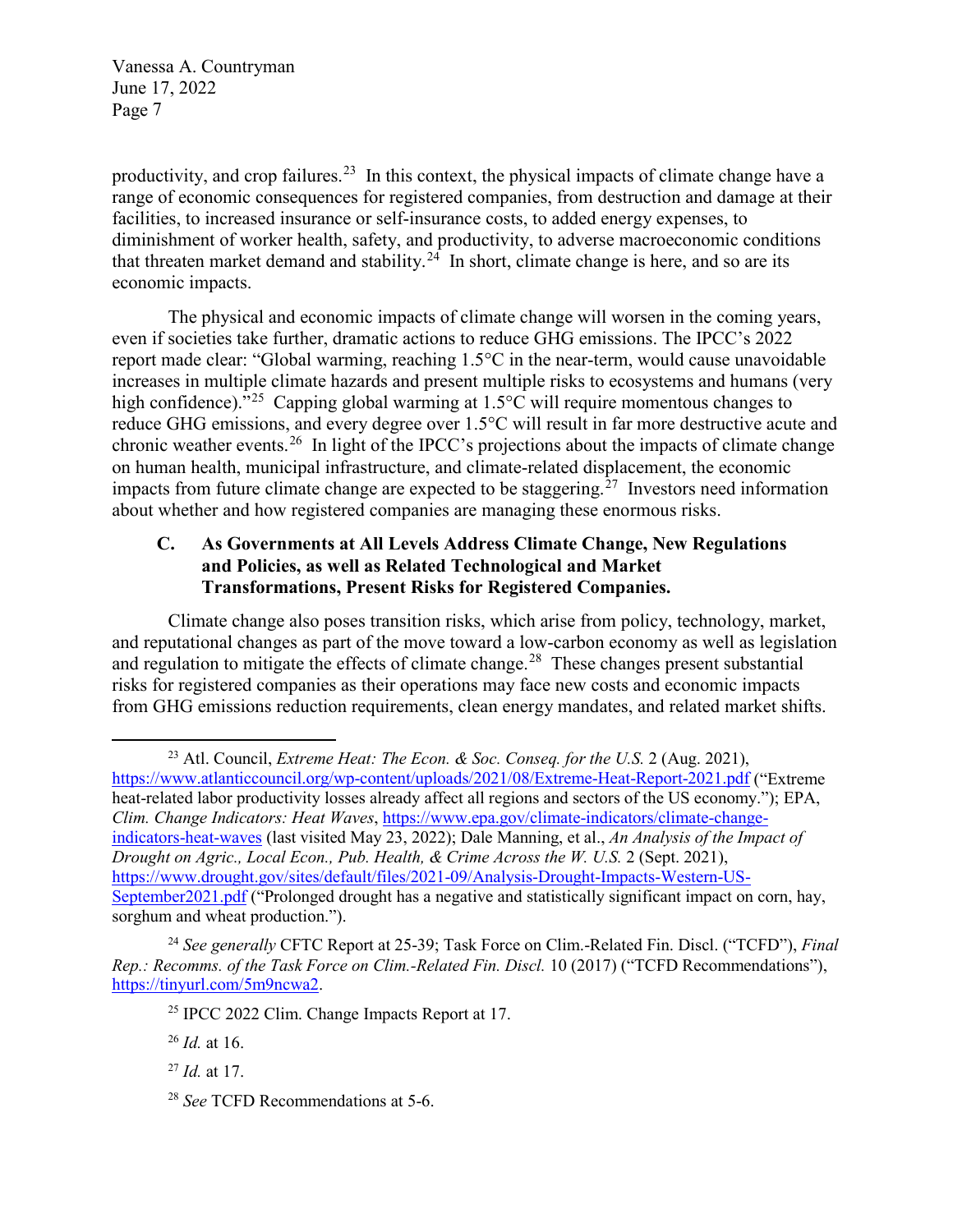$\overline{a}$ 

Transition risks from policy changes at all levels, from the international to the municipal, are already occurring and are likely to continue.

# **1. State and Municipal Policy**

States are dramatically changing the regulatory landscape through legislation and regulation that, among other things, require significant reductions in GHG emissions; create incentives for low- and zero-emission industries, products, and services; and mandate that the permitting of major facilities take into account physical risks from climate change.

Over the past few years, a growing number of states have passed legislation requiring economy-wide GHG emissions reductions between 80 to 100 percent (thereby virtually eliminating such emissions) by 2045 to 2050.<sup>29</sup> Over half of U.S. states have already released climate action plans, detailing high-level approaches to meeting GHG and clean energy targets, as well as laying out strategies to increase clean energy, energy efficiency, and climate resilience.<sup>30</sup> To meet these targets, states are implementing—and will continue to implement new suites of regulations to achieve target reductions. These proposed regulations include, for example, sector-specific GHG emissions reduction requirements.<sup>31</sup> Similarly, California, as well

<sup>29</sup> *See* Colo. Clim. Action Plan to Reduce Pollution, H.B. 19-1261 (2019),

<span id="page-7-0"></span>[http://leg.colorado.gov/sites/default/files/2019a\\_1261\\_signed.pdf](http://leg.colorado.gov/sites/default/files/2019a_1261_signed.pdf) (requiring 50% reduction in statewide GHG emissions by 2030, 90% reduction in statewide GHG emissions by 2050); Act Concerning Conn. Global Warming Solutions, 2008 Conn. Acts 98 (Reg. Sess.),

<https://www.cga.ct.gov/2008/ACT/PA/2008PA-00098-R00HB-05600-PA.htm> (80% GHG emissions reduction by 2050); 2021 Mass. Acts. Ch. 8 §§ 8–10,

<https://malegislature.gov/Laws/SessionLaws/Acts/2021/Chapter8> (net zero economy-wide GHG emissions by 2050); Clim. Solutions Now Act of 2022, 2022 Md. Laws Ch. 38,

[https://mgaleg.maryland.gov/2022RS/Chapters\\_noln/CH\\_38\\_sb0528e.pdf](https://mgaleg.maryland.gov/2022RS/Chapters_noln/CH_38_sb0528e.pdf) (net-zero GHG emissions by 2045); New Jersey Global Warming Response Act, N.J. Stat. Ann. § 26:2C-37 *et seq.* (West 2007), <https://www.nj.gov/dep/aqes/docs/gw-responseact-07.pdf>(reduce GHG emissions by 80% by 2050); N.Y. Env't. Conserv. Law § 75-0107 (McKinney 2020)[, https://www.nysenate.gov/legislation/laws/ENV/75-](https://www.nysenate.gov/legislation/laws/ENV/75-0107) [0107](https://www.nysenate.gov/legislation/laws/ENV/75-0107) (reduce GHG emissions by 85% from 1990 levels by 2050); 42 R.I. Gen. Laws § 42-6.2-9 (West 2021), [webserver.rilin.state.ri.us/Statutes/TITLE42/42-6.2/42-6.2-9.htm](http://webserver.rilin.state.ri.us/Statutes/TITLE42/42-6.2/42-6.2-9.htm) (achieve net-zero emissions by 2050); Wash. Rev. Code § 70A.45.020 (2020),

[https://apps.leg.wa.gov/rcw/default.aspx?cite=70A.45.020#:~:text=RCW%2070A.45.020%20Greenhouse](https://apps.leg.wa.gov/rcw/default.aspx?cite=70A.45.020#:%7E:text=RCW%2070A.45.020%20Greenhouse%20gas%20emissions%20reductions%20%E2%80%94%20Reporting,achieve%20the%20following%20emission%20reductions%20for%20Washington%20state%3A)  $\frac{1}{2020}$ gas%20emissions%20reductions%20%E2%80%94%20Reporting,achieve%20the%20following%20 [emission%20reductions%20for%20Washington%20state%3A](https://apps.leg.wa.gov/rcw/default.aspx?cite=70A.45.020#:%7E:text=RCW%2070A.45.020%20Greenhouse%20gas%20emissions%20reductions%20%E2%80%94%20Reporting,achieve%20the%20following%20emission%20reductions%20for%20Washington%20state%3A) (reduce overall GHG emissions in the state by 95% from 1990 levels by 2050).

<span id="page-7-1"></span><sup>30</sup> Ctr. For Clim. & Energy Solutions, *State Clim. Policy Maps* (May 5, 2022), [https://www.c2es.org/content/state-climate-policy/;](https://www.c2es.org/content/state-climate-policy/) *see also, e.g.*, Mont. Clim. Solutions Council, *Mont. Clim. Solutions Plan* (Aug. 2020), [https://deq.mt.gov/files/DEQAdmin/Climate/2020-09-](https://deq.mt.gov/files/DEQAdmin/Climate/2020-09-09_MontanaClimateSolutions_Final.pdf) [09\\_MontanaClimateSolutions\\_Final.pdf;](https://deq.mt.gov/files/DEQAdmin/Climate/2020-09-09_MontanaClimateSolutions_Final.pdf) Ore. Exec. Order No. 20-04, *Directing State Agencies to Take Actions to Reduce & Regulate GHG Emissions ("Ore. Clim. Action Plan")* (2020), [https://www.oregon.gov/gov/Documents/executive\\_orders/eo\\_20-04.pdf.](https://www.oregon.gov/gov/Documents/executive_orders/eo_20-04.pdf)

<span id="page-7-2"></span><sup>31</sup> *See, e.g.*, Mass. Exec. Off. of Energy & Env't Affairs, *Mass. Clean Energy & Clim. Plan for 2025 & 2030* (Dec. 30, 2020), [https://www.mass.gov/doc/interim-clean-energy-and-climate-plan-for-](https://www.mass.gov/doc/interim-clean-energy-and-climate-plan-for-2030-december-30-2020/download)[2030-december-30-2020/download](https://www.mass.gov/doc/interim-clean-energy-and-climate-plan-for-2030-december-30-2020/download) (proposing regulatory and other strategies for each major sector of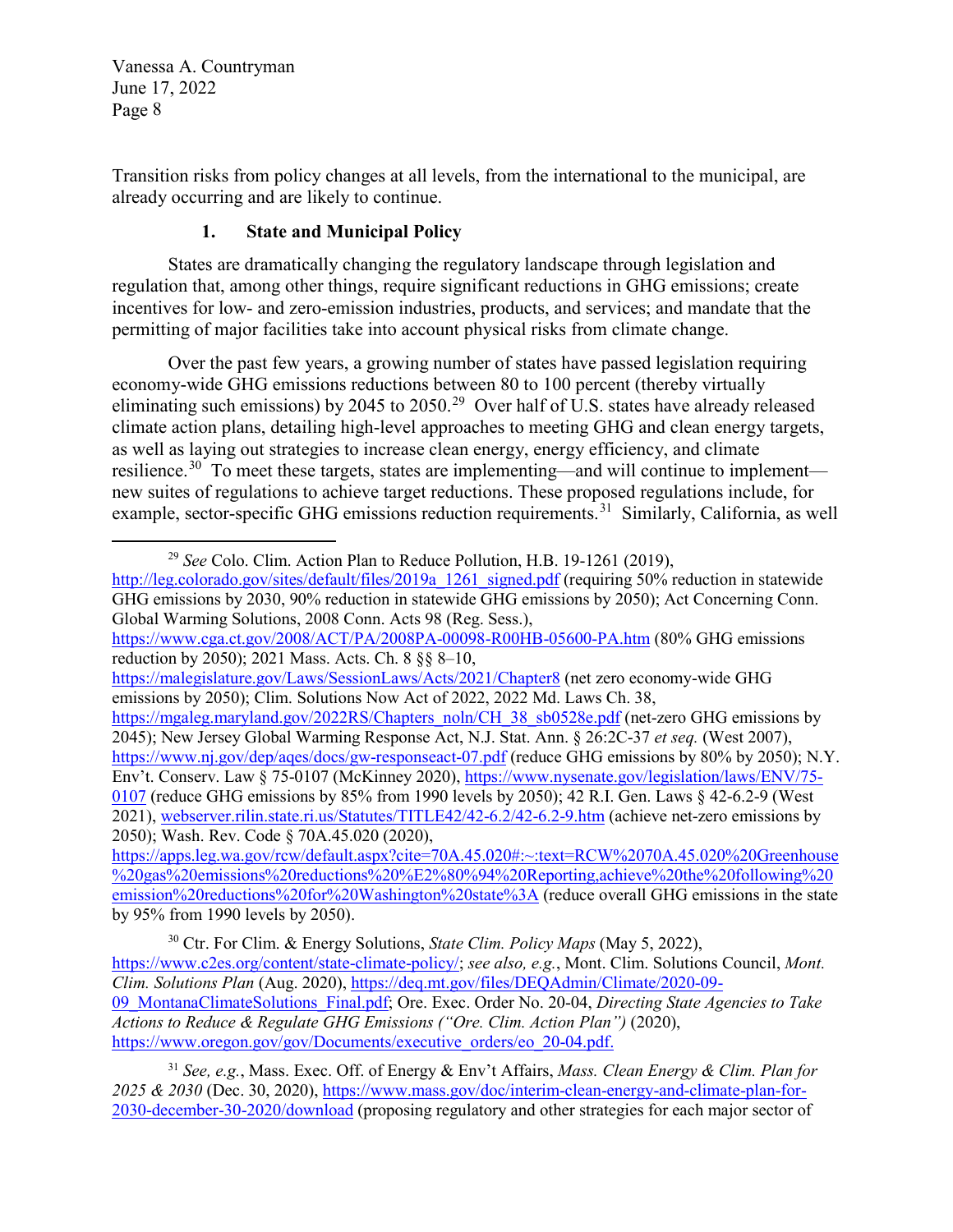$\overline{a}$ 

as seventeen other states, have adopted stringent emissions caps for light-duty vehicles,<sup>[32](#page-8-0)</sup> and California, Oregon, and Washington have adopted standards that require fuel producers to reduce the carbon intensity of their fuels. $33$ 

Many states are working to rapidly decarbonize the electric sector. New York and Oregon have passed laws requiring that their states' entire electricity sector be free of carbon in less than two decades, by 2040.<sup>34</sup> New Jersey Governor Murphy issued an executive order in 2018 directing the completion of a 2019 Energy Master Plan that provides a comprehensive blueprint to convert New Jersey's energy production profile to  $100\%$  clean energy sources by  $2050$ .<sup>[35](#page-8-3)</sup> Thirty-eight states and the District of Columbia have adopted renewable portfolio standards, which are "designed to increase the use of renewable energy sources for electricity generation."<sup>36</sup>

 Multiple states now operate in carbon cap and trade markets, which further impact markets and make climate disclosures critical. The states of Connecticut, Delaware, Maine, Maryland, Massachusetts, New Hampshire, New Jersey, New York, Pennsylvania, Rhode Island, Vermont, and Virginia participate in the Regional Greenhouse Gas Initiative ("RGGI") to "cap and reduce  $CO_2$  emissions from the power sector."<sup>[37](#page-8-5)</sup> California operates an economy-wide cap and trade program for GHG emissions.[38](#page-8-6) Washington's new Climate Commitment Act

[https://www.oregon.gov/newsroom/pages/newsdetail.aspx?newsid=64162.](https://www.oregon.gov/newsroom/pages/newsdetail.aspx?newsid=64162)

economy to move toward 2050 net-zero GHG emissions target); Cal. Exec. Order N-79-20 (Sept. 2020), <https://www.gov.ca.gov/wp-content/uploads/2020/09/9.23.20-EO-N-79-20-Climate.pdf>(setting goal of zero sales of combustion engine vehicles in California by 2035).

<span id="page-8-0"></span><sup>32</sup> Cal. Air Res. Bd., *Advanced Clean Cars Prog.* (last visited June 3, 2022), [https://ww2.arb.ca.gov/our-work/programs/advanced-clean-cars-program;](https://ww2.arb.ca.gov/our-work/programs/advanced-clean-cars-program) Cal. Air. Res. Bd., *States That Have Adopted Cal.'s Veh. Stds. Under Section 177 of the Fed. Clean Air Act* (May 13, 2022), [https://ww2.arb.ca.gov/sites/default/files/2022-](https://ww2.arb.ca.gov/sites/default/files/2022-05/%C2%A7177_states_05132022_NADA_sales_r2_ac.pdf) [05/%C2%A7177\\_states\\_05132022\\_NADA\\_sales\\_r2\\_ac.pdf](https://ww2.arb.ca.gov/sites/default/files/2022-05/%C2%A7177_states_05132022_NADA_sales_r2_ac.pdf)

<span id="page-8-1"></span><sup>33</sup> Cal. Air Res. Bd., *Low Carbon Fuel Std.* (last visited June 3, 2022), [https://ww2.arb.ca.gov/our-work/programs/low-carbon-fuel-standard/about;](https://ww2.arb.ca.gov/our-work/programs/low-carbon-fuel-standard/about) Wash. Dep't of Ecology, *Clean Fuel Std.*, (last visited June 3, 2022), [https://ecology.wa.gov/Air-Climate/Climate](https://ecology.wa.gov/Air-Climate/Climate-change/Reducing-greenhouse-gases/Clean-Fuel-Standardy)[change/Reducing-greenhouse-gases/Clean-Fuel-Standard;](https://ecology.wa.gov/Air-Climate/Climate-change/Reducing-greenhouse-gases/Clean-Fuel-Standardy) Ore. Dep't of Env'l Quality, *Clean Fuels Program Overview* (last visited June 3, 2022), [https://www.oregon.gov/deq/ghgp/cfp/Pages/CFP-](https://www.oregon.gov/deq/ghgp/cfp/Pages/CFP-Overview.aspx)[Overview.aspx.](https://www.oregon.gov/deq/ghgp/cfp/Pages/CFP-Overview.aspx)

<span id="page-8-2"></span><sup>34</sup> Press Release, State of Ore., *Gov. Kate Brown Signs Clean Energy Bills, Sets Goal for 100% Clean Energy by 2040* (July 27, 2021),

<span id="page-8-3"></span><sup>&</sup>lt;sup>35</sup> N.J. Exec. Order No. 28 (May 23, 2018) [https://www.nj.gov/infobank/eo/056murphy/pdf/EO-](https://www.nj.gov/infobank/eo/056murphy/pdf/EO-28.pdf)[28.pdf.](https://www.nj.gov/infobank/eo/056murphy/pdf/EO-28.pdf)

<span id="page-8-4"></span><sup>36</sup> U.S. Energy Info. Admin., *Renewable Energy Explained: Portfolio Stds* (last visited June 3, 2022), [https://www.eia.gov/energyexplained/renewable-sources/portfolio-standards.php.](https://www.eia.gov/energyexplained/renewable-sources/portfolio-standards.php)

<sup>37</sup> *See* Reg'l GHG Initiative[, https://www.rggi.org/](https://www.rggi.org/) (last visited May 24, 2022).

<span id="page-8-6"></span><span id="page-8-5"></span><sup>38</sup> Cal. Air Res. Bd., *Cap-and-Trade Program* (2022), [https://ww2.arb.ca.gov/our](https://ww2.arb.ca.gov/our-work/programs/cap-and-trade-program/about)[work/programs/cap-and-trade-program/about.](https://ww2.arb.ca.gov/our-work/programs/cap-and-trade-program/about)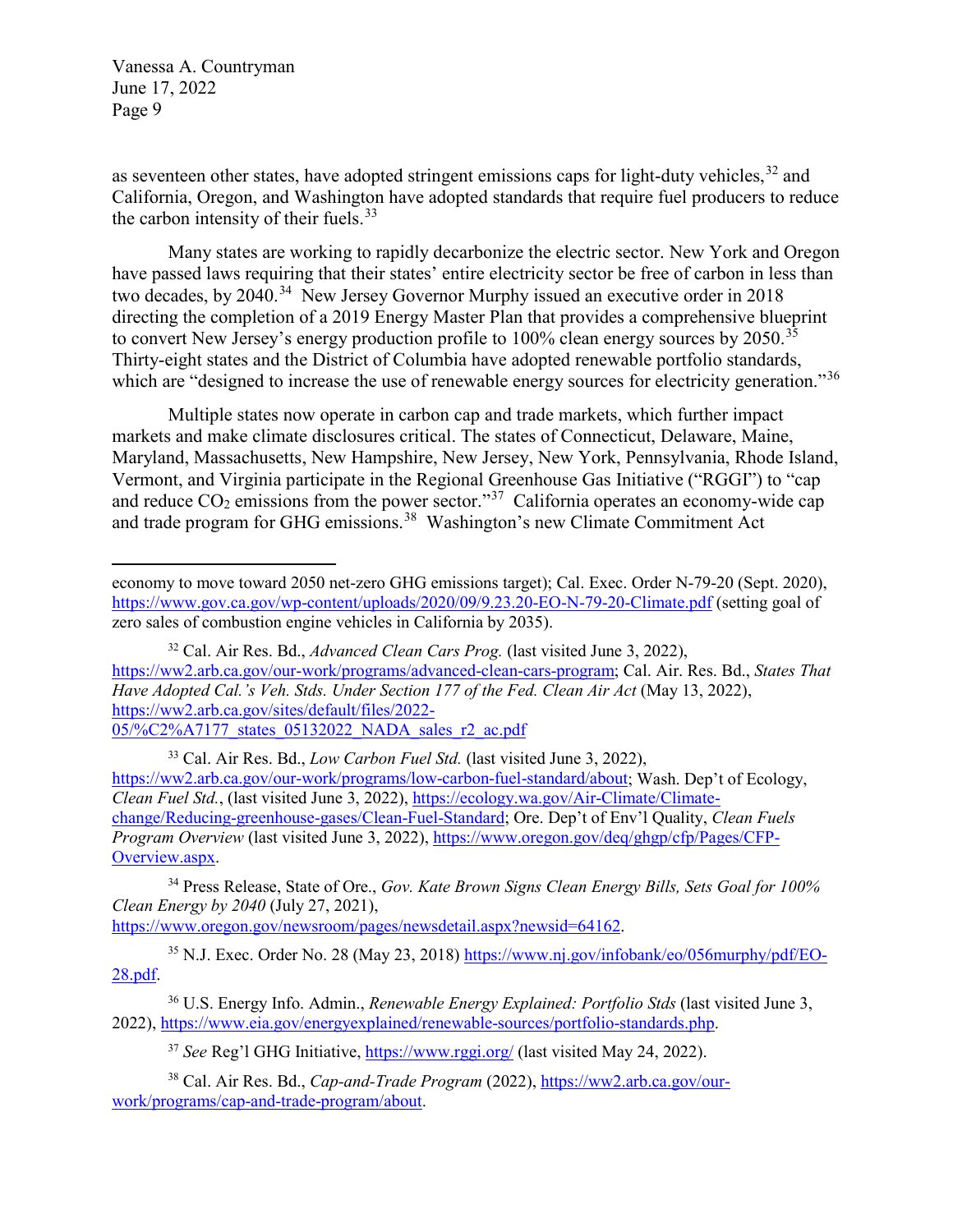establishes a "cap-and-invest" program that sets a cap on all entities that emit at least 25,000 metric tons of greenhouse gases per year, and then distributes a declining number of emissions allowances to those entities each year.[39](#page-9-0) Revenue generated by this program will go to the state's climate mitigation and adaptation efforts, including electrification of public transit.<sup>[40](#page-9-1)</sup>

Heavily emitting companies face increasing competitive disadvantages as state government incentives and investments move to climate-friendly businesses. For example, Connecticut (like many other states) offers rebates for the purchase or lease of zero-emitting vehicles<sup>[41](#page-9-2)</sup> and offers rebates and favorable financing for home energy upgrades.<sup>42</sup> Similarly, Delaware offers tax incentives for businesses and industry to transition away from high-emitting refrigerants, such as hydrofluorocarbons.<sup>[43](#page-9-4)</sup>

In addition to laws requiring GHG emissions reduction, states have begun to mandate that permitting entities consider the physical risks of climate change when deciding whether to issue (or renew) facility permits. For example, New York requires consideration of threats from sea-level rise, flooding,<sup>[44](#page-9-5)</sup> and severe weather to facilities in its environmental permitting requirements.[45](#page-9-6) Connecticut requires flood and disaster analysis in permitting some kinds of

<sup>40</sup> Roberts, Wash. State Now Has the Nation's Most Ambitious Clim. Pol'y.

<span id="page-9-2"></span><span id="page-9-1"></span>41 Conn. Dep't of Energy & Env't Prot., *Elec. Vehicle & Charging Equip. Incentives* (Feb. 16, 2022), [https://portal.ct.gov/DEEP/Air/Mobile-Sources/EVConnecticut/EVConnecticut---](https://portal.ct.gov/DEEP/Air/Mobile-Sources/EVConnecticut/EVConnecticut---Incentives#:%7E:text=The%20Connecticut%20Hydrogen%20and%20Electric,cell%20electric%20vehicle%20(EV)) [Incentives#:~:text=The%20Connecticut%20Hydrogen%20and%20Electric,cell%20electric%20vehicle%](https://portal.ct.gov/DEEP/Air/Mobile-Sources/EVConnecticut/EVConnecticut---Incentives#:%7E:text=The%20Connecticut%20Hydrogen%20and%20Electric,cell%20electric%20vehicle%20(EV)) [20\(EV\).](https://portal.ct.gov/DEEP/Air/Mobile-Sources/EVConnecticut/EVConnecticut---Incentives#:%7E:text=The%20Connecticut%20Hydrogen%20and%20Electric,cell%20electric%20vehicle%20(EV))

<span id="page-9-3"></span>42 Energize Conn., *List of Fin. Options* (last visited May 24, 2022), [https://www.energizect.com/your-home/solutions-list/home-energy-solutions-core-services.](https://www.energizect.com/your-home/solutions-list/home-energy-solutions-core-services)

<span id="page-9-4"></span><sup>43</sup> Press Release, Del. Dep't Nat. Res. & Env't Control, *DNREC to Launch Refrigerant Incentive Program* (Feb. 24, 2020), [https://news.delaware.gov/2020/02/24/dnrec-to-launch-refrigerant-incentive](https://news.delaware.gov/2020/02/24/dnrec-to-launch-refrigerant-incentive-program/)[program/.](https://news.delaware.gov/2020/02/24/dnrec-to-launch-refrigerant-incentive-program/)

<span id="page-9-0"></span> $\overline{a}$ <sup>39</sup> *See* Wash. Rev. Code § 70A.65 *et seq.* (2021); *see also* Wash. Dep't Ecol., *Clim. Commitment Act* (last visited May 24, 2022), [https://ecology.wa.gov/Air-Climate/Climate-change/Reducing](https://ecology.wa.gov/Air-Climate/Climate-change/Reducing-greenhouse-gases/Climate-Commitment-Act)[greenhouse-gases/Climate-Commitment-Act;](https://ecology.wa.gov/Air-Climate/Climate-change/Reducing-greenhouse-gases/Climate-Commitment-Act) David Roberts, *Wash. State Now Has the Nation's Most Ambitious Clim. Pol'y*, Canary Media (May 6, 2021)[, https://www.canarymedia.com/articles/policy](https://www.canarymedia.com/articles/policy-regulation/washington-state-now-has-the-nations-most-ambitious-climate-policy)[regulation/washington-state-now-has-the-nations-most-ambitious-climate-policy](https://www.canarymedia.com/articles/policy-regulation/washington-state-now-has-the-nations-most-ambitious-climate-policy) ("Roberts, Wash. State Now Has the Nation's Most Ambitious Clim. Pol'y").

<sup>44 6</sup> N.Y. Comp. R. & Regs. tit 6, § 502.2 (2021).

<span id="page-9-6"></span><span id="page-9-5"></span><sup>45</sup> Section 17-b of the recently-passed Climate Leadership and Community Protection Act ("CLCPA") provides that "major permits for the regulatory programs of . . . the Environmental Conservation Law shall require applicants to demonstrate that future physical climate risk has been considered. In reviewing such information, [DEC] may require the applicant to mitigate significant risks to public infrastructure and/or services, private property not owned by the applicant, adverse impacts on disadvantaged communities, and/or natural resources in the vicinity of the project." S. 6599 (New York 2019).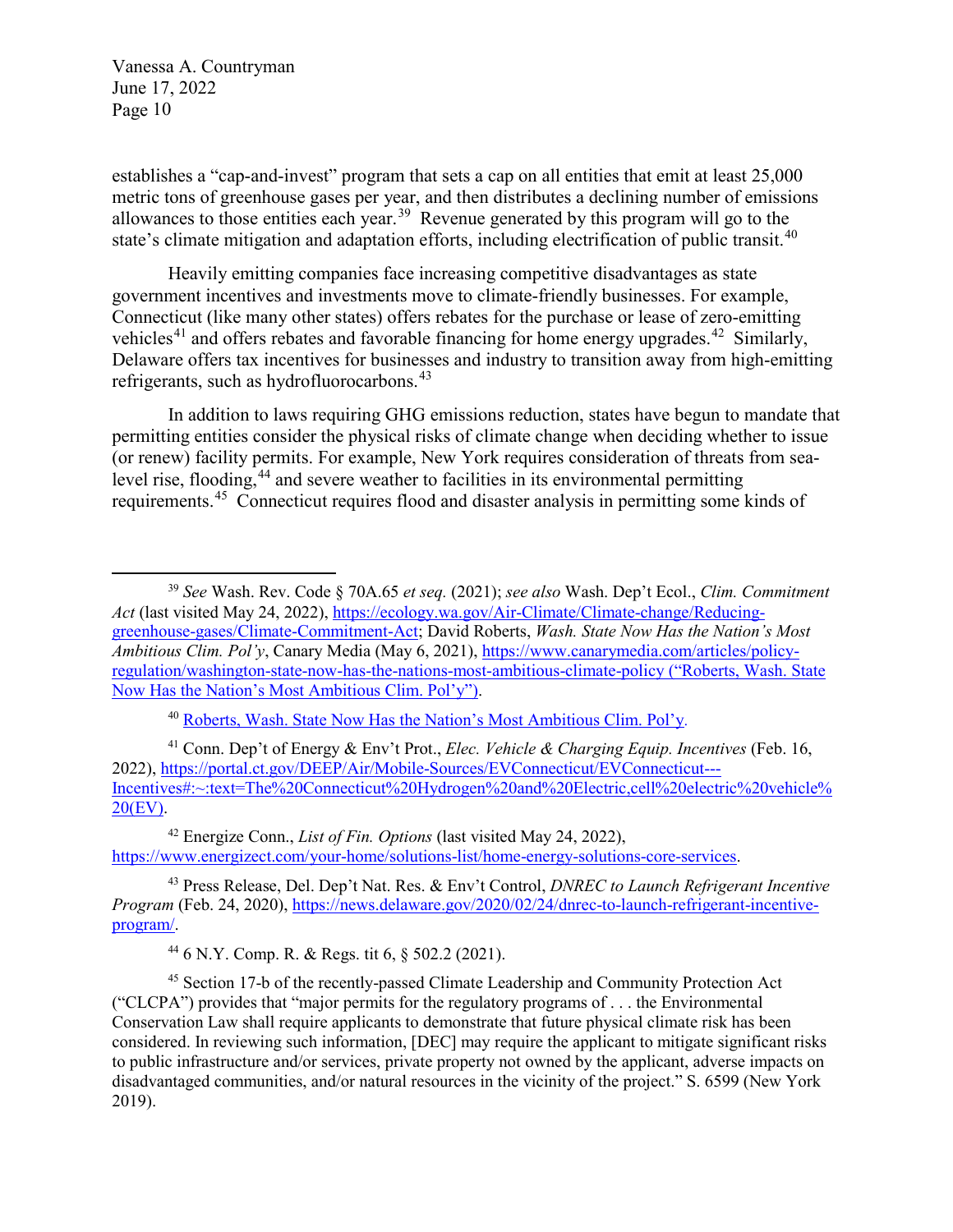hazardous waste facilities.<sup>[46](#page-10-0)</sup> New Jersey is developing regulations pursuant to an executive order that will require certain major facilities to prepare climate resiliency plans that evaluate mitigation measures to prevent accidents resulting from climate change.<sup> $47$ </sup> Connecticut, New Hampshire, and Oregon have state-level hazard mitigation elements in state land-use planning legislation.<sup>48</sup> A majority of states (32 in total) have either optional or mandatory hazardmitigation components in state or local land-use planning legislation,  $49$  and 14 states require natural hazard planning to be integrated into local comprehensive plans (include collecting data on or mapping disaster-prone areas).<sup>[50](#page-10-4)</sup>

Like states, municipalities throughout the country are adopting ambitious GHG emissions reduction policies, laws, and regulations. New York City, for example, has committed to citywide GHG emissions reduction of 40 percent by 2030 and 80 percent by 2050.<sup>51</sup> In pursuit of that goal, the city requires most buildings over 25,000 square feet to meet energy efficiency

<span id="page-10-2"></span>48 Am. Plan. Ass'n, *Survey of State Land Use & Nat. Hazards Laws* 7 (2017), [https://planning](https://planning-org-uploaded-media.s3.amazonaws.com/publication/download_pdf/Survey-of-State-Land-Use-and-Natural-Hazards-Planning-Laws.pdf)[org-uploaded-media.s3.amazonaws.com/publication/download\\_pdf/Survey-of-State-Land-Use-and-](https://planning-org-uploaded-media.s3.amazonaws.com/publication/download_pdf/Survey-of-State-Land-Use-and-Natural-Hazards-Planning-Laws.pdf)[Natural-Hazards-Planning-Laws.pdf.](https://planning-org-uploaded-media.s3.amazonaws.com/publication/download_pdf/Survey-of-State-Land-Use-and-Natural-Hazards-Planning-Laws.pdf)

<sup>49</sup> *Id.*

 $\overline{a}$ 

<span id="page-10-4"></span><span id="page-10-3"></span><sup>50</sup> *See*, *e.g.*, Ore. Rev. Stat. § 197.230(c)(H), *Id.* §§ 455.447(1)(a)-(e), 455.447(4) & Ore. Admin. R. 660-015-0000(7) (requiring natural hazard analysis considering floods (both coastal and riverine), landslides, earthquakes and related hazards, tsunamis, coastal erosion, and wildfires and recommending local governments identify and plan for other natural hazards when siting facilities storing hazardous materials); Cal. Gov. Code  $\S 65302(g)(1)$  (explicitly contemplating risks from climate change in land use planning); Haw. Rev. Stat. § 226-13(b)(5) (same); Wash. Rev. Code Ann. §§ 36.70.330, 36.70A.070(1), (5)(c)(iv), 365-196-445 (recommending counties and cities "give strong consideration" to including several additional elements, including "natural hazard reduction," in their plans); Utah Code Ann. § 79-3- 202(1); Idaho Code Ann. § 67-6508 (g); Ariz. Rev. Stat. Ann. § 9-461.05 (E)(8); Vt. Stat. Ann., tit. 24, § 4382(a)(12)(A) (considering risks stemming from flooding); Md. Code Ann., Land Use §§ 3- 102(a)(1)(vi) a, § 3-102(b)(iii); Va. Code Ann. §§ 15.2-2223.2, 15.2-2223.3, 15.2-2223.2 (requiring local consideration of sea level rise and flooding in coastal areas); Conn. Gen. Stat. Ann. § 8-23(d) (same); N.C. Gen. Stat. Ann. § 113A-110 (same); S.C. Code Ann. § 163.3178 (same).

<span id="page-10-5"></span>51 N.Y.C., N.Y., Local Law 97 (Apr. 2019), [https://www1.nyc.gov/assets/buildings/local\\_laws/ll97of2019.pdf.](https://www1.nyc.gov/assets/buildings/local_laws/ll97of2019.pdf)

<span id="page-10-0"></span><sup>46</sup> Dep't Emergency Servs. & Pub. Prot., *2019 Conn. Nat. Hazards Mitigation Plan Update*, Dep't Energy & Env't Prot. 429 (Jan. 2019), [https://portal.ct.gov/-/media/DEMHS/\\_docs/Plans-and-](https://portal.ct.gov/-/media/DEMHS/_docs/Plans-and-Publications/EHSP0023--NaturalHazardMitPlan.pdf)[Publications/EHSP0023--NaturalHazardMitPlan.pdf;](https://portal.ct.gov/-/media/DEMHS/_docs/Plans-and-Publications/EHSP0023--NaturalHazardMitPlan.pdf) *see Hazardous Waste Facility*, CT.GOV (June 2017)[, https://portal.ct.gov/DEMHS/Emergency-Management/Resources-For-Officials/Hazard-](https://portal.ct.gov/DEMHS/Emergency-Management/Resources-For-Officials/Hazard-Mitigation)[Mitigation.](https://portal.ct.gov/DEMHS/Emergency-Management/Resources-For-Officials/Hazard-Mitigation)

<span id="page-10-1"></span><sup>47</sup> *See* N.J. Exec. Order No. 100 (Jan. 27, 2020), ¶ 1.c, <https://nj.gov/infobank/eo/056murphy/pdf/EO-100.pdf> (directing the New Jersey Department of Environmental Protection to adopt regulations protecting against climate threats, including by "integrat[ing] climate change considerations, including sea level rise, into its regulatory and permitting programs.").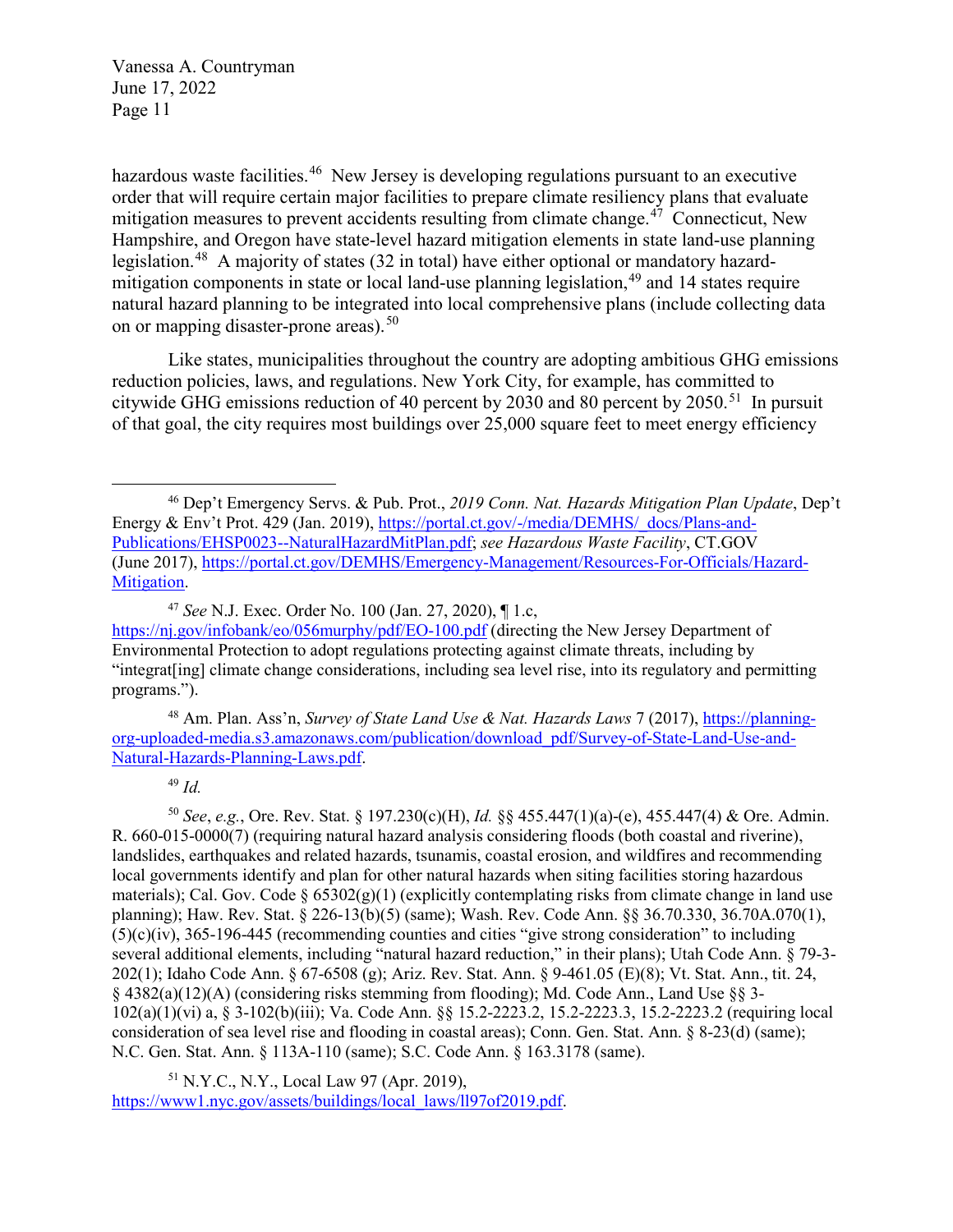$\overline{a}$ 

and GHG emissions limits by 2024, with stricter limits imposed in 2030.<sup>52</sup> In Massachusetts, the Green Communities Act authorizes towns and cities to be designated "Green Communities" if they commit to various municipal energy efficiency and emissions reduction targets.<sup>[53](#page-11-1)</sup> The overwhelming majority of municipalities in the Commonwealth have opted into this program, with some now clamoring for a net-zero building code option.<sup>54</sup> And multiple jurisdictions, including Washington State, New York City, and the City of Berkeley, have banned natural gas hookups in new construction in an effort to transition away from use of those fuels.<sup>[55](#page-11-3)</sup>

As these examples reflect, states and municipalities have already taken concrete regulatory and legislative steps to address climate change, and those steps are having and will continue to have impacts on registered companies.

## **2. Federal Policy**

 Within the United States, the federal government is also acting to reduce emissions in ways that will impact registered companies. In May 2021, President Biden issued an executive order acknowledging "the global shift away from carbon-intensive energy sources and industrial processes" and directing the development of a "comprehensive, Government-wide" climate risk financial strategy for a net-zero economy by  $2050$ .<sup>[56](#page-11-4)</sup> This executive order reinforces the lowcarbon future signaled by the United States having rejoined the Paris Agreement<sup>57</sup> and the

<span id="page-11-0"></span><sup>52</sup> *See* N.Y.C. Sustainable Blds., *Local Law 97* (last visited May 24, 2022), [https://www1.nyc.gov/site/sustainablebuildings/ll97/local-law-97.page.](https://www1.nyc.gov/site/sustainablebuildings/ll97/local-law-97.page) 

<span id="page-11-1"></span><sup>53</sup> *See* Green Cmties. Div., Mass. Dep't of Energy Res., *Becoming a Designated Green Cmty.*, Mass.gov, [https://www.mass.gov/guides/becoming-a-designated-green-community,](https://www.mass.gov/guides/becoming-a-designated-green-community) (last visited May 24, 2022).

<span id="page-11-2"></span><sup>54</sup> *See* Energy Efficiency Div., Mass. Dep't of Energy Res., *Stretch Energy Code Dev. 2022*, Mass.gov,<https://www.mass.gov/info-details/stretch-energy-code-development-2022> (last visited May 24, 2022).

<span id="page-11-3"></span><sup>55</sup> David Iaconangelo, *Bldg. Codes: The New Natural Gas Battlefront?*, Energy Wire (May 3, 2022), [https://www.eenews.net/articles/building-codes-the-new-natural-gas-battlefront/;](https://www.eenews.net/articles/building-codes-the-new-natural-gas-battlefront/) Emma Newburger, *N.Y.C. Is Banning Natural Gas Hookups for New Bldgs. to Fight Clim. Change*, CNBC (Dec. 15, 2021)[, https://www.cnbc.com/2021/12/15/new-york-city-is-banning-natural-gas-hookups-for-new](https://www.cnbc.com/2021/12/15/new-york-city-is-banning-natural-gas-hookups-for-new-buildings.html)[buildings.html;](https://www.cnbc.com/2021/12/15/new-york-city-is-banning-natural-gas-hookups-for-new-buildings.html) City of Berkeley, *Green Bldg. Reqts.*[, https://berkeleyca.gov/construction](https://berkeleyca.gov/construction-development/permits-design-parameters/design-parameters/green-building-requirements)[development/permits-design-parameters/design-parameters/green-building-requirements](https://berkeleyca.gov/construction-development/permits-design-parameters/design-parameters/green-building-requirements) (last visited May 24, 2022).

<span id="page-11-4"></span><sup>56</sup> Exec. Order No. 14,030, 86 Fed. Reg. 27,967 (May 25, 2021), [https://www.whitehouse.gov/briefing-room/presidential-actions/2021/05/20/executive-order-on-climate](https://www.whitehouse.gov/briefing-room/presidential-actions/2021/05/20/executive-order-on-climate-related-financial-risk/)[related-financial-risk/.](https://www.whitehouse.gov/briefing-room/presidential-actions/2021/05/20/executive-order-on-climate-related-financial-risk/)

<span id="page-11-5"></span><sup>57</sup> Antony J. Blinken, *The U.S. Officially Rejoins the Paris Agmt.*, U.S. Dep't of State (Feb. 19, 2021), [https://www.state.gov/the-united-states-officially-rejoins-the-paris-agreement/.](https://www.state.gov/the-united-states-officially-rejoins-the-paris-agreement/)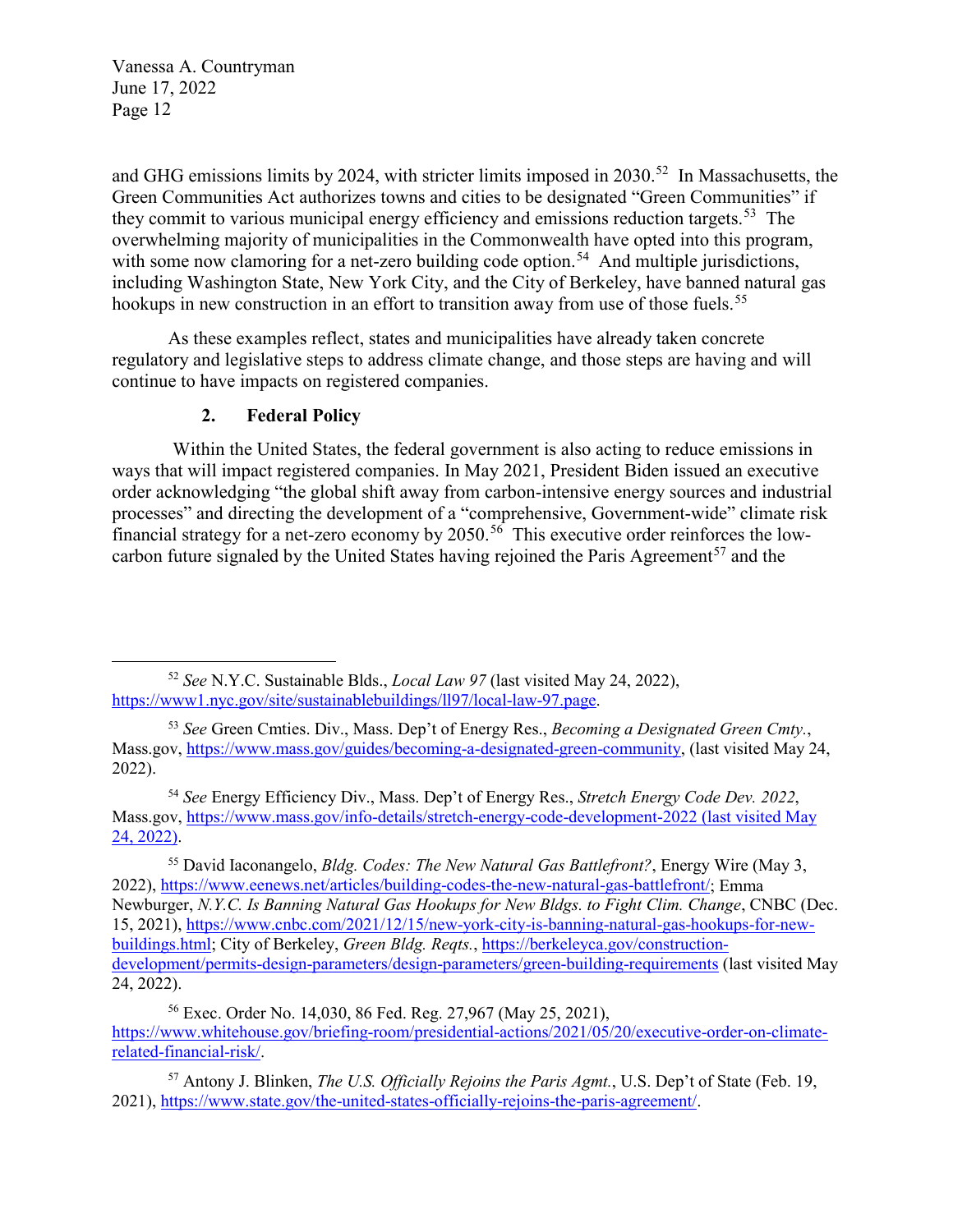International Energy Agency's dramatic net-zero transition framework,<sup>58</sup> among other developments.

The United States has introduced several new regulations over the last year to address climate change and as part of its obligations under the Paris Climate Agreement,<sup>59</sup> including restrictions on hydrofluorocarbon and methane emissions; stricter federal standards on GHG emissions for light-duty vehicles starting with model year 2023; and explicitly permitting ERISA plan administrators to consider environmental, social, and governance ("ESG") factors in selecting retirement plan funds.<sup>60</sup> The federal government has also "significantly reformed" its oil and gas leasing program, including by reducing leasable acreage and increasing the royalty rate for new competitive leases.<sup>61</sup> In addition, Congress passed an infrastructure bill last year that includes billions in funds to improve the climate resiliency of American infrastructure.<sup>[62](#page-12-4)</sup>

#### **3. International Policy**

In response to climate change, the international community has adopted policies that, if successful, will result in "nothing less than a complete transformation of how we produce, transport, and consume energy."[63](#page-12-5) Legislation and regulation advancing those goals are likely to increase costs for some companies, reduce demand for high-emission products and services, and

[https://www4.unfccc.int/sites/ndcstaging/PublishedDocuments/United%20States%20of%20America%20](https://www4.unfccc.int/sites/ndcstaging/PublishedDocuments/United%20States%20of%20America%20First/United%20States%20NDC%20April%2021%202021%20Final.pdf) [First/United%20States%20NDC%20April%2021%202021%20Final.pdf.](https://www4.unfccc.int/sites/ndcstaging/PublishedDocuments/United%20States%20of%20America%20First/United%20States%20NDC%20April%2021%202021%20Final.pdf)

<span id="page-12-2"></span><sup>60</sup> *See* 86 Fed. Reg. 55,116 (Oct. 5, 2021) (final rule mandating phasedown of hydrofluorocarbon emissions through an allowance-trading program); 86 Fed. Reg. 63,110 (Nov. 15, 2021) (proposed federal standards limiting methane pollution from oil and gas sector sources); 86 Fed. Reg. 74,434 (Feb. 28, 2022) (final rule increasing stringency of limits on greenhouse gas emissions from light-duty vehicles for 2023 and later model years); 86 Fed. Reg. 57,272 (Oct. 14, 2021) (proposed rule allowing ERISA fiduciaries to consider ESG factors in plan selection).

<span id="page-12-3"></span>61 U.S. Dep't of Int., *Int. Dep't Announces Significantly Reformed Onshore Oil & Gas Lease Sales* (April 15, 2022), [https://www.doi.gov/pressreleases/interior-department-announces-significantly](https://www.doi.gov/pressreleases/interior-department-announces-significantly-reformed-onshore-oil-and-gas-lease-sales)[reformed-onshore-oil-and-gas-lease-sales.](https://www.doi.gov/pressreleases/interior-department-announces-significantly-reformed-onshore-oil-and-gas-lease-sales)

<span id="page-12-5"></span><span id="page-12-4"></span>62 Coral Davenport & Christopher Flavelle, *Infrastr. Bill Makes First Major U.S. Inv. in Clim. Resilience*, N.Y. Times (Nov. 6, 2021), [https://www.nytimes.com/2021/11/06/climate/infrastructure-bill](https://www.nytimes.com/2021/11/06/climate/infrastructure-bill-climate.html)[climate.html;](https://www.nytimes.com/2021/11/06/climate/infrastructure-bill-climate.html) The White House, *Fact Sheet: The Bipartisan Infrastr. Deal* (Nov. 6, 2021), [https://www.whitehouse.gov/briefing-room/statements-releases/2021/11/06/fact-sheet-the-bipartisan](https://www.whitehouse.gov/briefing-room/statements-releases/2021/11/06/fact-sheet-the-bipartisan-infrastructure-deal/)[infrastructure-deal/.](https://www.whitehouse.gov/briefing-room/statements-releases/2021/11/06/fact-sheet-the-bipartisan-infrastructure-deal/) 

63 IEA Roadmap Report.

<span id="page-12-0"></span> $\overline{a}$ <sup>58</sup> *See generally* Int'l Energy Agency, *Net Zero by 2050: A Roadmap for the Glob. Energy Sector*  13 (2021), https://www.iea.org/reports/net-zero-by-2050 ("IEA Roadmap Report").

<span id="page-12-1"></span><sup>&</sup>lt;sup>59</sup> The U.S. recently submitted its "Nationally Determined Contribution," which outlines how the U.S. will reduce its GHG emissions in line with the goals of the Paris Climate Agreement. *See* U.S., *The U.S. Nat'ly Determined Contrib*. 1, 6 (2021),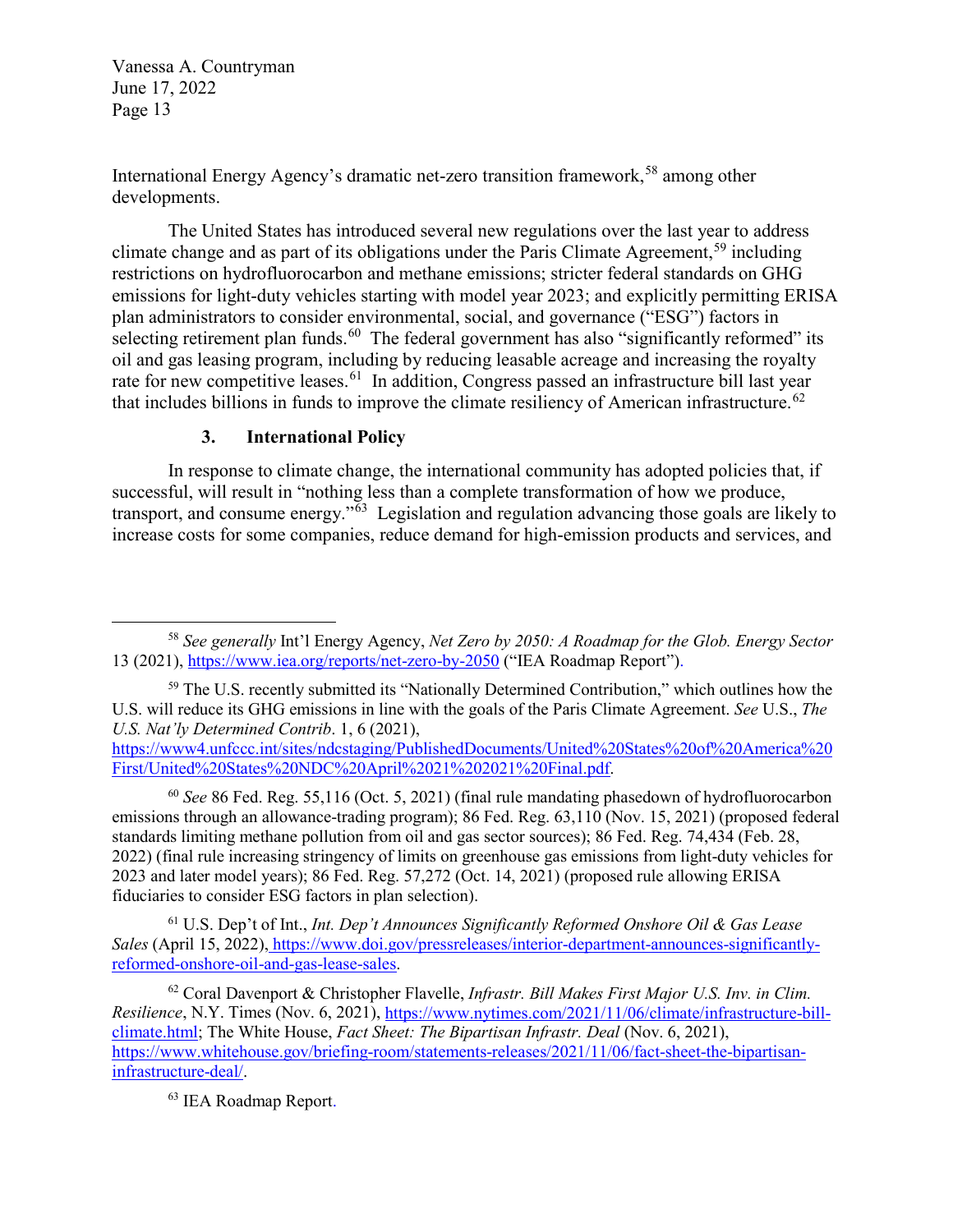$\overline{a}$ 

diminish available capital.<sup>[64](#page-13-0)</sup> These regulatory changes—and shifting market expectations around them—are likely to trigger asset re-pricing, write-offs, and impairments, as well as early retirement of existing facilities—all of which impact registered companies and the value of their securities.

Broadly, the warming limits in the 2015 Paris Climate Agreement effectively necessitate global GHG emissions to reach net zero by 2050.[65](#page-13-1) The 2021 Glasgow Climate Change Conference resulted in new global agreements on emissions reductions, climate change adaptation, and regulations regarding carbon-emissions credit trading.<sup>66</sup> To meet these targets, national and supranational governments are increasingly legislating, regulating, and investing toward a low- and zero-carbon future.

At the supranational level, the European Union ("EU") is moving aggressively to address climate change. In June 2021, the EU adopted the European Climate Law, which creates a framework for the EU to reach net-zero carbon emissions by  $2050$ .<sup>67</sup> This was followed in July 2021 by an ambitious package of proposed changes to the EU's climate, energy, transport and taxation policies.[68](#page-13-4) Among these, the EU adopted a proposal for a Carbon Border Adjustment Mechanism that would impose fees on imports from countries with less aggressive climate-mitigation policies.<sup>[69](#page-13-5)</sup>

<span id="page-13-1"></span><sup>65</sup> U.N. Framework Convention on Clim. Change ("UNFCCC"), *Adoption of the Paris Agmt., U.N. Doc. FCC/CP/2015/L.9/Rev.1* (Dec. 12, 2015), [https://unfccc.int/process-and-meetings/the-paris](https://unfccc.int/process-and-meetings/the-paris-agreement/the-paris-agreement)[agreement/the-paris-agreement;](https://unfccc.int/process-and-meetings/the-paris-agreement/the-paris-agreement) IEA Roadmap Report.

<span id="page-13-2"></span><sup>66</sup> UNFCCC, *COP26 Reaches Consensus on Key Actions to Address Clim. Change* (Nov. 13, 2021), [https://unfccc.int/news/cop26-reaches-consensus-on-key-actions-to-address-climate-change;](https://unfccc.int/news/cop26-reaches-consensus-on-key-actions-to-address-climate-change) *The Glasgow Clim. Pact, Annotated*, Wash. Post (Nov. 13, 2021), [https://www.washingtonpost.com/climate](https://www.washingtonpost.com/climate-environment/interactive/2021/glasgow-climate-pact-full-text-cop26/)[environment/interactive/2021/glasgow-climate-pact-full-text-cop26/.](https://www.washingtonpost.com/climate-environment/interactive/2021/glasgow-climate-pact-full-text-cop26/)

<span id="page-13-3"></span> $67$  Regul. (EU) 2021/1119, of the Eur. Parl. & of the Council of 30 June 2021 Establishing the Framework for Achieving Clim. Neutrality & Amending Reguls. (EC No 401/2009 and (EU) 2018/1999, <https://eur-lex.europa.eu/legal-content/EN/TXT/PDF/?uri=CELEX:32021R1119&from=EN> ("Eur. Clim.  $Law$ ").

<span id="page-13-4"></span>68 Eur. Comm'n, *Delivering the Eur. Green Deal*, [https://ec.europa.eu/clima/eu-action/european](https://ec.europa.eu/clima/eu-action/european-green-deal/delivering-european-green-deal_en)[green-deal/delivering-european-green-deal\\_en](https://ec.europa.eu/clima/eu-action/european-green-deal/delivering-european-green-deal_en) (last visited May 24, 2022).

<span id="page-13-5"></span>69 Eur. Clim. Law; Eur. Comm'n, *Carbon Border Adjustment Mechanism*, [https://ec.europa.eu/taxation\\_customs/green-taxation-0/carbon-border-adjustment-mechanism\\_en](https://ec.europa.eu/taxation_customs/green-taxation-0/carbon-border-adjustment-mechanism_en) (last visited May 24, 2022).

<span id="page-13-0"></span><sup>64</sup> *See* Kenneth Gillingham, *Carbon Calculus*, Int'l Monetary Fund Fin. & Development (Dec. 2019), [https://www.imf.org/Publications/fandd/issues/2019/12/the-true-cost-of-reducing](https://www.imf.org/Publications/fandd/issues/2019/12/the-true-cost-of-reducing-greenhouse-gas-emissions-gillingham#:%7E:text=The%20short%2Dterm%20cost%20of,various%20ways%20of%20reducing%20emissions)[greenhouse-gas-emissions-](https://www.imf.org/Publications/fandd/issues/2019/12/the-true-cost-of-reducing-greenhouse-gas-emissions-gillingham#:%7E:text=The%20short%2Dterm%20cost%20of,various%20ways%20of%20reducing%20emissions)

[gillingham#:~:text=The%20short%2Dterm%20cost%20of,various%20ways%20of%20reducing%20emis](https://www.imf.org/Publications/fandd/issues/2019/12/the-true-cost-of-reducing-greenhouse-gas-emissions-gillingham#:%7E:text=The%20short%2Dterm%20cost%20of,various%20ways%20of%20reducing%20emissions) [sions;](https://www.imf.org/Publications/fandd/issues/2019/12/the-true-cost-of-reducing-greenhouse-gas-emissions-gillingham#:%7E:text=The%20short%2Dterm%20cost%20of,various%20ways%20of%20reducing%20emissions) CDP, *Transparency to Transformation: A Chain Reaction, CDP Global Supply Chain Rep. 2020* 4 (Feb. 2019), [https://cdn.cdp.net/cdp-](https://cdn.cdp.net/cdp-production/cms/reports/documents/000/005/554/original/CDP_SC_Report_2020.pdf?1614160765)

production/cms/reports/documents/000/005/554/original/CDP\_SC\_Report\_2020.pdf?1614160765.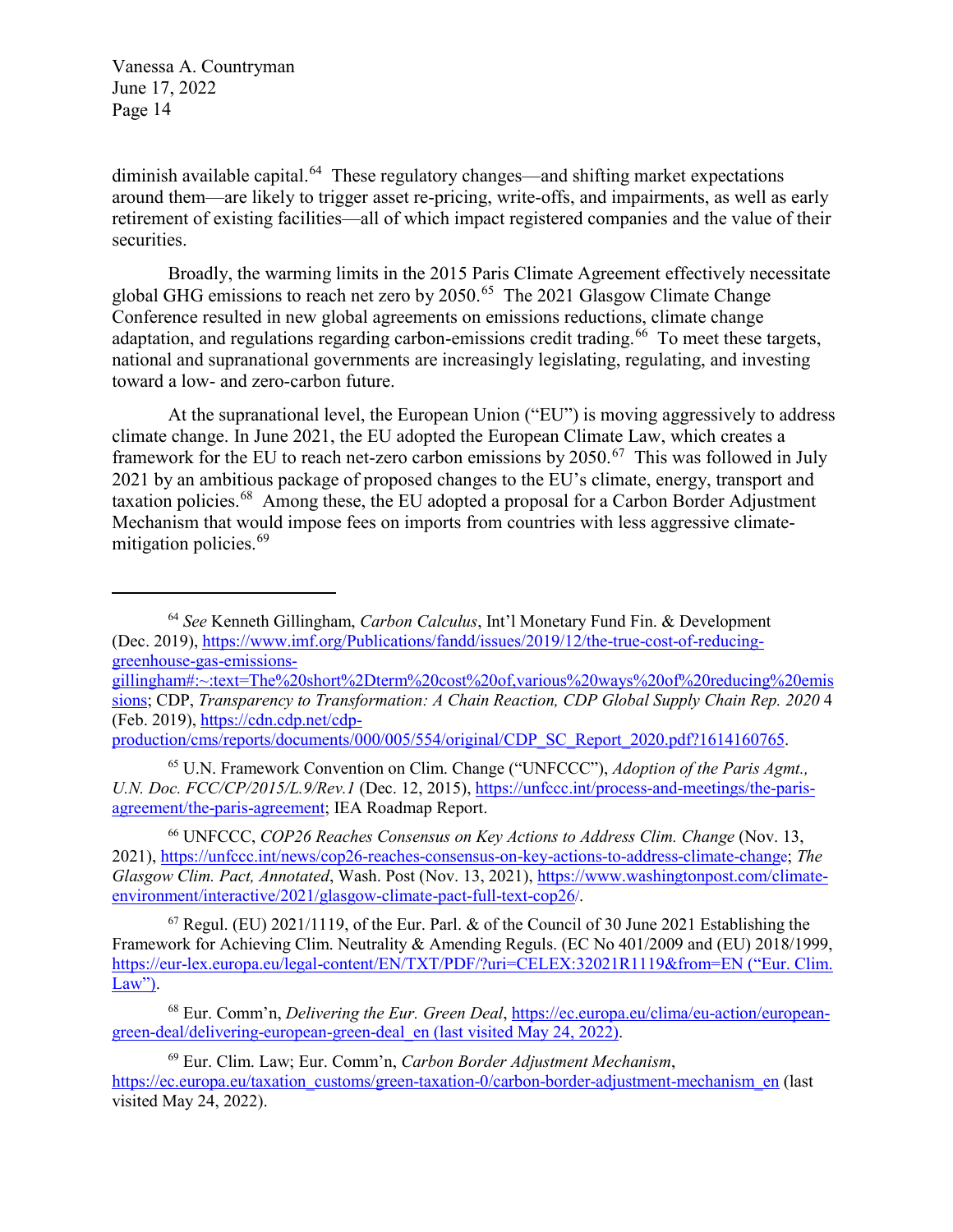$\overline{a}$ 

The national governments of the world's largest economies have also set ambitious benchmarks toward decarbonization. The United Kingdom ("UK") passed binding legislation in 2019 that commits to achieving net zero emissions by  $2050^{70}$  In October 2021, the UK released its plan to achieve net zero GHG emissions, which incorporates key principles including "ensur[ing] the biggest polluters pay the most for the transition through fair carbon pricing."<sup>71</sup> Japan also committed in October 2020 to achieving net zero GHG emissions by 2050, which it enshrined into law in May 2021.<sup>72</sup> China—the country with the highest emissions as well as the largest developing economy—aims to achieve carbon neutrality before 2060,<sup>73</sup> including through its first national emissions trading scheme, which it launched in July 2021.<sup>[74](#page-14-4)</sup>

These examples highlight the steps governments at all levels are taking right now to incorporate climate change into regulations, policies, and market transformations affecting all sectors of the economy. Those steps are impacting and will continue to impact registered companies' operations.

## **D. Investors Consider the Information in the SEC's Proposed Rule Material to Their Investment Decisions.**

There is no question that the disclosures mandated by the Proposed Rule are material to investor decisions. Investors, both institutional and individual, are pursuing climate-responsive investing in increasing numbers and are increasingly considering ESG factors like climate risk when making their investment decisions. According to one study, as of 2021, 51% of American retail investors said they have been influenced by ESG factors in making investments (versus

<span id="page-14-2"></span>72 Ministry of Econ., Trade & Indus., *Japan's 2050 Carbon Neutral Goal* (Nov. 11, 2020), [https://www.meti.go.jp/english/policy/energy\\_environment/global\\_warming/roadmap/report/20201111.ht](https://www.meti.go.jp/english/policy/energy_environment/global_warming/roadmap/report/20201111.html) [ml;](https://www.meti.go.jp/english/policy/energy_environment/global_warming/roadmap/report/20201111.html) Gov. of Japan, The Long-Term Strategy Under the Paris Agmt. 3-4 (Oct. 2021), [https://unfccc.int/sites/default/files/resource/Japan\\_LTS2021.pdf.](https://unfccc.int/sites/default/files/resource/Japan_LTS2021.pdf)

<span id="page-14-3"></span>73 People's Rep. of China, *China's Achievements, New Goals & New Measures for Nat'ly Determined Contributions* 2 (Oct. 28, 2021), [https://www4.unfccc.int/sites/ndcstaging/PublishedDocuments/China%20First/China%E2%80%99s%20](https://www4.unfccc.int/sites/ndcstaging/PublishedDocuments/China%20First/China%E2%80%99s%20Achievements,%20New%20Goals%20and%20New%20Measures%20for%20Nationally%20Determined%20Contributions.pdf) [Achievements,%20New%20Goals%20and%20New%20Measures%20for%20Nationally%20Determined](https://www4.unfccc.int/sites/ndcstaging/PublishedDocuments/China%20First/China%E2%80%99s%20Achievements,%20New%20Goals%20and%20New%20Measures%20for%20Nationally%20Determined%20Contributions.pdf) %20Contributions.pdf

<span id="page-14-0"></span><sup>70</sup> Clim. Change Act 2008 (2050 Target Amend.) Order 2019, 2019 No. 1056 (UK), [https://www.legislation.gov.uk/uksi/2019/1056/contents/made.](https://www.legislation.gov.uk/uksi/2019/1056/contents/made)

<span id="page-14-1"></span><sup>71</sup> Dept. for Bus., Energy & Indus. Strategy, *Net Zero Strategy: Build Back Greener, Presented to U.K. Parliament pursuant to Section 14 of the Clim. Change Act 2008* 16 (Oct. 2021), [https://assets.publishing.service.gov.uk/government/uploads/system/uploads/attachment\\_data/file/103399](https://assets.publishing.service.gov.uk/government/uploads/system/uploads/attachment_data/file/1033990/net-zero-strategy-beis.pdf) [0/net-zero-strategy-beis.pdf.](https://assets.publishing.service.gov.uk/government/uploads/system/uploads/attachment_data/file/1033990/net-zero-strategy-beis.pdf)

<span id="page-14-4"></span><sup>74</sup> Int'l Inst. for Sustainable Dev., *Trading Begins under China's Nat'l ETS* (July 19, 2021), [https://sdg.iisd.org/news/trading-begins-under-chinas-national-ets/.](https://sdg.iisd.org/news/trading-begins-under-chinas-national-ets/)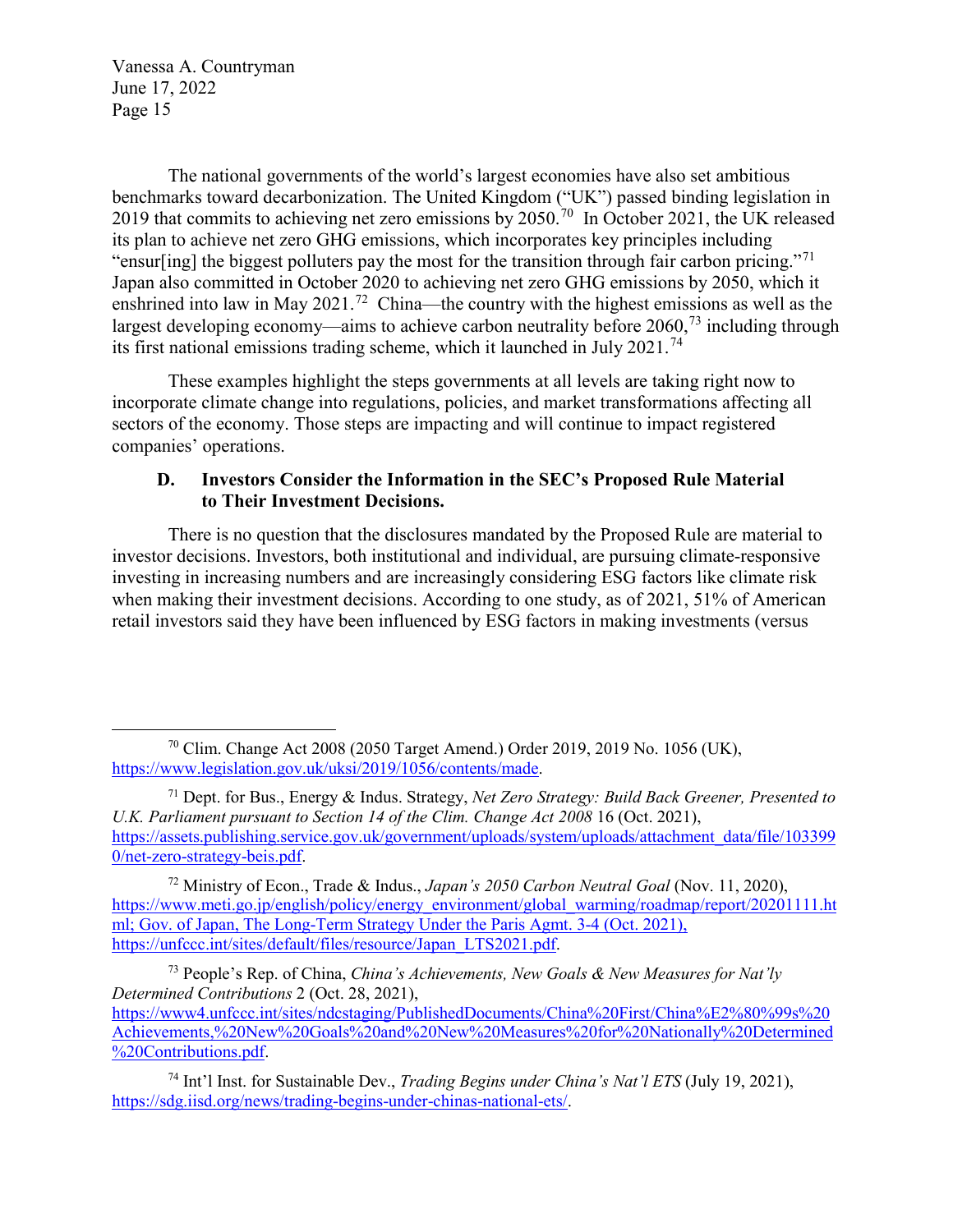$\overline{a}$ 

 $26\%$  in 2003).<sup>[75](#page-15-0)</sup> Retail investor engagement with ESG investing is expected to increase,<sup>[76](#page-15-1)</sup> with one study estimating that half of retail investors will move some of their investments (including pensions) into ESG vehicles this year.[77](#page-15-2)

Institutional investors likewise seek out ESG data, such as climate-related risk information, in their decision-making. Morningstar reported in 2020 that to "meet investor demand," it was formally integrating ESG factors into its analysis of stocks, funds, and asset managers, using a matrix that includes climate-related metrics.<sup>[78](#page-15-3)</sup> Fitch Ratings announced a similar ESG rating system in 2019 following engagement with investors.<sup>79</sup> More broadly, institutional investors consider climate change to be a material factor in their investment decisions, with a majority viewing climate as a material risk or opportunity across their total investment portfolio.<sup>[80](#page-15-5)</sup>

Both institutional and individual investors have a significant stake in ensuring they have access to information they deem material to their decision-making. At the end of 2021, Americans held \$7.3 trillion in 401(k) plans and \$13.2 trillion in IRAs,  $^{81}$  $^{81}$  $^{81}$  and pension funds

<span id="page-15-2"></span>77 FinTech Global, *50% of Retail Invs. to Shift Funds into ESG in 2022* (Mar. 7, 2022), [https://member.fintech.global/2022/03/07/50-of-retail-investors-to-shift-funds-into-esg-in-2022/.](https://member.fintech.global/2022/03/07/50-of-retail-investors-to-shift-funds-into-esg-in-2022/)

<span id="page-15-3"></span><sup>78</sup> Press Release, Morningstar, *Morningstar Formally Integrates ESG into Its Analysis of Stocks, Funds, & Asset Managers* (Nov. 17, 2020), [https://newsroom.morningstar.com/newsroom/news](https://newsroom.morningstar.com/newsroom/news-archive/press-release-details/2020/Morningstar-Formally-Integrates-ESG-into-Its-Analysis-of-Stocks-Funds-and-Asset-Managers/default.aspx)[archive/press-release-details/2020/Morningstar-Formally-Integrates-ESG-into-Its-Analysis-of-Stocks-](https://newsroom.morningstar.com/newsroom/news-archive/press-release-details/2020/Morningstar-Formally-Integrates-ESG-into-Its-Analysis-of-Stocks-Funds-and-Asset-Managers/default.aspx)[Funds-and-Asset-Managers/default.aspx.](https://newsroom.morningstar.com/newsroom/news-archive/press-release-details/2020/Morningstar-Formally-Integrates-ESG-into-Its-Analysis-of-Stocks-Funds-and-Asset-Managers/default.aspx)

<span id="page-15-4"></span><sup>79</sup> Press Release, Fitch Ratings, *Fitch Ratings Launches ESG Relevance Scores to Show Impact of ESG on Credit* (Jan. 7, 2019), [https://www.fitchratings.com/research/corporate-finance/fitch-ratings](https://www.fitchratings.com/research/corporate-finance/fitch-ratings-launches-esg-relevance-scores-to-show-impact-of-esg-on-credit-07-01-2019)[launches-esg-relevance-scores-to-show-impact-of-esg-on-credit-07-01-2019.](https://www.fitchratings.com/research/corporate-finance/fitch-ratings-launches-esg-relevance-scores-to-show-impact-of-esg-on-credit-07-01-2019)

<span id="page-15-5"></span>80 Geraldine Ang & Hannah Copeland, OECD, *Integrating Clim. Change-Related Factors in Instit. Inv.* 13 (Feb. 2018), [https://www.oecd.org/sd](https://www.oecd.org/sd-roundtable/papersandpublications/Integrating%20Climate%20Change-related%20Factors%20in%20Institutional%20Investment.pdf)[roundtable/papersandpublications/Integrating%20Climate%20Change-](https://www.oecd.org/sd-roundtable/papersandpublications/Integrating%20Climate%20Change-related%20Factors%20in%20Institutional%20Investment.pdf)

<span id="page-15-0"></span><sup>75</sup> GlobeScan, *Retail Invs. Show Strong & Growing Interest in ESG* (Dec. 14, 2021), [https://globescan.com/2021/12/14/retail-investors-show-strong-and-growing-interest-in-esg/.](https://globescan.com/2021/12/14/retail-investors-show-strong-and-growing-interest-in-esg/)

<span id="page-15-1"></span><sup>76</sup> Carolyn Bao, *When It Comes to ESG Inv'g, There's No Going Back*, NASDAQ (Mar. 16, 2022), [https://www.nasdaq.com/articles/when-it-comes-to-esg-investing-theres-no-going-back.](https://www.nasdaq.com/articles/when-it-comes-to-esg-investing-theres-no-going-back)

[related%20Factors%20in%20Institutional%20Investment.pdf](https://www.oecd.org/sd-roundtable/papersandpublications/Integrating%20Climate%20Change-related%20Factors%20in%20Institutional%20Investment.pdf) ("[T]he majority of [] asset owners (81%) and asset managers (68%) already view climate change as a material risk or opportunity across their entire investment portfolio."); *see also* CalPERS Letter; Letter from Sandra Boss, et al, BlackRock to Vanessa Countryman, Secretary, SEC (June 11, 2021)[, https://www.sec.gov/comments/climate-disclosure/cll12-](https://www.sec.gov/comments/climate-disclosure/cll12-8906794-244146.pdf) [8906794-244146.pdf](https://www.sec.gov/comments/climate-disclosure/cll12-8906794-244146.pdf) ("BlackRock Letter").

<span id="page-15-6"></span><sup>81</sup> Ted Godbout, *U.S. Ret. Assets Held Steady in Third Quarter*, Nat'l Ass'n of Plan Advisors (Dec. 29, 2021), [https://www.napa-net.org/news-info/daily-news/us-retirement-assets-held-steady-third](https://www.napa-net.org/news-info/daily-news/us-retirement-assets-held-steady-third-quarter#:%7E:text=Assets%20in%20individual%20retirement%20accounts,the%20second%20quarter%20of%202021)[quarter#:~:text=Assets%20in%20individual%20retirement%20accounts,the%20second%20quarter%20of](https://www.napa-net.org/news-info/daily-news/us-retirement-assets-held-steady-third-quarter#:%7E:text=Assets%20in%20individual%20retirement%20accounts,the%20second%20quarter%20of%202021) [%202021.](https://www.napa-net.org/news-info/daily-news/us-retirement-assets-held-steady-third-quarter#:%7E:text=Assets%20in%20individual%20retirement%20accounts,the%20second%20quarter%20of%202021)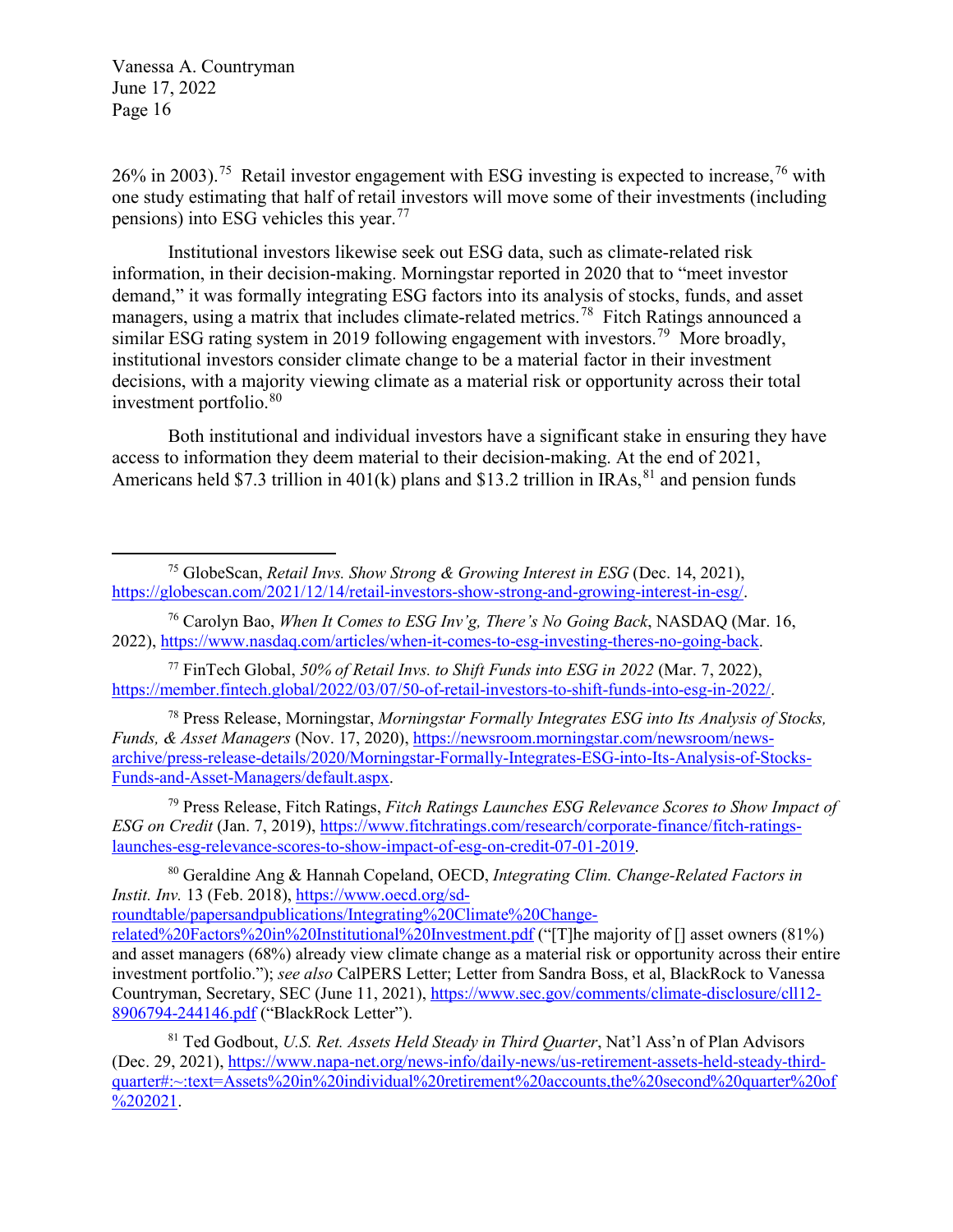provided income to 68% of retirees aged 65 or older as of 2021.<sup>82</sup> As we described above, <sup>[83](#page-16-1)</sup> a significant proportion of Americans have investment savings in college savings plans and HSAs as well. Given these stakes, investors are entitled to greater transparency and more reliable and consistent disclosures about information they deem material—and investors consider climaterelated information material.

Institutional investors' desire for climate-related information is particularly relevant.<sup>[84](#page-16-2)</sup> Those investors inhabit a powerful position that makes them integral to the market's efficiency their role means they can "improve price discovery [and] increase allocative efficiency," but only with "access to complete and reliable information."<sup>85</sup> Ensuring institutional investors have access to the reliable, comparable climate-related information they seek not only will help in their investment decisions but, critically, will improve market accuracy and efficiency. Access to meaningful climate-related information is relevant not only to the return of a given company but to the overall risk management strategy of investors and the market as a whole.

## **E. The Proposed Mandatory Disclosures Provide Key Information About Registered Companies' Consideration, or Lack Thereof, of the Physical and Transition Risks from Climate Change in Their Business Strategies.**

We support the Proposed Rule as an effective means of ensuring that investors receive specific, comparable details about registered companies' climate-related risks and impacts. Only 20% of North American companies make any climate-related disclosures, and a bare majority of companies around the world—52%—disclose their climate-related risks and opportunities. $86$ With the information the Proposed Rule promises, investors and the market broadly can more readily assess the risks of holdings, price that risk, and make better-informed investment decisions. As such, the Proposed Rule aligns with the SEC's congressionally-mandated goal of protecting investors and ensuring efficient markets.<sup>[87](#page-16-5)</sup>

We believe the disclosure regime that the SEC has proposed strikes a balance between providing investors with specific, reliable information they consider material while not overburdening either investors or companies with unnecessary details. As we explain in more detail below, we support the Proposed Rule's requirements for companies to disclose 1) climaterelated financial impacts in their audited financial statements; 2) narrative descriptions of risk management, risk assessment, and material risks; and 3) Scope 1, Scope 2, and Scope 3 GHG

<span id="page-16-0"></span> $\overline{a}$ 

<span id="page-16-2"></span><span id="page-16-1"></span><sup>84</sup> *See, e.g.*, CalPERS Letter; N.Y.C. Comptroller Letter; N.Y. State Comptroller Letter; Ore. State Treasurer Letter; BlackRock Letter.

<span id="page-16-3"></span>85 Luis A. Aguilar, Comm'r, SEC, *Instit. Invs.: Power & Responsibility* (Apr. 19, 2013), [https://www.sec.gov/news/speech/2013-spch041913laahtm#P35\\_6851.](https://www.sec.gov/news/speech/2013-spch041913laahtm#P35_6851)

<span id="page-16-5"></span><span id="page-16-4"></span><sup>86</sup> TCFD, *2021 Status Report* 30 (Oct. 2021), [https://www.fsb.org/wp-content/uploads/P141021-](https://www.fsb.org/wp-content/uploads/P141021-1.pdf) [1.pdf.](https://www.fsb.org/wp-content/uploads/P141021-1.pdf)

<sup>87</sup> *See, e.g.*, 15 U.S.C. § 78b.

<sup>82</sup> Fed. Rsrv. Am. Well-Being Rep.

<sup>83</sup> *See*, *supra*, Section I.A.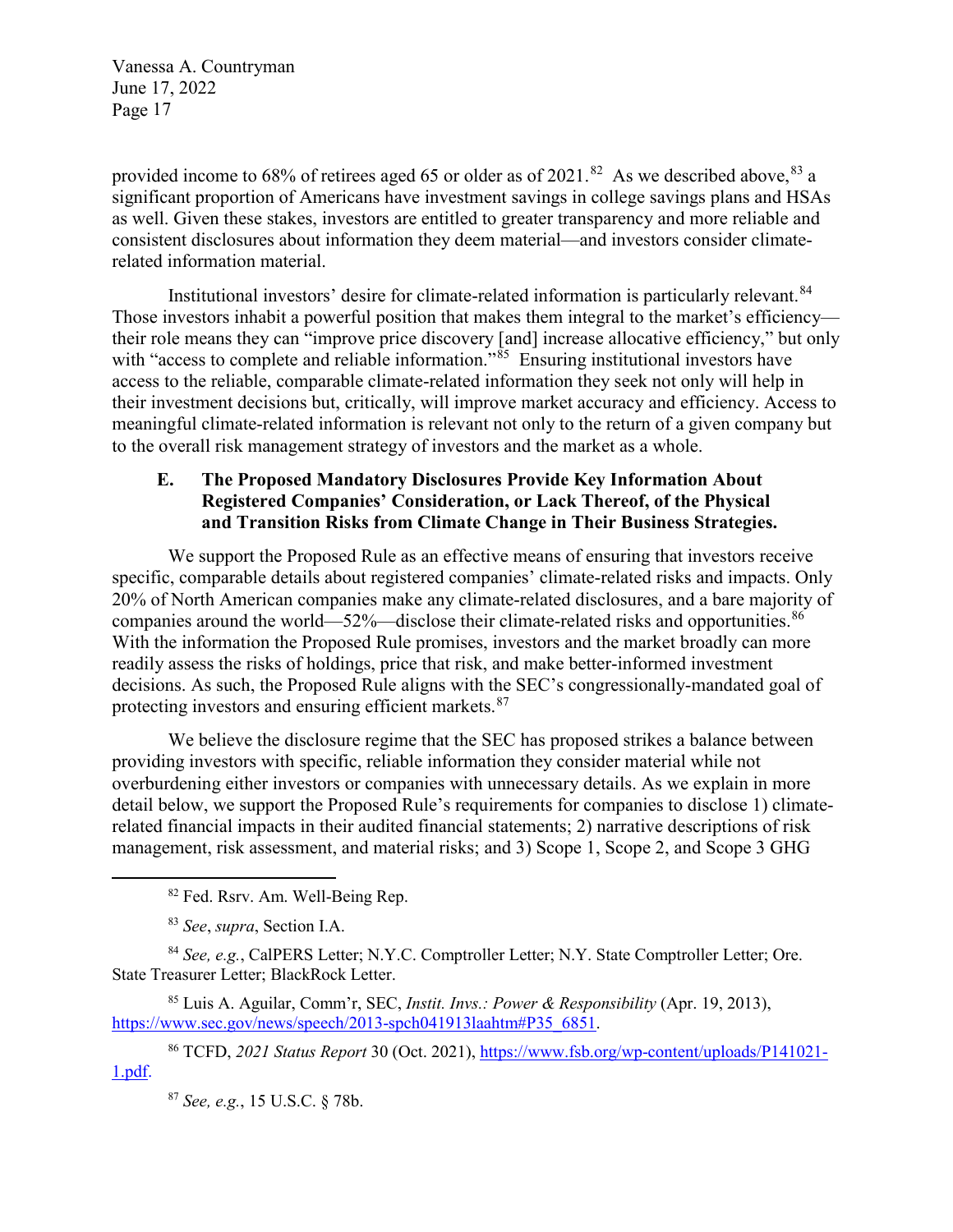emissions. We also support the proposal to require these disclosures from all industries and from companies of all sizes.

We support the proposal to require financial statement disclosures of climate-related financial impacts and expenditures above a one-percent aggregate threshold because it will provide investors with information about whether and how climate change has meaningfully affected registered companies.<sup>88</sup> That the proposed disclosures will appear in registered companies' audited financial statements will provide investors with additional confidence in that information.

We consider the Proposed Rule's narrative disclosures likewise to be structured to provide investors with the necessary details to assess the climate-related risk profile of investing in a particular company. The governance and risk management disclosures inform investors whether and how registered companies are evaluating climate-related risks, which is essential context for investors to assess the reliability of registered companies' other climate-related disclosures.<sup>[89](#page-17-1)</sup> The strategy, business model, and outlook disclosures are appropriately principles-based, allowing registered companies to determine whether climate-related risks are "reasonably likely to have a material impact," and if so, to provide details about those material impacts.<sup>90</sup> We also consider it appropriate for the SEC to require registered companies to disclose details about transition plans they have adopted and internal metrics they use for their own climate-related risk assessments, such as internal carbon prices and scenario analyses.<sup>[91](#page-17-3)</sup> These details contextualize companies' determinations about what climate-related information is material and help investors assess the reliability of those determinations.

We agree with the SEC's determination that registered companies' Scope 1 and Scope 2 GHG emissions represent material information that investors need to assess registered companies' climate-related transition risks.<sup>92</sup> As discussed above, transition risks will arise from regulation of GHG emissions from company operations, as well as regulation of registered companies' upstream suppliers and downstream customers. We also agree with the SEC's decision to require large accelerated filers to have an independent expert attest to the calculation of their Scope 1 and Scope 2 GHG emissions; that attestation will provide investors with additional certainty about the risks these large registered companies face.  $93$ 

We support the SEC's decision to require large accelerated filers to disclose their Scope 3 GHG emissions if those emissions are material or if those emissions are part of a transition plan. Many registrants' Scope 3 GHG emissions are by far the most significant portion of the GHG

<sup>89</sup> *Id.* at 21,359.

<span id="page-17-3"></span><span id="page-17-2"></span><span id="page-17-1"></span><span id="page-17-0"></span> $\overline{a}$ 

- <sup>90</sup> *Id.* at 21,353.
- <sup>91</sup> *Id.* at 21,355-56, 21,361.
- <span id="page-17-4"></span><sup>92</sup> *Id.* at 21,373-77.
- <span id="page-17-5"></span><sup>93</sup> *Id.* at 21,392.

<sup>88</sup> 87 Fed. Reg. at 21,363.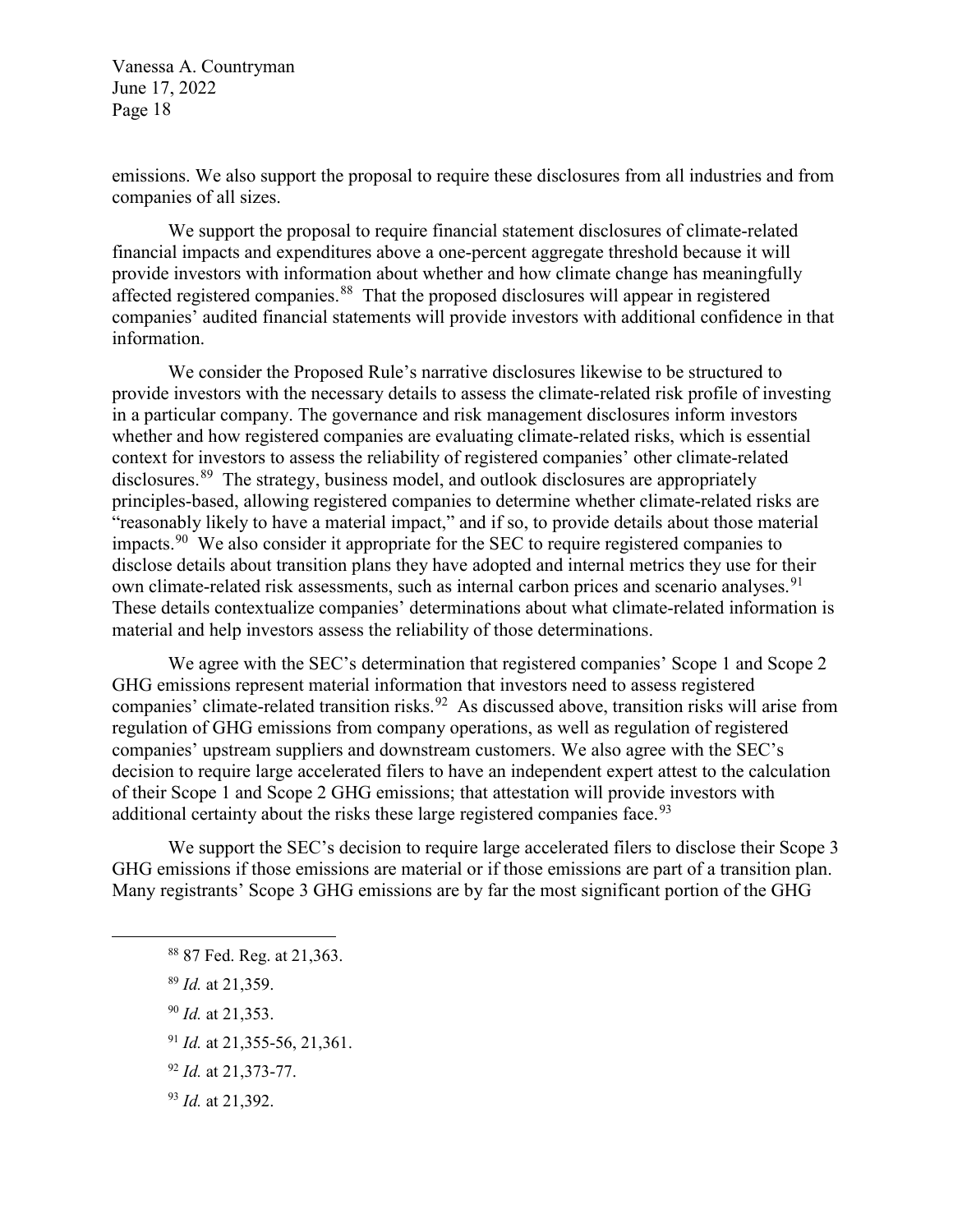$\overline{a}$ 

emissions associated with their business.<sup>[94](#page-18-0)</sup> The disclosure of Scope 3 GHG emissions will help inform investment decisions by permitting meaningful comparisons and benchmarking among companies, especially those in the same industry. Scope 3 GHG emissions disclosures also will help investors understand registered companies' progress in achieving their climate risk management strategies and emission reductions plans and targets, including any net-zero goal that encompasses Scope 3 emissions. And Scope 3 GHG emissions disclosures will help avoid gamesmanship and greenwashing by registrants that artificially limit their Scope 1 and 2 GHG emissions by transferring higher-emission activities and their climate-related risks to third parties.

Scope 3 GHG emissions already present substantial transition risks based on national, regional, and state limitations on GHG emissions. The RGGI, for example, has had an adverse effect on coal mining companies, which have substantial Scope 3 GHG emissions based on the ordinary use of their products by power generation facilities and other industrial customers. The RGGI's region-wide limits on power plant  $CO<sub>2</sub>$  emissions, along with other market and regulatory forces, is reducing power plant demand for coal throughout the region.<sup>[95](#page-18-1)</sup> Similarly, the New York Legislature is considering a bill that would require apparel and footwear companies to determine the GHG emissions of at least 50% of their supply chain and develop plans to reduce those emissions in line with the 2015 Paris Climate Accords.<sup>[96](#page-18-2)</sup> If passed, this legislation will require numerous companies to reduce their Scope 3 GHG emissions, likely resulting in financial and operational impacts. The Proposed Rule's Scope 3 GHG emissions disclosure requirements are key to ensuring that investors have information about these types of material risks and impacts.<sup>[97](#page-18-3)</sup>

<sup>94</sup> *See, e.g.*, Apple, *Env'l Progress Report* 13 (2022),

<span id="page-18-0"></span>[https://www.apple.com/environment/pdf/Apple\\_Environmental\\_Progress\\_Report\\_2022.pdf](https://www.apple.com/environment/pdf/Apple_Environmental_Progress_Report_2022.pdf) (Scope 1 and 2 GHG emissions account for 0.02% of their emissions from operations; Scope 3 GHG emissions account for 99.98% of their emissions from operations); ExxonMobil, *Scope 3 Emissions* (2022), [https://corporate.exxonmobil.com/-/media/Global/Files/Advancing-Climate-Solutions-Progress-](https://corporate.exxonmobil.com/-/media/Global/Files/Advancing-Climate-Solutions-Progress-Report/2022/Scope-3-emissions.pdf#:%7E:text=Scope%203%20emissions%20primarily%20refer%20to%20the%20indirect,IPIECA%E2%80%99s%20Category%2011%20were%20540%20million%20metric%20tons)[Report/2022/Scope-3-](https://corporate.exxonmobil.com/-/media/Global/Files/Advancing-Climate-Solutions-Progress-Report/2022/Scope-3-emissions.pdf#:%7E:text=Scope%203%20emissions%20primarily%20refer%20to%20the%20indirect,IPIECA%E2%80%99s%20Category%2011%20were%20540%20million%20metric%20tons)

[emissions.pdf#:~:text=Scope%203%20emissions%20primarily%20refer%20to%20the%20indirect,IPIEC](https://corporate.exxonmobil.com/-/media/Global/Files/Advancing-Climate-Solutions-Progress-Report/2022/Scope-3-emissions.pdf#:%7E:text=Scope%203%20emissions%20primarily%20refer%20to%20the%20indirect,IPIECA%E2%80%99s%20Category%2011%20were%20540%20million%20metric%20tons) [A%E2%80%99s%20Category%2011%20were%20540%20million%20metric%20tons](https://corporate.exxonmobil.com/-/media/Global/Files/Advancing-Climate-Solutions-Progress-Report/2022/Scope-3-emissions.pdf#:%7E:text=Scope%203%20emissions%20primarily%20refer%20to%20the%20indirect,IPIECA%E2%80%99s%20Category%2011%20were%20540%20million%20metric%20tons) (Scope 3 GHG emissions were 540 million metric tons); ExxonMobil, *Mitigating Emissions in Co. Operations* (2021), [https://corporate.exxonmobil.com/Sustainability/Energy-and-Carbon-Summary/Strategy/Mitigating](https://corporate.exxonmobil.com/Sustainability/Energy-and-Carbon-Summary/Strategy/Mitigating-emissions-in-our-operations)[emissions-in-our-operations](https://corporate.exxonmobil.com/Sustainability/Energy-and-Carbon-Summary/Strategy/Mitigating-emissions-in-our-operations) (Scope 1 and Scope 2 GHG emissions were 112 million tons).

<span id="page-18-1"></span><sup>95</sup> *See, e.g.*, Jared Anderson, *U.S. Coal-Fired Power Output Decline Continues with last PSEG Coal Plant Ret.*, S&P Global (June 11, 2021), [https://www.spglobal.com/commodityinsights/en/market](https://www.spglobal.com/commodityinsights/en/market-insights/latest-news/electric-power/060121-us-coal-fired-power-output-decline-continues-with-last-pseg-coal-plant-retirement)[insights/latest-news/electric-power/060121-us-coal-fired-power-output-decline-continues-with-last-pseg](https://www.spglobal.com/commodityinsights/en/market-insights/latest-news/electric-power/060121-us-coal-fired-power-output-decline-continues-with-last-pseg-coal-plant-retirement)[coal-plant-retirement;](https://www.spglobal.com/commodityinsights/en/market-insights/latest-news/electric-power/060121-us-coal-fired-power-output-decline-continues-with-last-pseg-coal-plant-retirement) Jonathan Randles, *Coal Bankrs. Pile Up as Utils. Embrace Gas, Renewables*, Wall St. J. (Oct. 13, 2019), [https://www.wsj.com/articles/coal-bankruptcies-pile-up-as-utilities-embrace-gas](https://www.wsj.com/articles/coal-bankruptcies-pile-up-as-utilities-embrace-gas-renewables-11570971602)[renewables-11570971602.](https://www.wsj.com/articles/coal-bankruptcies-pile-up-as-utilities-embrace-gas-renewables-11570971602)

<span id="page-18-2"></span><sup>96</sup> Vanessa Friedman, *N.Y. Could Make History with a Fashion Sustainability Act*, N.Y. Times (Jan. 7, 2022), [https://www.nytimes.com/2022/01/07/style/new-york-fashion-sustainability-act.html.](https://www.nytimes.com/2022/01/07/style/new-york-fashion-sustainability-act.html)

<span id="page-18-3"></span> $97$  The Proposed Rule's Scope 3 GHG emissions requirements do not present a meaningful "double-counting" concern. Scope 3 GHG emissions disclosures are not intended to capture or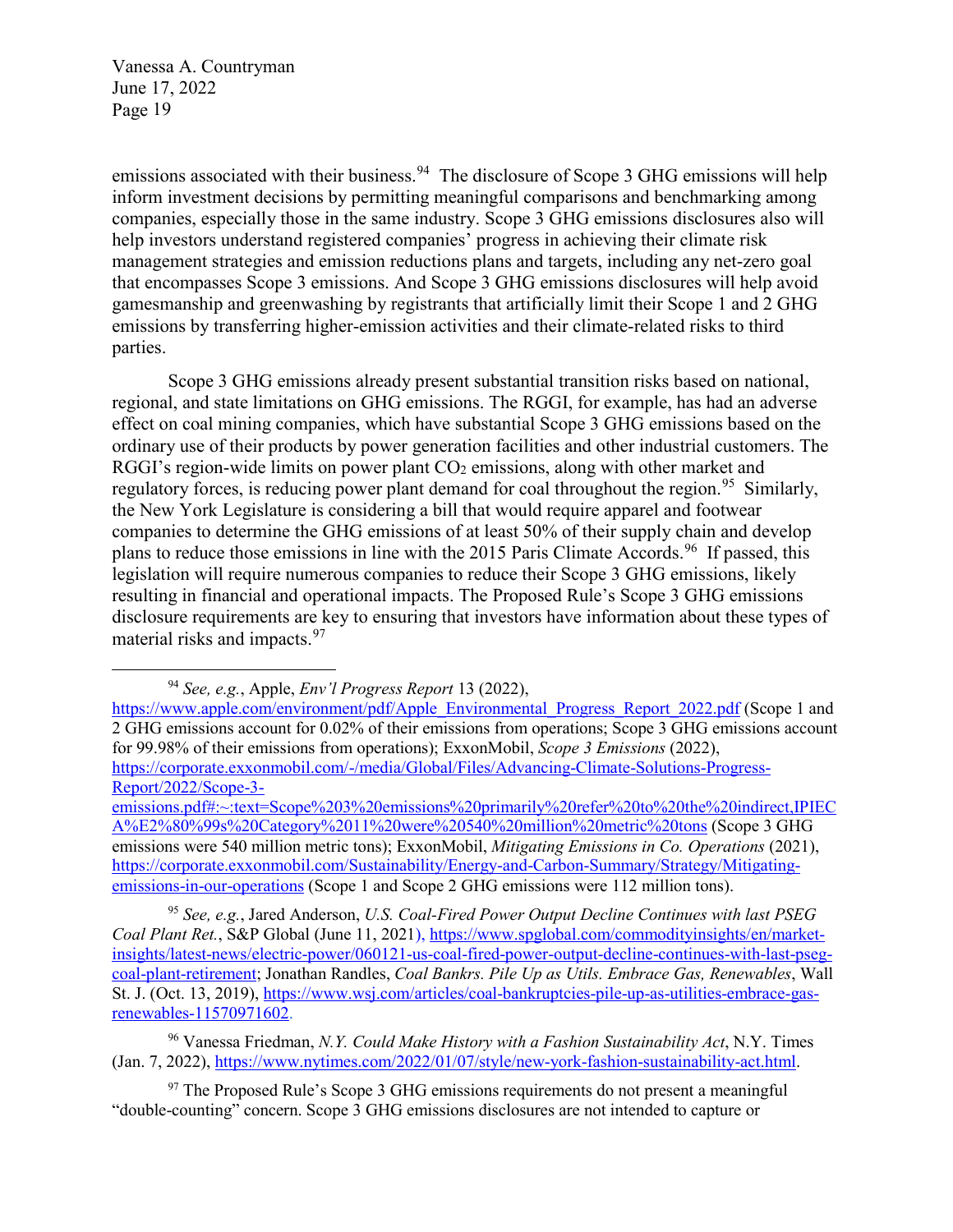$\overline{a}$ 

We also endorse the SEC's overall approach of requiring climate change-related disclosures from all industries. As noted in the June 2021 Attorney General Letter and reiterated here, physical and transition risks from climate change are already impacting and will continue to impact all industries in various ways. Although the climate change challenges confronting certain industries, such as the oil and gas industry and the utility sector, are obvious,  $98$  many other industries also are facing significant transition and physical risks from climate change. The airline industry, for example, must address how to transition away from a carbon-intensive technology, and adjust to the impact of extreme weather events on scheduling and routes.<sup>99</sup> The tourism and hospitality industries similarly are evaluating how chronic and acute severe weather are already affecting leisure and business travel and how they will account for larger and more numerous disruptions in the future.<sup>[100](#page-19-2)</sup> And the technology sector, often considered an industry at low risk from climate change,<sup>[101](#page-19-3)</sup> has considerable exposure to climate change risks, such as from the electricity necessary to power data centers and GHG emissions in their upstream and downstream supply chains.[102](#page-19-4)

<span id="page-19-0"></span><sup>98</sup> *See* TCFD Recommendations at 16 (listing sectors TCFD identified as highest risk for financial impact from climate change).

<span id="page-19-1"></span>99 Niraj Chokshi & Clifford Krauss, *A Big Clim. Problem with Few Easy Solutions: Planes*, N.Y. Times (June 2, 2021), [https://www.nytimes.com/2021/05/28/business/energy-environment/airlines](https://www.nytimes.com/2021/05/28/business/energy-environment/airlines-climate-planes-emissions.html)[climate-planes-emissions.html;](https://www.nytimes.com/2021/05/28/business/energy-environment/airlines-climate-planes-emissions.html) Shibao Pek & Ben Caldecott, Univ. of Oxford Sustainable Fin. Prog., *Physical Clim.-Related Risks Facing Airports: An Assessment of the World's Largest 100 Airports* 4-6 (Sept. 2020), [https://www.smithschool.ox.ac.uk/sites/default/files/2022-04/Physical-climate-risks-facing](https://www.smithschool.ox.ac.uk/sites/default/files/2022-04/Physical-climate-risks-facing-airports-briefing-paper-September-2020.pdf)[airports-briefing-paper-September-2020.pdf.](https://www.smithschool.ox.ac.uk/sites/default/files/2022-04/Physical-climate-risks-facing-airports-briefing-paper-September-2020.pdf)

<span id="page-19-2"></span><sup>100</sup> World Travel & Tourism Council, *A Net Zero Roadmap for Travel & Tourism: Proposing a New Target Framework for the Travel & Tourism Sector* 8 (Nov. 2021), [https://wttc.org/Portals/0/Documents/Reports/2021/WTTC\\_Net\\_Zero\\_Roadmap.pdf.](https://wttc.org/Portals/0/Documents/Reports/2021/WTTC_Net_Zero_Roadmap.pdf)

<sup>101</sup> See TCFD Recommendations at 16.

<span id="page-19-4"></span><span id="page-19-3"></span><sup>102</sup> *See, e.g.,* Off. of Energy Efficiency & Renewable Energy, *Data Centers & Servers*, <https://www.energy.gov/eere/buildings/data-centers-and-servers> (last visited June 6, 2022); Amazon,

characterize all economy-wide emissions or to provide aggregated numbers for a regulatory purpose. Although there are certain situations where double-counting could be a concern, such as the financed emissions of investment firms, the Proposed Rule requires that any overlaps within a registered company's reported Scope 3 GHG emissions be identified and explained, so that investors and other registrants can incorporate that information into their assessments. 87 Fed. Reg. at 21,388. Registered companies can also look to the GHG Protocol and other systems for determining Scope 3 GHG emissions as a resource for methodologies for developing accurate emission estimates and avoiding double-counting issues. *See, e.g.*, Greenhouse Gas Protocol, *Corp. Value Chain (Scope 3) Acct. & Rep. Standard, Suppl. to the GHG Protocol Corp. Acct. & Rep. Standard* (Sept. 2011),

[https://ghgprotocol.org/sites/default/files/standards/Corporate-Value-Chain-AccountingReporing-](https://ghgprotocol.org/sites/default/files/standards/Corporate-Value-Chain-AccountingReporing-Standard_041613_2.pdf)[Standard\\_041613\\_2.pdf;](https://ghgprotocol.org/sites/default/files/standards/Corporate-Value-Chain-AccountingReporing-Standard_041613_2.pdf) P'ship for Carbon Acct. Fins., *Global GHG Acct. & Rep. Standard for the Fin. Indus.* (2020), [https://carbonaccountingfinancials.com/files/downloads/PCAF-Global-GHG-Standard.pdf;](https://carbonaccountingfinancials.com/files/downloads/PCAF-Global-GHG-Standard.pdf) *see also* Press Release, GHG Protocol, *New Std. Dev. to Help Fin. Indus. Measure & Rep. Emissions* (Mar. 18, 2021), [https://ghgprotocol.org/blog/new-standard-developed-help-financial-industrymeasure](https://ghgprotocol.org/blog/new-standard-developed-help-financial-industrymeasure-and-report-emissions)[and-report-emissions.](https://ghgprotocol.org/blog/new-standard-developed-help-financial-industrymeasure-and-report-emissions)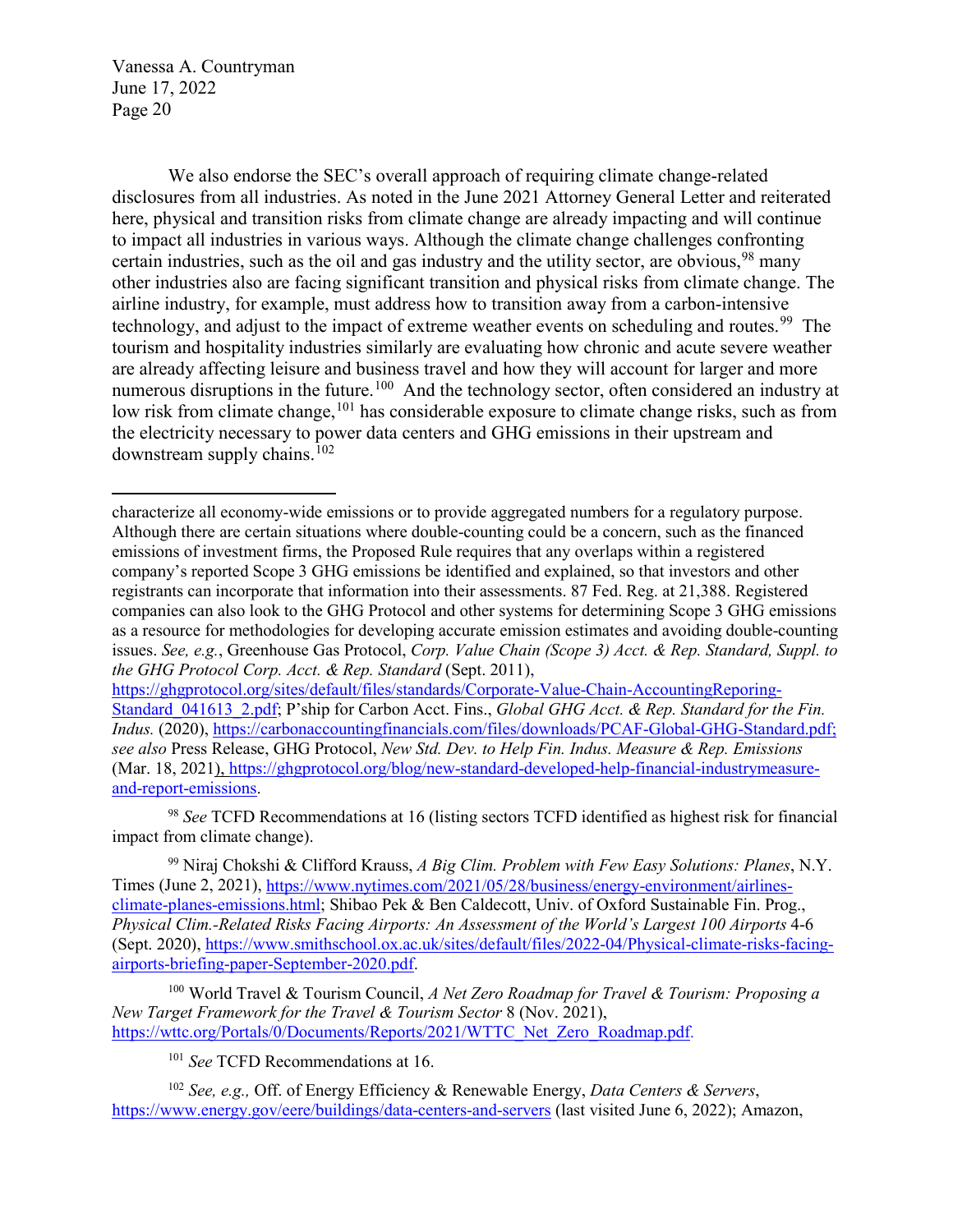We also support the SEC's proposal to require the mandatory disclosures for registered companies of all sizes. Climate change-related risks pose unique challenges to small companies.[103](#page-20-0) Small companies may have fewer resources to absorb the impact of physical impacts from climate change or to research and develop mitigation methods or lower-carbonintensive solutions.[104](#page-20-1) Conversely, smaller companies may have smaller carbon footprints or may be adopting innovative technologies to address climate-related risks and therefore be at lower transition risk—information that is of substantial value to investors in comparing firms.<sup>[105](#page-20-2)</sup> Requiring registered companies of all sizes to disclose whether and how they are addressing climate change-related risks is critical to enabling investors to understand their investment risks.

## **F. The Proposed Disclosures Will Help Prevent Greenwashing.**

Given the significant interest in sustainable investing, the Proposed Rule promises not only to provide all investors with material information about climate-related risks but also to counter greenwashing by registered companies.

The SEC's action against Volkswagen, which alleged that Volkswagen misleadingly omitted to disclose in statements to its investors that it had equipped its diesel engine cars with a "defeat device" that lowered their reported emissions, illustrates that risk.<sup>106</sup> According to the SEC's complaint, the alleged securities fraud started in earnest after Volkswagen's then-CEO "announced a bold and aggressive plan to make VW the biggest, most profitable, and most environmentally-friendly car company in the world by  $2018.^{107}$  $2018.^{107}$  $2018.^{107}$  As part of that campaign, Volkswagen raised money through bond sales in which the company allegedly "touted its

 $\overline{a}$ 

*Carbon Footprint*, [https://sustainability.aboutamazon.com/environment/sustainable-operations/carbon](https://sustainability.aboutamazon.com/environment/sustainable-operations/carbon-footprint)[footprint](https://sustainability.aboutamazon.com/environment/sustainable-operations/carbon-footprint) (last visited May 24, 2022) (absolute carbon emissions grew 19%, emissions sources include transportation, electricity, packaging, devices sold); Don Anair, et al., Union of Concerned Scientists, *Ride-Hailing Climate Risks: Steering a Growing Indus. Toward a Clean Transp. Future* 7 (Feb. 25, 2020),<https://www.ucsusa.org/sites/default/files/2020-02/Ride-Hailing%27s-Climate-Risks.pdf> ("A typical ride-hailing trip is about 69 percent more polluting than the trips its replaces, and can increase congestion during peak periods.").

<span id="page-20-0"></span><sup>103</sup> *See SBA's Role in Clim. Solutions: Hearing Before the Subcomm. On Oversight, Investigations, & Reg. of the H. Comm. on Small Bus.*, 117th Cong. (2021) (hearing memorandum, testimony of Lynn Abramson, President, Clean Energy Business Network), <https://smallbusiness.house.gov/calendar/eventsingle.aspx?EventID=3842> ("SBA's Role in Clim. Solutions Hrg."); Small Bus. Majority, *Clim. Change Preparedness & the Small Bus. Sector* 3 (July 2013), [https://smallbusinessmajority.org/sites/default/files/research-reports/072513-Climate-Change-](https://smallbusinessmajority.org/sites/default/files/research-reports/072513-Climate-Change-Preparedness-and-the-Small-Business-Sector.pdf)[Preparedness-and-the-Small-Business-Sector.pdf](https://smallbusinessmajority.org/sites/default/files/research-reports/072513-Climate-Change-Preparedness-and-the-Small-Business-Sector.pdf) ("Clim. Change Preparedness & the Small Bus. Sector").

<sup>&</sup>lt;sup>104</sup> Clim. Change Preparedness & the Small Bus. Sector at 3.

<sup>&</sup>lt;sup>105</sup> SBA's Role in Clim. Solutions Hrg.

<span id="page-20-4"></span><span id="page-20-3"></span><span id="page-20-2"></span><span id="page-20-1"></span><sup>106</sup> Am. Compl., *SEC v. Volkswagen*, 3:19-cv-01391-CRB (N.D. Cal. Sept. 4, 2020) (*VW* Am. Compl.).

<sup>107</sup> *Id.* at ¶5.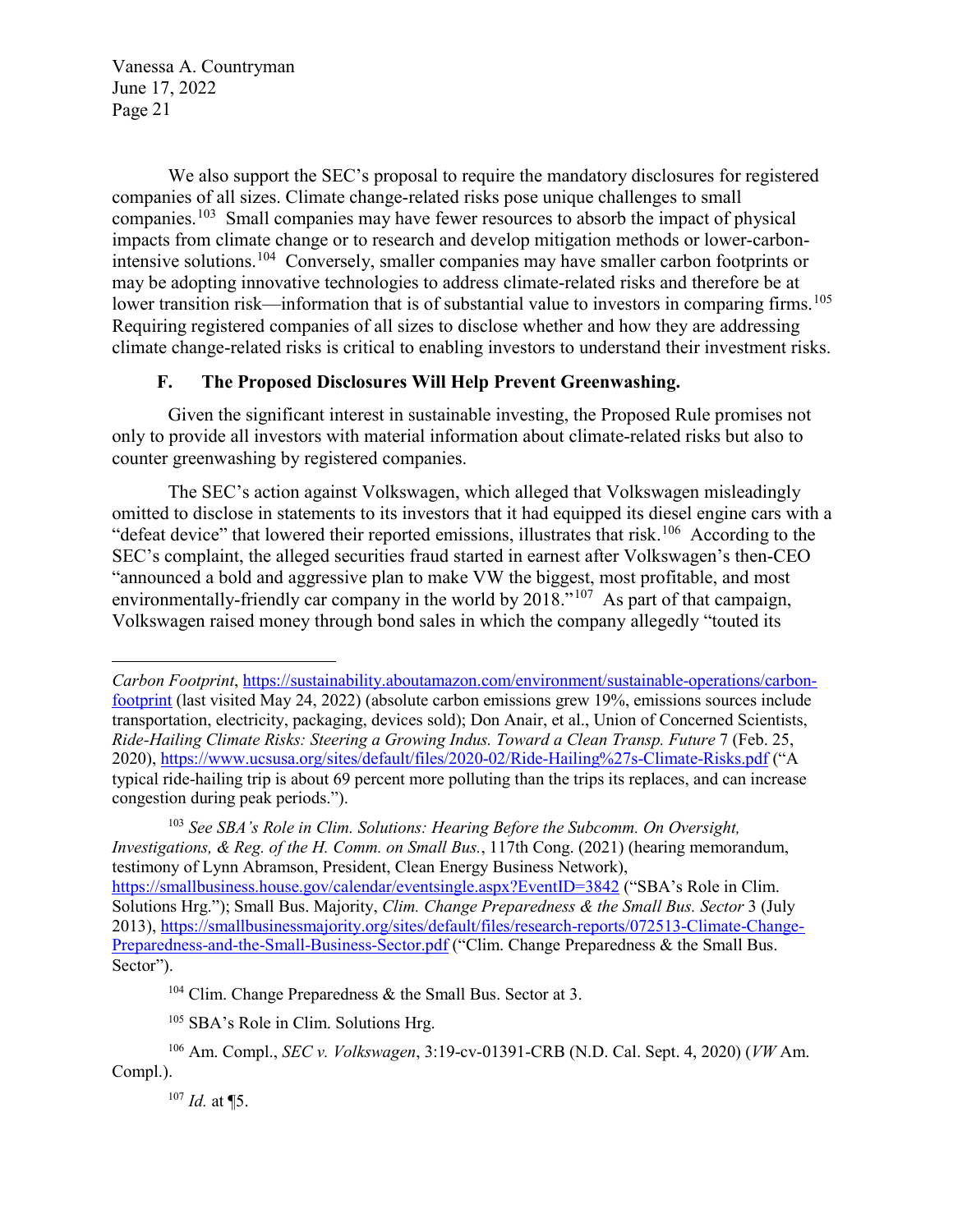continuing commitment to and dependence on developing energy-efficient vehicles and the reduction of vehicle emissions."[108](#page-21-0) Only years later—and after Volkswagen had sold billions in bonds—did regulators uncover the existence of the defeat devices on Volkswagen cars.<sup>[109](#page-21-1)</sup> Nor was Volkswagen the only culpable automobile manufacturer; both Daimler AG and Fiat Chrysler Automobiles have reached settlements for similarly using defeat devices to mislead regulators about automobile emissions.<sup>110</sup>

The *Volkswagen* case is an egregious example, but more insidious are instances of subtle greenwashing, in which registered companies tout their commitment to addressing climate change, while operating in ways that contradict those pronouncements. In one recent study of climate change-related language from BP, Shell, Exxon, and Chevron, the authors observed an increase in such language among all four companies.<sup>111</sup> The authors found, however, that "[t]he analysis of financial behavior [by the four companies] generated a picture even more sharply misaligned with tendencies toward increased green discourse."[112](#page-21-4) In sum, the analysis "failed to show any major [oil company] comprehensively transitioning its core business model away from fossil fuels."[113](#page-21-5) Registered companies that overstate their commitment to transitioning to lower carbon emissions—or omit contradictory facts about their businesses—may mislead investors into believing they are better positioned to deal with transition risks like current and proposed climate change regulations or market transformation. This kind of greenwashing also confuses the market by undermining the value to investors of similar commitments by registered companies that actually follow through on those commitments.<sup>[114](#page-21-6)</sup>

We believe the Proposed Rule is well-structured to combat both greenwashing and the skepticism it engenders even around registered companies' legitimate commitments. The proposed mandatory disclosures about the use of carbon offsets, renewable energy offsets, and internal carbon pricing will provide investors with insight into the degree to which registered

<sup>108</sup> *Id.* at ¶9.

<span id="page-21-0"></span> $\overline{a}$ 

<sup>109</sup> *Id.* at ¶¶147-48.

<span id="page-21-2"></span><span id="page-21-1"></span><sup>110</sup> Press Release, Dept. of Justice, *The U.S. Reaches \$1.5 Billion Settlement with Daimler AG Over Emissions Cheating in Mercedes-Benz Diesel Vehicles* (Sept. 14, 2020), [https://www.justice.gov/opa/pr/us-reaches-15-billion-settlement-daimler-ag-over-emissions-cheating](https://www.justice.gov/opa/pr/us-reaches-15-billion-settlement-daimler-ag-over-emissions-cheating-mercedes-benz-diesel)[mercedes-benz-diesel;](https://www.justice.gov/opa/pr/us-reaches-15-billion-settlement-daimler-ag-over-emissions-cheating-mercedes-benz-diesel) CNBC, *Stellantis Fiat Chrysler Auto. Unit Reaches Plea Deal in U.S. Emissions Probe* (May 25, 2022), [https://www.cnbc.com/2022/05/25/stellantis-fiat-chrysler-automobiles-unit](https://www.cnbc.com/2022/05/25/stellantis-fiat-chrysler-automobiles-unit-reaches-plea-deal-in-us-emissions-probe.html)[reaches-plea-deal-in-us-emissions-probe.html.](https://www.cnbc.com/2022/05/25/stellantis-fiat-chrysler-automobiles-unit-reaches-plea-deal-in-us-emissions-probe.html) 

<span id="page-21-3"></span><sup>111</sup> Mei Li, et al., *The Clean Energy Claims of BP, Chevron, ExxonMobil & Shell: A Mismatch Between Discourse, Actions & Inv.*, PLOS ONE (Feb. 16, 2022), [https://journals.plos.org/plosone/article?id=10.1371/journal.pone.0263596#sec023.](https://journals.plos.org/plosone/article?id=10.1371/journal.pone.0263596#sec023)

<sup>112</sup> *Id.*

<sup>113</sup> *Id.*

<span id="page-21-6"></span><span id="page-21-5"></span><span id="page-21-4"></span>114 Daniel C. Esty, Quentin Karpilow, *Harnessing Inv. Interest in Sustainability: The Next Frontier in Env'l Info. Reg.*, 36 Yale J. on Reg. 625, 664-65 (2019) ("Harnessing Inv. Interest in Sustainability").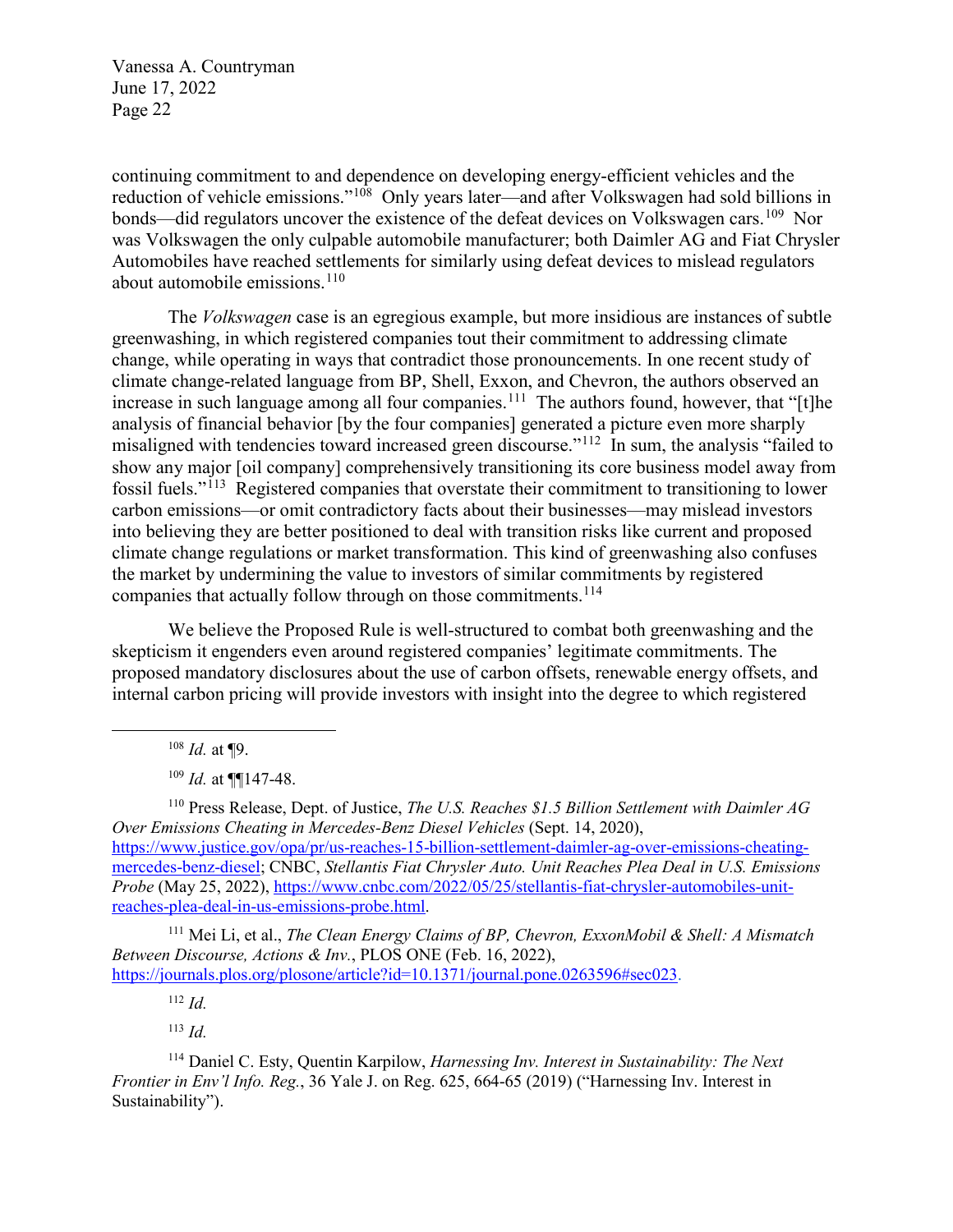companies are changing their operations versus simply changing their emissions accounting. Likewise, the proposed requirement that registered companies disclose their progress on transition plans, including Scope 3 GHG emissions, is a meaningful way not only to hold registered companies accountable for those plans, but also to provide investors with details about how those plans are affecting registered companies' operations and financial status.

#### **G. The Proposed Rules Fall Within the SEC's Statutory Authority.**

The SEC has ample statutory authority to adopt the Proposed Rule.<sup>[115](#page-22-0)</sup> In each of the statutory provisions delineating the SEC's authority to require disclosures from registered companies, the lodestar is the SEC's determination that the rule is "necessary or appropriate in the public interest or for the protection of investors" or "to insure fair dealing in the security."<sup>116</sup> As explained in this letter, and as the SEC recognized in its Proposed Rule, mandatory disclosures of climate-related risks and related risk management are necessary and appropriate for investor protection. Registered companies already face numerous physical and transition risks and impacts from climate change; those risks will only grow in number and intensity as climate change accelerates. Numerous sophisticated investors, as well as many retail investors, have indicated that they consider the information in the Proposed Rule to be key to their investment decision-making.<sup>117</sup> This record is more than sufficient to establish that these disclosures are "necessary" and "appropriate" for investor protection.

In passing the Securities Act and the Exchange Act and creating the SEC, Congress identified a problem: information asymmetries in securities sales created circumstances where markets could be manipulated and investors could be injured, and those effects had spillover consequences in the broader economy.[118](#page-22-3) Notably, in addition to investor protection, Congress identified as one of the reasons for the legislation:

The prices established and offered in [securities] transactions are generally disseminated and quoted throughout the United States and foreign countries and constitute a basis for determining and establishing the prices at which securities are bought and sold, the

<span id="page-22-3"></span><sup>118</sup> 15 U.S.C. § 78b(2).

<span id="page-22-0"></span> $\overline{a}$ <sup>115</sup> *See, e.g.*, 15 U.S.C. § 77g(a)(1) (SEC can mandate "such other information…as the Commission may by rules or regulations require as being necessary or appropriate in the public interest or for the protection of investors."); 15 U.S.C. § 78l(b)(1) (For companies registered with a national exchange, SEC can mandate disclosure of "[s]uch information, in such detail, as to the issuer…as the Commission may by rules and regulations require, as necessary or appropriate in the public interest or for the protection of investors" with respect to the "organization, financial structure, and nature of the business."); 15 U.S.C. § 78m(a) (for issuers registered to trade on national exchanges, the SEC can mandate ongoing reporting of "such information and documents…as the Commission shall require to keep reasonably current the information and documents" required under the Section 12, "as necessary or appropriate for the proper protection of investors and to insure fair dealing in the security.").

<span id="page-22-1"></span><sup>116</sup> *See, e.g.*, 15 U.S.C. § 77g(a)(1); 15 U.S.C. § 78l(b)(1).

<span id="page-22-2"></span><sup>117</sup> *See, supra*, Section II.D.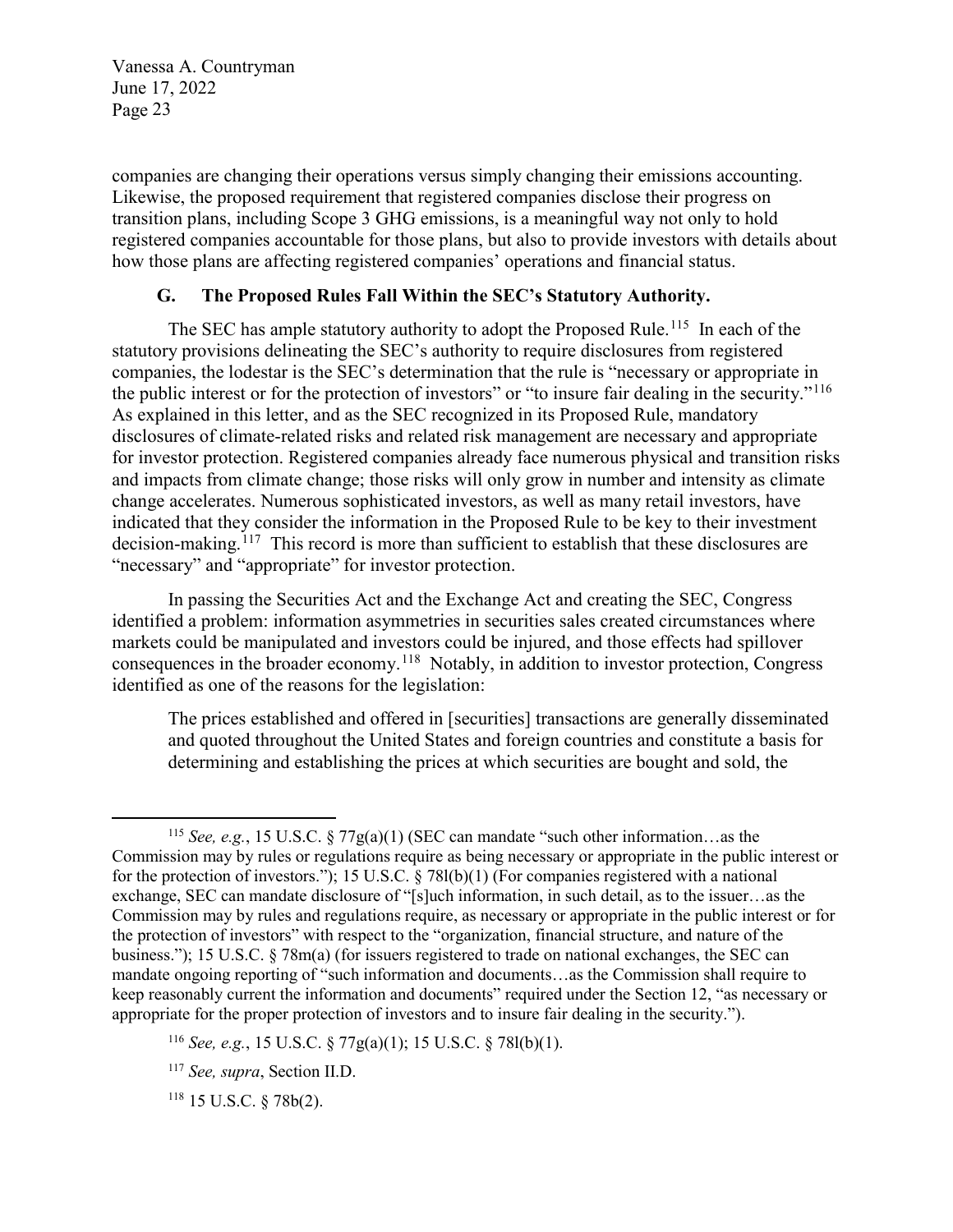> amount of certain taxes owing to the United States and to the several States by owners, buyers, and sellers of securities, and the value of collateral for bank loans.<sup>[119](#page-23-0)</sup>

With this provision, Congress made clear that securities pricing and market efficiency have implications beyond investor transactions, meaning Congress intended for the registration regime for securities transactions to have broader implications.

Congress created a solution to the problem it identified: to sell securities, registered companies would be required to satisfy a disclosure regime that aimed to alleviate these information asymmetries.[120](#page-23-1) Congress tasked the SEC with filling in the details of that disclosure regime, as well as using its expertise to adjust disclosures to achieve Congress's ultimate goal of protecting investors, markets, and affected third parties through adequate registered company disclosures in response to a changing landscape.<sup>121</sup>

The SEC has recognized for many years that pollution from companies' operations can have material impacts on its business. Nearly fifty years ago, the SEC adopted a rule that required the disclosure of "material effects that compliance with federal, state, or local provisions regulating the discharge of materials into the environment or otherwise relating to protection of the environment, may have upon the capital expenditures, earnings, and competitive position of the registrant."<sup>[122](#page-23-3)</sup> This and related actions were "based on the recognition of the importance of environmental information to informed investment and voting decisions and the unique mandate to consider the environment which was imposed on all federal agencies by NEPA."<sup>123</sup> In 1982, following enforcement taken by the Division of Corporation Finance against Occidental Petroleum for its failure to disclose environmental liabilities associated with its cleanup obligations at Love Canal in New York and other sites, <sup>[124](#page-23-5)</sup> the SEC expanded disclosure requirements for legal proceedings arising under laws regulating the discharge of materials into the environment.<sup>125</sup> And after the Supreme Court's decision in

<sup>119</sup> *Id.*

<span id="page-23-1"></span><span id="page-23-0"></span> $\overline{a}$ 

<sup>120</sup> *See generally* 15 U.S.C. §§ 77f, 77g, 78l.

<sup>121</sup> *See, e.g.,* 15 U.S.C. § 77g(a)(1); 15 U.S.C. § 78l(b)(1).

<span id="page-23-3"></span><span id="page-23-2"></span><sup>122</sup> *See* 38 Fed. Reg. 12,100 (Apr. 20, 1973) (Release No. 5386); *see generally Nat. Res. Def. Council, Inc. v. SEC*, 606 F.2d 1031 (D.C. Cir. 1979) (discussing history).

123 46 Fed. Reg. 25,638, 25,639 (May 8, 1981).

<span id="page-23-5"></span><span id="page-23-4"></span><sup>124</sup> *In re Occidental Petroleum Corp.*, Release No. 34-16590 (July 2, 1980); *see Occidental Told to List Liabilities*, Wash. Post (July 3, 1980),

[https://www.washingtonpost.com/archive/business/1980/07/03/occidental-told-to-list-liabilities/72fc05e1-](https://www.washingtonpost.com/archive/business/1980/07/03/occidental-told-to-list-liabilities/72fc05e1-05da-4587-9e07-583d9fa633d1/) [05da-4587-9e07-583d9fa633d1/.](https://www.washingtonpost.com/archive/business/1980/07/03/occidental-told-to-list-liabilities/72fc05e1-05da-4587-9e07-583d9fa633d1/)

<span id="page-23-6"></span><sup>125</sup> *See* 47 Fed. Reg. 11,380 (Mar. 3, 1982) (Release No. 33-6383), which adopted 17 C.F.R. § 229.103. In that same rulemaking, the SEC adopted 17 C.F.R. § 229.101(c)(1)(xii), which required registrants to discuss, as part of their business description, material effects that compliance with federal, state, or local provisions regulating the discharge of materials into the environment (or otherwise related to the environment) has upon the registrant's capital expenditures, earnings and competitive position.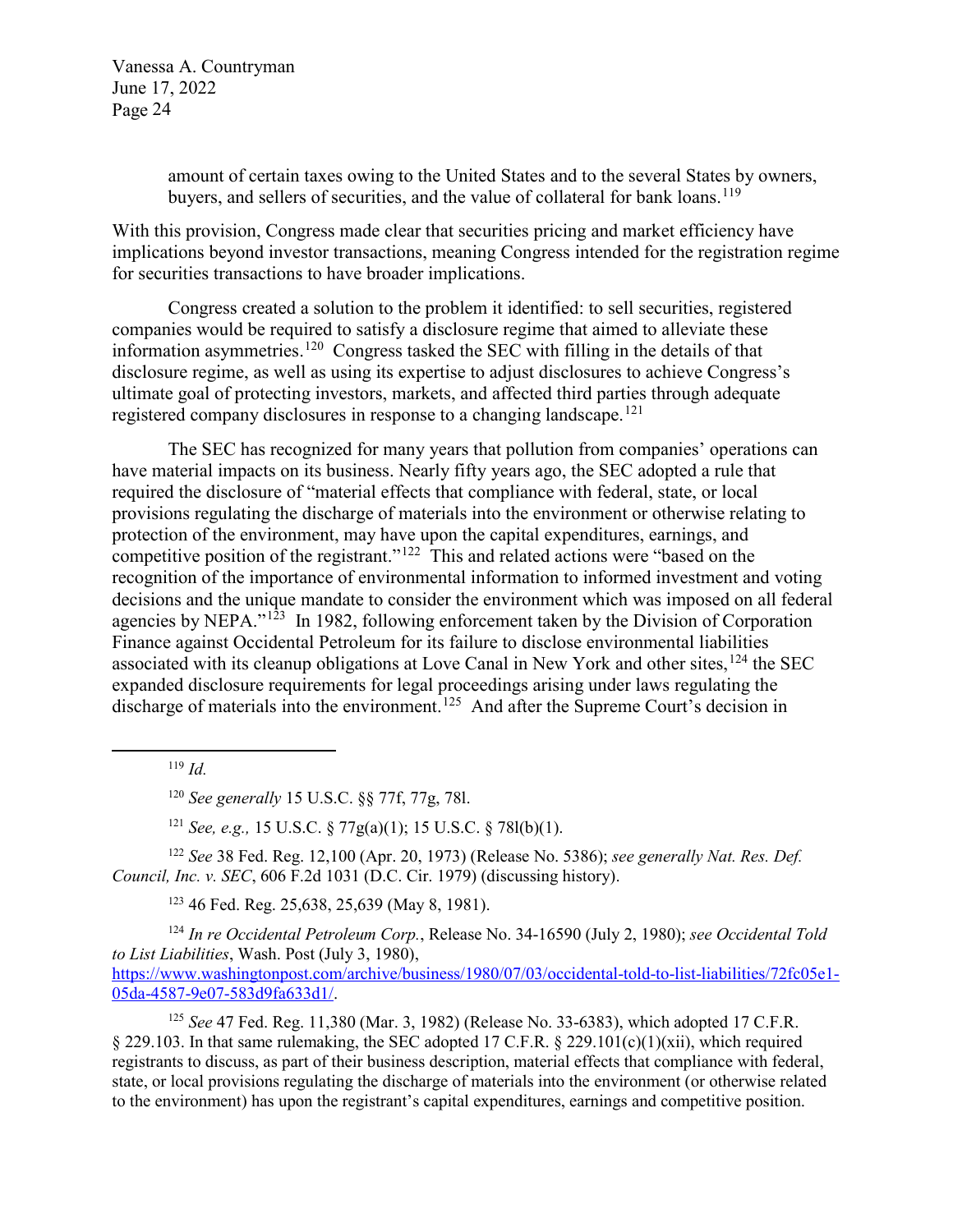*Massachusetts v. EPA* and in recognition of investor demand for additional information related to risks associated with worsening climate change, the SEC issued guidance in 2010 acknowledging that registered companies' GHG emissions could result in material impacts on operations.[126](#page-24-0) The Proposed Rule thus logically flows from long-standing SEC precedent to ensure that investors have sufficient information regarding material risks associated with pollution from companies' operations. And, as with these examples of earlier SEC disclosure mandates, it is imperative that investors and the markets have the information the Proposed Rule will require to price in climate-related risks to registered companies—information they currently  $lack.$ <sup>[127](#page-24-1)</sup>

#### **H. The Proposed Rule Does Not Implicate the "Major Questions Doctrine."**

Critics of the Proposed Rule incorrectly suggest that it runs afoul of the "major questions doctrine,"[128](#page-24-2) which they claim prohibits federal agencies from promulgating regulations "of vast economic and political significance" without a clear congressional mandate.<sup>[129](#page-24-3)</sup> The doctrine's purpose is to ensure that agencies do not "assume responsibilities far beyond [their] initial assignment."<sup>[130](#page-24-4)</sup>

The "major questions doctrine" does not apply here because the Proposed Rule deals with *disclosure* obligations, which, as we explained above, are central to the SEC's mandate. Nor does the Proposed Rule's technically complex obligations—such as quantification of GHG emissions—suggest that the SEC exceeded its authority. While it is true that it is not the SEC's responsibility to provide independent scientific assessment of risks that are beyond its technical expertise, the SEC *is* responsible for ensuring corporations disclose material information that will allow investors to make their own assessments. The Proposed Rule reflects nothing more than the SEC acting on that responsibility. Nor is it the first time that the SEC has required disclosure of material risks in areas of technical complexity. For example, the SEC has longstanding regulations—most recently updated in 2009—that set forth a specialized disclosure

<span id="page-24-2"></span><sup>128</sup> *See, e.g.,* Jacqueline M. Vallette & Kathryne M. Gray, Mayer Brown, *U.S. SEC's Clim. Risk Disclosure Proposal Likely to Face Legal Challenges* (Apr. 21, 2022), [https://www.mayerbrown.com/en/perspectives-events/publications/2022/04/us-secs-climate-risk](https://www.mayerbrown.com/en/perspectives-events/publications/2022/04/us-secs-climate-risk-disclosure-proposal-likely-to-face-legal-challenges)[disclosure-proposal-likely-to-face-legal-challenges](https://www.mayerbrown.com/en/perspectives-events/publications/2022/04/us-secs-climate-risk-disclosure-proposal-likely-to-face-legal-challenges) ("Clim. Risk Disclosure Proposal Likely to Face Legal Challenges").

 $\overline{a}$ 

<span id="page-24-0"></span><sup>126</sup> *See Comm'n Guidance Re: Disclosures Related to Clim. Change*, Release No. 33-9106 (Feb. 2, 2010), 75 Fed. Reg. 6,290 (Feb. 8, 2010).

<span id="page-24-1"></span><sup>127</sup> CFTC Report at 26; Madison Condon, *Market Myopia's Clim. Bubble*, 1 Utah L. Rev. 63, 73 (2022) ("Market Myopia"); *see also* Renato Faccini, et al, *Dissecting Clim. Risks: Are They Reflected in Stock Prices?* 29 (Sept. 30, 2021), [https://papers.ssrn.com/sol3/papers.cfm?abstract\\_id=3795964.](https://papers.ssrn.com/sol3/papers.cfm?abstract_id=3795964)

<span id="page-24-4"></span><span id="page-24-3"></span><sup>129</sup> *Nat'l Fed'n of Indep. Bus. v. DOL*, 595 U.S. ---, 142 S. Ct. 661, 668 (2022) (Gorsuch, J., concurring).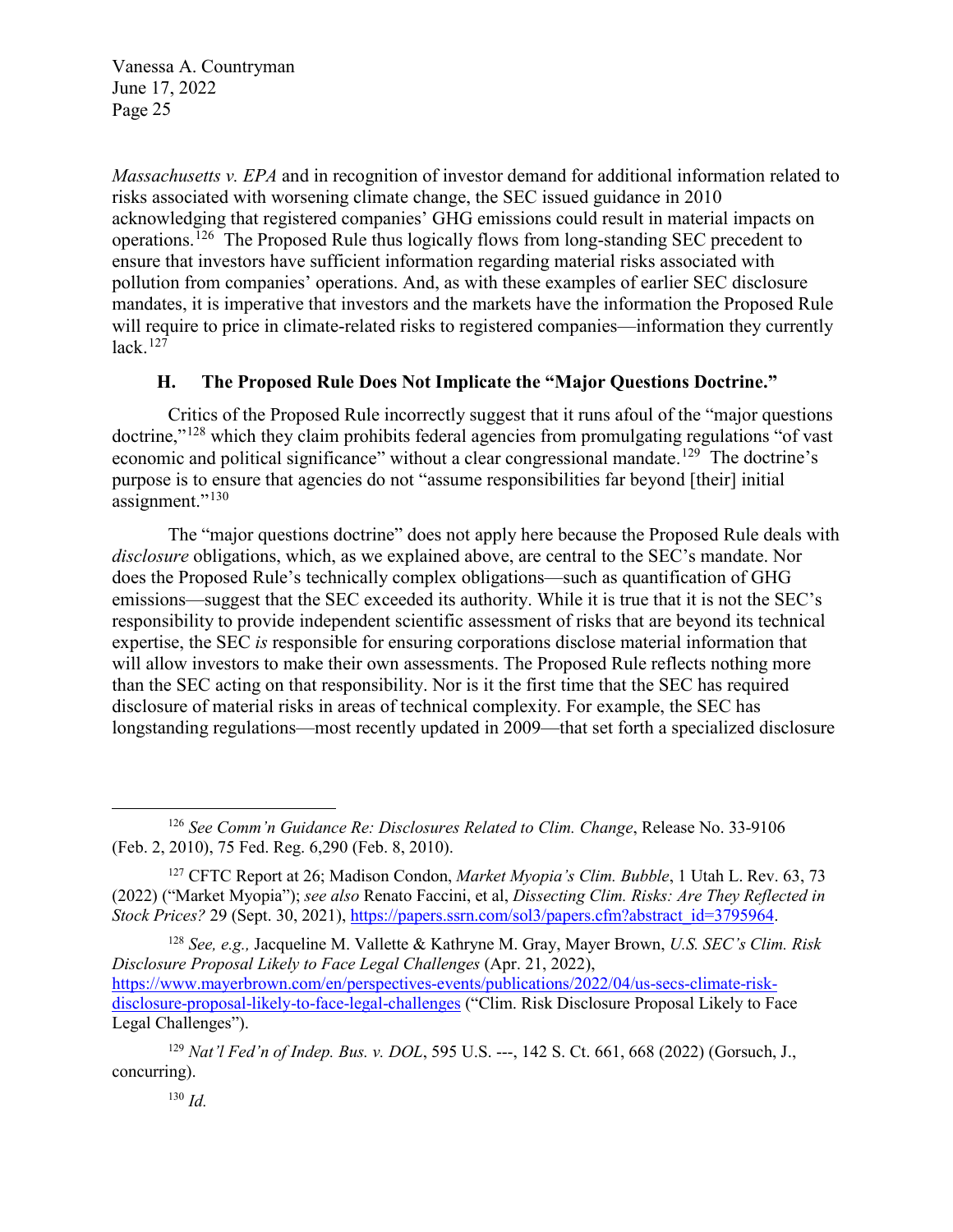framework for oil and gas extraction activities.<sup>131</sup> The fact that the SEC is not an energy regulator has not prevented it from crafting regulations that provide investors with a more meaningful and comprehensive understanding of oil and gas reserves to help them evaluate the relative value of oil and gas companies. Similarly here, the SEC is not setting emission limits as an environmental regulator would, but requiring registrants to disclose levels of pollution that directly affect the value of their business.

#### **I. The Proposed Rule Does Not Offend the First Amendment.**

Critics of the Proposed Rule have also suggested that the proposal compels speech in a manner that runs afoul of the First Amendment.<sup>[132](#page-25-1)</sup> We reject that premise. The U.S. Supreme Court has stated that "the State does not lose its power to regulate commercial activity deemed harmful to the public whenever speech is a component of that activity," and the "exchange of information about securities" is the type of "communication[] that [is] regulated without offending the First Amendment."[133](#page-25-2) As the D.C. Circuit aptly stated: "If speech employed directly or indirectly to sell securities were totally protected [under the First Amendment], any regulation of the securities market would be infeasible—and that result has long since been rejected."<sup>[134](#page-25-3)</sup>

As an exercise of the SEC's statutory authority to mandate the "exchange of information about securities,"<sup>[135](#page-25-4)</sup> the Proposed Rule is permissible because it requires disclosure only of "factual and uncontroversial" information that is not "unjustified or unduly burdensome."[136](#page-25-5)  Although there may be debate about the best way to address climate change, there is no scientific controversy about its existence or the physical impacts it is having and will continue to have and the resulting impacts on companies.<sup>[137](#page-25-6)</sup> The Proposed Rule requires disclosure of accurate, factual information about companies' climate-related impacts, the risks they face, and the risk management steps they have taken. This type of disclosure is not subject to heightened First

<span id="page-25-0"></span> $\overline{a}$ <sup>131</sup> *See* SEC, *Modernization of Oil & Gas Reporting; Final Rule*, 74 Fed. Reg. 2,158 (Jan. 14, 2009).

<span id="page-25-1"></span><sup>132</sup> *See, e.g.,* Letter from Patrick Morissey, W.V. Atty. Gen., et al., to Gary Gensler, Chair, SEC (June 14, 2021), [https://www.sec.gov/comments/climate-disclosure/cll12-8915606-244835.pdf;](https://www.sec.gov/comments/climate-disclosure/cll12-8915606-244835.pdf) Hester Peirce, Comm'r, SEC, *We Are Not the Sec. & Env't Comm'n—At Least Not Yet* (Mar. 21, 2022), [https://www.sec.gov/news/statement/peirce-climate-disclosure-20220321;](https://www.sec.gov/news/statement/peirce-climate-disclosure-20220321) Clim. Risk Disclosure Proposal Likely to Face Legal Challenges.

<sup>133</sup> *Ohralik v. Ohio State Bar Assn.*, 436 U.S. 447, 456 (1978).

<sup>134</sup> *SEC v. Wall Street Pub. Instit., Inc.*, 851 F.2d 365, 372-73 (1988).

<sup>135</sup> *Ohralik*, 436 U.S. at 456.

<span id="page-25-5"></span><span id="page-25-4"></span><span id="page-25-3"></span><span id="page-25-2"></span><sup>136</sup> *See Zauderer v. Office of Disciplinary Counsel of Supreme Ct. of Ohio*, 471 U.S. 626, 651 (1985).

<span id="page-25-6"></span><sup>&</sup>lt;sup>137</sup> CFTC Report at 25-39 (detailing current and likely future economic impacts from climate change); IPCC 2022 Clim. Change Impacts Report at 11.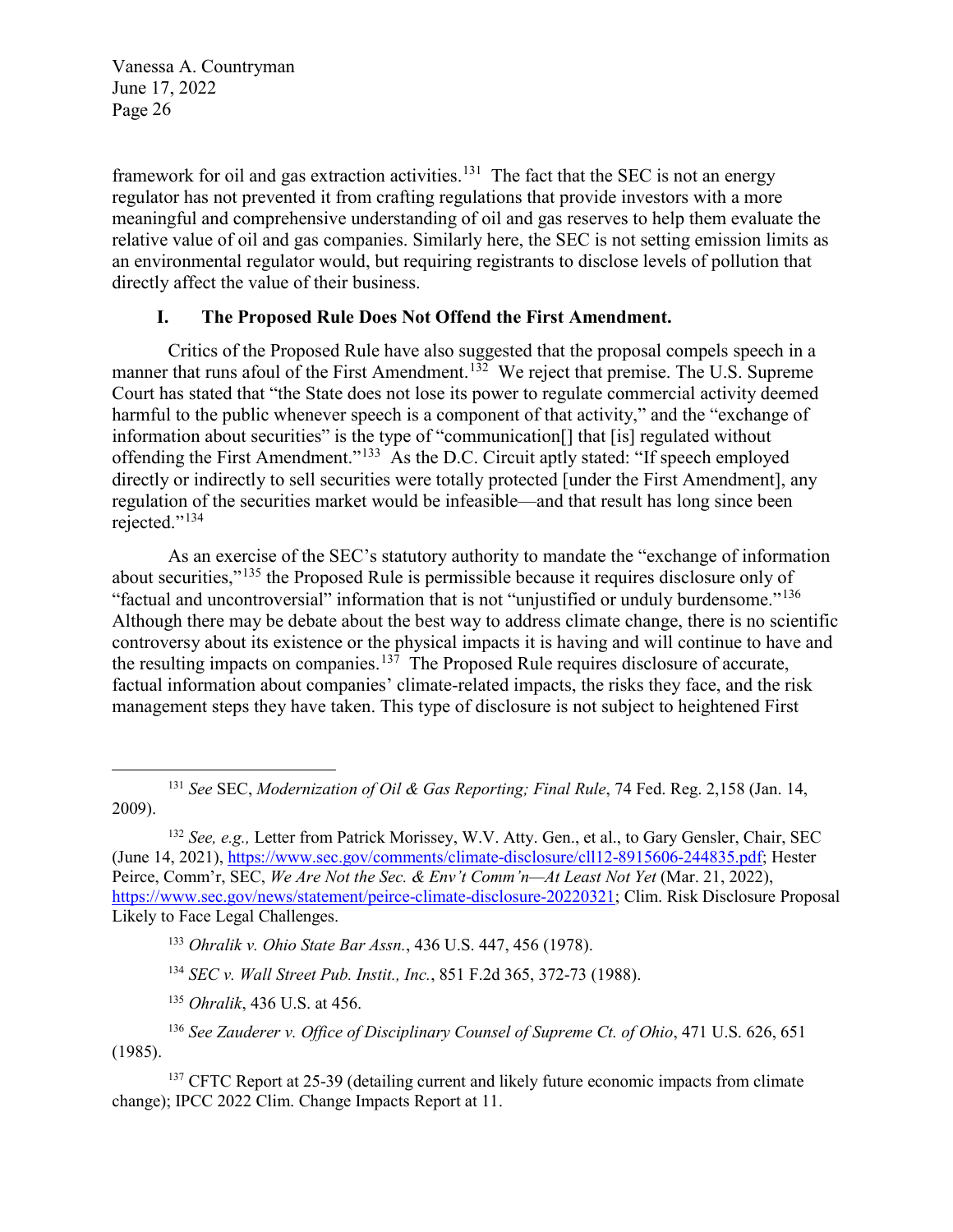Amendment protection: "The right of a commercial speaker not to divulge accurate information regarding [their] services is not...a fundamental right."<sup>138</sup>

Nor is the Proposed Rule "unjustified or unduly burdensome." The economic impact to companies from climate change already is significant and is only likely to grow as climate change accelerates.<sup>[139](#page-26-1)</sup> As we noted above, millions of Americans have investment savings that they rely on for college savings, healthcare costs, retirement savings, and life savings.<sup>140</sup> The only way for those investors to get comparable, specific information about the risks that their investments face is to require disclosure of that information.

Even if the Supreme Court's more rigorous "exacting scrutiny" standard applied (and it should not),  $141$  the Proposed Rule would easily satisfy it. Under that standard, "disclosure regimes" need only have a "substantial relation" to a "sufficiently important" government interest and must be "narrowly tailored to the government's asserted interest."<sup>142</sup> The government's interests in requiring registered companies to disclose the climate-related risks they face and whether and how they are evaluating these risks<sup>[143](#page-26-5)</sup> are to help protect investors from fraudulent misrepresentations and omissions, promote efficiency in national markets, and help protect additional parties, such as banks that use securities as loan collateral, that rely on market efficiency as part of their economic actions. These interests are "sufficiently important" to satisfy the "exacting scrutiny" standard.<sup>144</sup>

The Proposed Rule's mandatory disclosures bear a "substantial relation" to those important government interests. As discussed above, the disclosures provide investors with factual information about registered companies' climate-related governance and risk management as well as information about material climate-related risks and impacts. The GHG

<sup>138</sup> *Zauderer*, 471 U.S. at 651 n.14.

<sup>139</sup> CFTC Report at 25-39.

<span id="page-26-1"></span><span id="page-26-0"></span> $\overline{a}$ 

<sup>140</sup> *See, supra,* Section I.A.

<span id="page-26-3"></span><span id="page-26-2"></span><sup>141</sup> In *Americans for Prosperity Foundation v. Bonta*, in an opinion joined by only two other justices, Chief Justice Roberts stated that the standard for "compelled disclosures" is "exacting scrutiny." 594 U.S. ---, 141 S. Ct. 2373, 2383 (2021). The remaining six justices were split on this issue, with Justice Thomas asserting that strict scrutiny should apply to compelled disclosures; Justices Alito and Gorsuch finding that there was no need to establish that standard because the compelled disclosures at issue (disclosures of donors to charitable organizations) did not satisfy either exacting or strict scrutiny; and Justices Sotomayor, Breyer, and Kagan disagreeing with Justice Roberts' formulation of the "exacting scrutiny" standard. *Id.* at 2390, 2391-92, 2396.

<sup>142</sup> *Id.* at 2383.

<span id="page-26-5"></span><span id="page-26-4"></span><sup>143</sup> As discussed, *supra*, Sections II.B and II.C, issuers are already facing significant climaterelated physical and transition risks that will increase in number and intensity in the future.

<span id="page-26-6"></span><sup>144</sup> *Ams. for Prosperity Found.*, 141 S. Ct. at 2386 ("It goes without saying that there is a substantial governmental interest[] in protecting the public from fraud.") (internal citations and quotations omitted); *see also Central Hudson Gas & Elec. Corp. v. Pub. Serv. Comm'n of New York*, 447 U.S. 557, 568 (1980) (energy conservation was "substantial" state interest).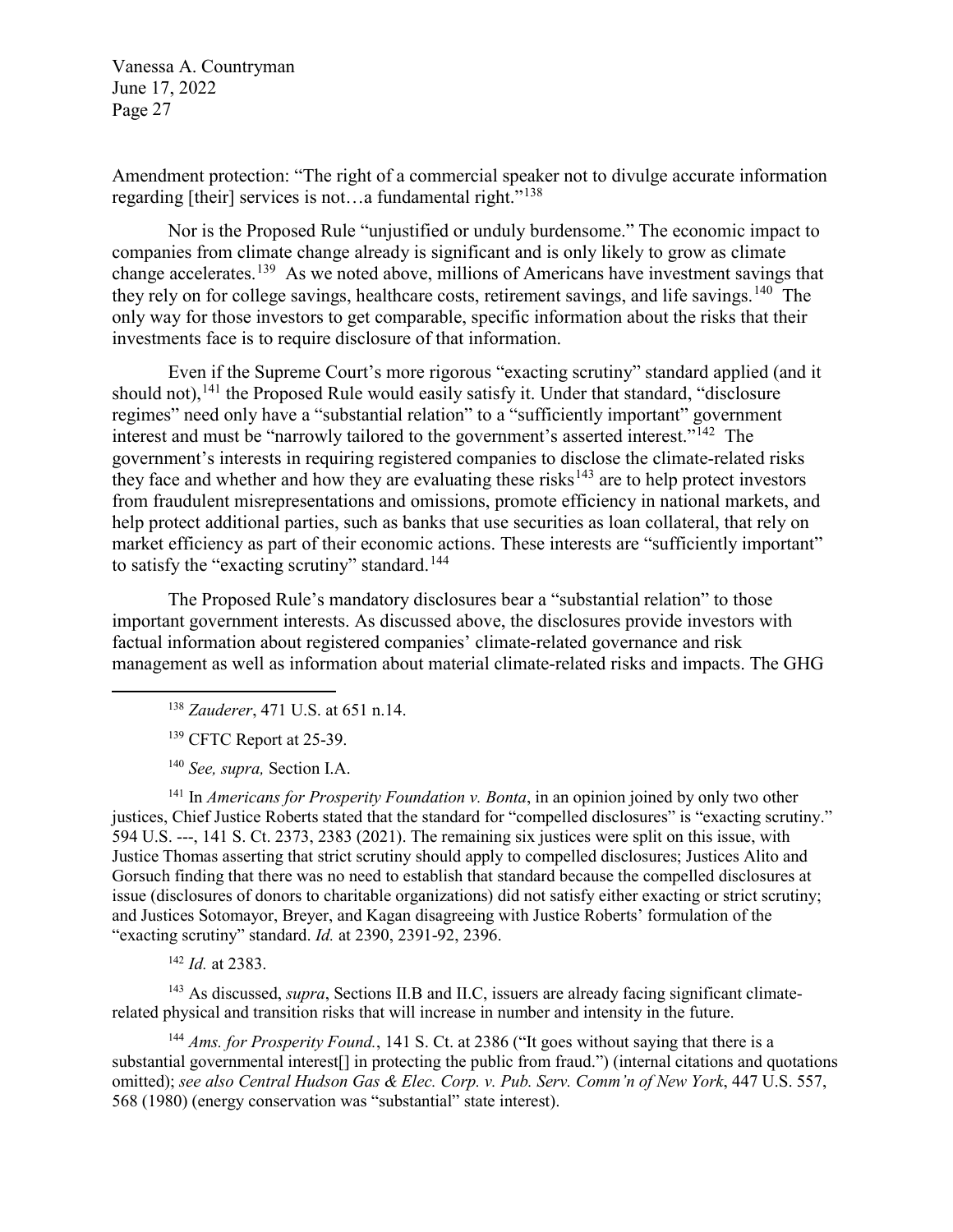emissions disclosures are necessary to assist investors and the market in understanding the physical and transition impacts and risks that registered companies face from current and future government regulation, as well as preventing greenwashing by registered companies. The proposed disclosures will help alleviate the information asymmetry between investors and registered companies, thereby aiding in preventing fraudulent misrepresentations and omissions, supporting broader investor trust in the national markets, and promoting efficient national markets that price in risks from climate change.

The Proposed Rule also is narrowly tailored to address the government's important interests. The only means of alleviating climate-related information asymmetries between investors and registered companies is by requiring registered companies to disclose information. Without mandatory disclosures, registered companies are incentivized to selectively disclose only information that supports an appearance of preparedness for climate-related risks, or to not disclose anything at all.<sup>[145](#page-27-0)</sup> Selective disclosure (or worse, greenwashing) undermines investor confidence in registered companies' voluntary statements.<sup>146</sup> Notably, for the past decade, the SEC has attempted to incentivize registered companies to disclose climate-related information through guidance; but this resulted in inadequate and inconsistent disclosures and a failure of the market more broadly to sufficiently price in climate-related risks.<sup>[147](#page-27-2)</sup>

The SEC therefore is well within its authority to adopt the Proposed Rule, and it should do so.

## **III. RESPONSES TO SPECIFIC REQUESTS FOR COMMENT**

In addition to our general comments in support of the Proposed Rule, we also have responses to several of the SEC's specific requests for comment. Although we support the Proposed Rule and encourage the SEC to adopt it, as reflected below, we believe the SEC should strengthen the rule in certain respects to protect investors and the broader market consistent with the SEC's statutory duties. We also respond to requests for comment where we believe the SEC should not amend the Proposed Rule for alternatives that the SEC identifies.

## **A. The SEC Should Add a New Subpart to Regulation S-K and a New Article to Regulation S-X as Proposed. (Request for Comment No. 1)**

We believe the SEC's proposal to include the Proposed Rule's provisions within Regulation S-K and Regulation S-X, as applicable, reflects the fact that information about climate-related risks is essential to investors' decision-making. As we explained in detail above, climate-related risks—both physical and transition risks—already are affecting registered companies and will continue to do so. In addition, presentation of climate-related disclosures alongside registered companies' other mandatory disclosures allows investors to contextualize the information. For example, whether an investor considers a registered company's climate-

<span id="page-27-2"></span><span id="page-27-1"></span><span id="page-27-0"></span> $\overline{a}$ 

<sup>&</sup>lt;sup>145</sup> Harnessing Inv. Interest in Sustainability at 664-65.

<sup>146</sup> *Id.*

<sup>&</sup>lt;sup>147</sup> Market Myopia at 73.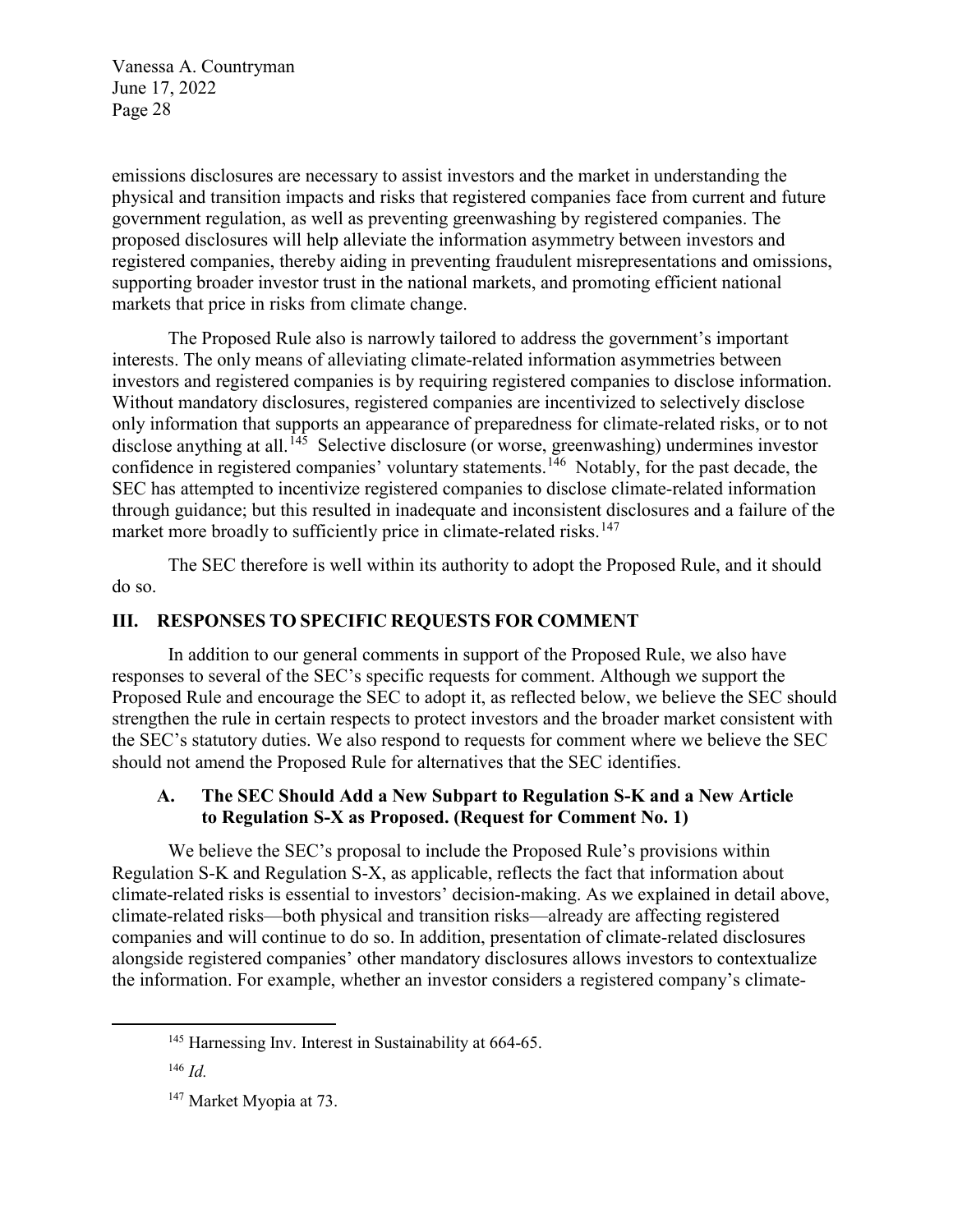related governance structure to be adequate may turn on the company's operations and other risk factors. By consolidating this information into a single filing—rather than including it in multiple publications from the company—investors can more easily access all relevant details.

# **B. Current SEC Reporting Requirements Are Not Providing Investors with Specific, Comparable Information About Registered Companies' Climate Change-Related Risks. (Request for Comment No. 4)**

As noted in the June 2021 Attorney General Letter, despite the SEC's 2010 guidance to registered companies about climate-related disclosures, the majority of registered companies were not making any climate-related disclosures at all.<sup>148</sup> Although the Task Force on Climate-Related Financial Disclosures ("TCFD") reports that the number of companies making climaterelated disclosures has increased in the past year, the SEC's current disclosure regime is not producing adequate disclosures. The TCFD found that, as of 2020, the most common climaterelated disclosure was risks and opportunities, with only 52% of companies disclosing that category.[149](#page-28-1) No other category of the TCFD's recommended disclosures exceeded 50%; most hovered between 30% and 45%.<sup>150</sup> North American registered companies remained the least likely to make any climate-related disclosures, with only 20% of companies making such disclosures in  $2020$ <sup>[151](#page-28-3)</sup>

Given these statistics, the SEC should move forward with its proposed mandatory climate-related disclosures rather than offering additional administrative guidance as a substitute.

# **C. The SEC Should Define "Flood Hazard Area" and "High Water Stressed Region." (Requests for Comment Nos. 13, 14)**

Although the Proposed Rule instructs registered companies to determine if they are exposed to material physical risks from a "flood hazard area" and/or a "high water stressed region," the rule does not define those terms. It is critical that investors have information about how those terms are defined both to compare between registered companies and to understand registered companies' materiality determinations. The SEC can solve this issue by defining the term in an amendment to the Proposed Rule.

## **D. The SEC Should Not Provide Additional Liability Safe Harbors for Internal Carbon Pricing, Scenario Analyses, and Transition Plan Disclosures. (Requests for Comment Nos. 28, 31, 51)**

The Private Securities Litigation Reform Act ("PSLRA") would protect from liability forward-looking statements within the proposed internal carbon pricing, scenario analysis, and transition plan disclosures. We do not believe that additional safe harbors for these disclosures

<span id="page-28-3"></span><span id="page-28-2"></span><span id="page-28-1"></span>[1.pdf.](https://www.fsb.org/wp-content/uploads/P141021-1.pdf)

<span id="page-28-0"></span> $\overline{a}$ 

<sup>150</sup> *Id.* <sup>151</sup> *Id.*

<sup>&</sup>lt;sup>148</sup> Atty. Gen. Letter.

<sup>&</sup>lt;sup>149</sup> TCFD, 2021 Status Report 30 (Oct. 2021), [https://www.fsb.org/wp-content/uploads/P141021-](https://www.fsb.org/wp-content/uploads/P141021-1.pdf)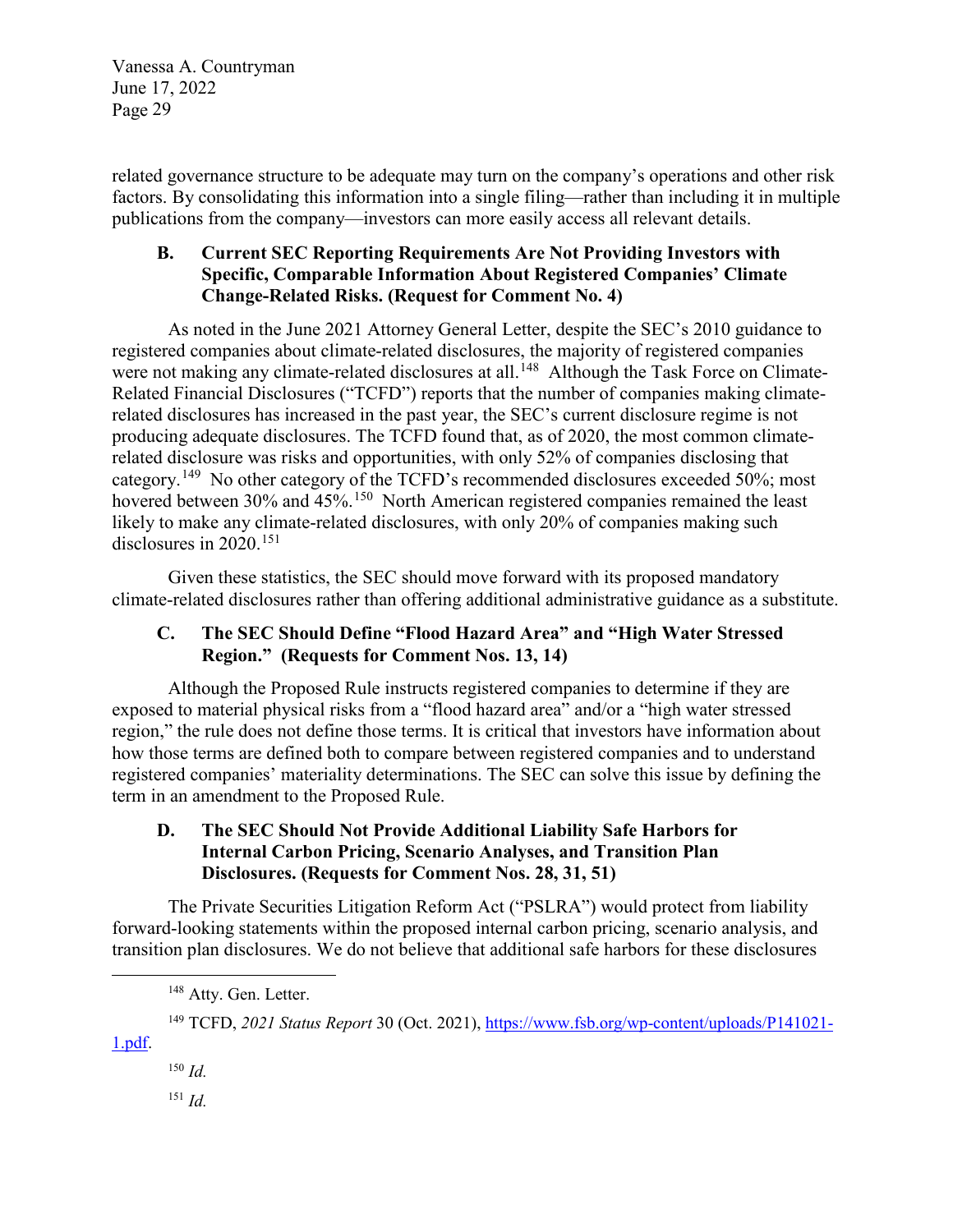$\overline{a}$ 

are warranted. Additional safe harbors would essentially insulate registered companies from liability for statements about whether they are in fact using internal carbon prices or scenario analyses, or whether they are making progress on their transition plan. We believe false or misleading statements in those circumstances should remain subject to liability.<sup>152</sup> As we noted above, key benefits of the Proposed Rule are preventing greenwashing and providing confidence to investors that climate-related disclosures are reliable; adding safe harbors for these three types of disclosures would undermine those benefits.

## **E. The SEC Should Require SRCs that Have Set Targets or Goals for Reducing Emissions that Include Scope 3 GHG Emissions to Disclose Their Scope 3 GHG Emissions. (Request for Comment No. 134)**

Similarly, to prevent greenwashing, we believe the SEC should amend the Proposed Rule to require SRCs that have set emissions reduction targets or goals that include Scope 3 GHG emissions to monitor and disclose their Scope 3 GHG emissions. By setting Scope 3 GHG emissions targets or goals, SRCs have essentially committed themselves to monitoring those emissions; having them report those emissions should not result in significant additional cost. And if SRCs have made such commitments but are not monitoring and disclosing their Scope 3 GHG emissions, those commitments may constitute unlawful greenwashing. Under those circumstances, the additional monitoring and disclosure requirement we recommend would help deter SRCs from greenwashing or expose SRCs that have already engaged in it.

## **F. The SEC Should Require All Registered Companies to Include Independent Attestations for Their Scope 1 and 2 GHG Emissions. (Request for Comment No. 138)**

Although we appreciate the SEC's concerns about the impact on SRCs, we nevertheless believe the SEC should require all registered companies to include independent attestations for Scope 1 and 2 GHG emissions, instead of limiting it to large accelerated filers as proposed. As we explained above, GHG emissions are a key metric for determining climate-related transition risks, and those risks are likely to impact small companies as well as large companies.[153](#page-29-1) As such, we do not believe that exempting SRCs from an independent attestation requirement is logical.

<span id="page-29-0"></span><sup>&</sup>lt;sup>152</sup> Notably, Section 18(a) of the Exchange Act provides a defense to liability if defendants show that they "acted in good faith and had no knowledge that such statement was false or misleading." 15 U.S.C. § 78r(a).

<span id="page-29-1"></span><sup>&</sup>lt;sup>153</sup> Small- and medium-sized companies often appear in the supply chains of larger companies, meaning their Scope 1 and Scope 2 GHG emissions may be part of a larger company's Scope 3 GHG emissions. *See* SME Clim. Hub, *New Data Reveals Two-Thirds of Surveyed Small Bus. Concerned Over Navigating Clim. Action* (Feb. 23, 2022), [https://smeclimatehub.org/new-survey-reveals-small-business](https://smeclimatehub.org/new-survey-reveals-small-business-barriers-climate-action/)[barriers-climate-action/.](https://smeclimatehub.org/new-survey-reveals-small-business-barriers-climate-action/) Those larger companies face transition requirements to lower their Scope 3 GHG emissions, which in turn adds transition risks to small- and medium-sized companies regarding their Scope 1 and Scope 2 GHG emissions.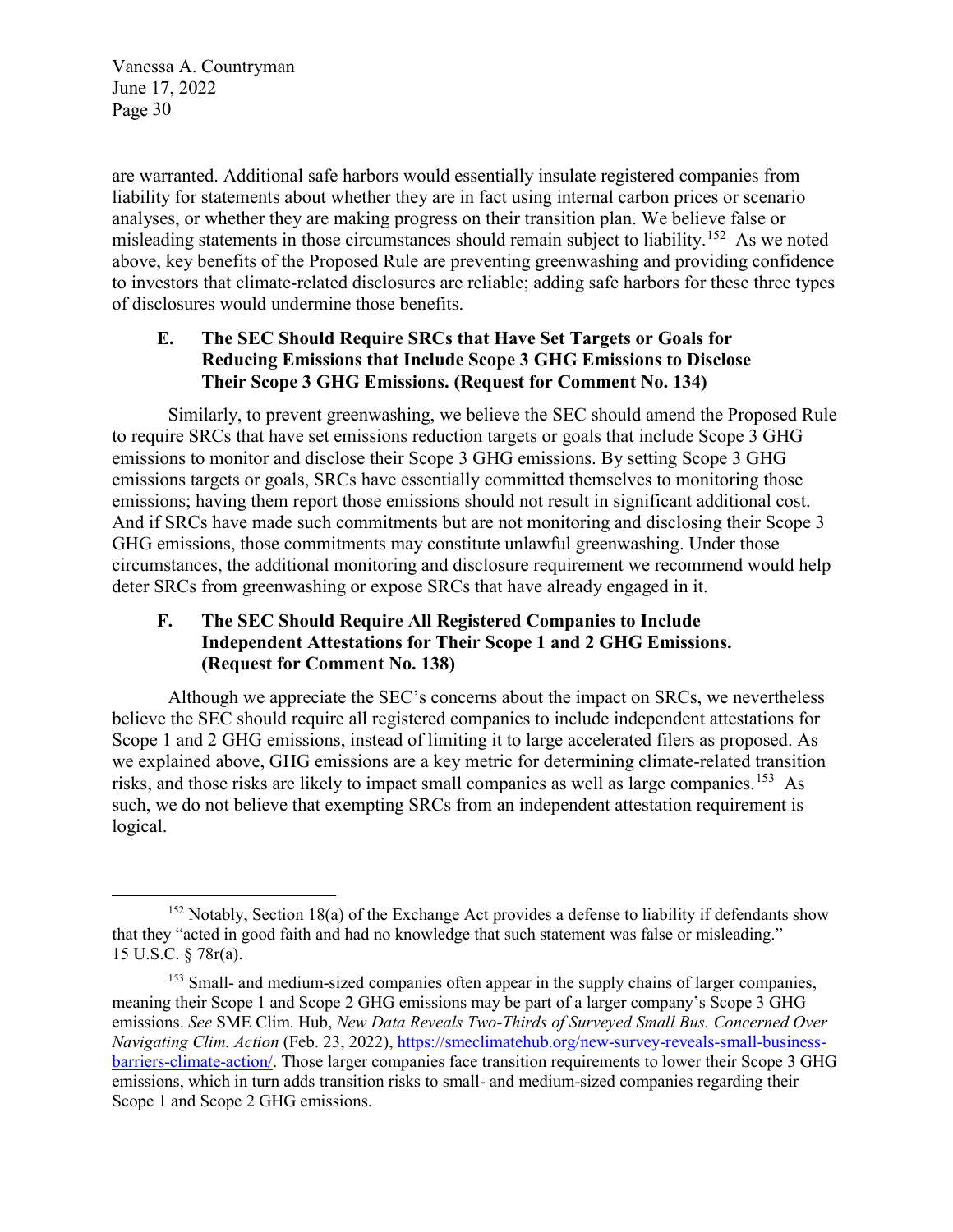To address burdens on SRCs, we recommend a longer phase-in period for SRCs than for large accelerated filers, with the expectation that as independent attestation services become more mainstream, competition will increase and costs will come down.

## **G. The SEC Should Require Scope 1 and Scope 2 GHG Emissions Attestations from Independent Third Parties. (Requests for Comment Nos. 146, 165)**

We support the Proposed Rule's requirement that the third party attesting to registered companies' Scope 1 and Scope 2 GHG emissions be independent from the issuer. There is already a proliferation of potentially and actually conflicted operators in this space. Companies that rate registered companies on their climate-related policies are also offering consulting services about how registered companies can improve those ratings.<sup>[154](#page-30-0)</sup> A mandatory independent third party attestation protects against further conflicts of interest and provides investors with better assurances of accuracy in registered companies' filings.

# **H. The SEC Should Not Exempt SRCs from All Climate-Related Disclosures. (Request for Comment No. 175)**

We discourage the SEC from amending the Proposed Rule to exempt SRCs from all climate-related disclosures. As noted above,[155](#page-30-1) climate-related risks and impacts do not and will not discriminate based on company size, and such risks for SRCs may be substantial. Notably, SRCs are not necessarily "small" companies, given that companies with a public float up to \$700 million and annual revenues up to \$100 million qualify.<sup>[156](#page-30-2)</sup> In this context, we strongly support the SEC's current approach of requiring climate-related disclosures from all public companies.

# **I. The SEC Should Not Exempt Companies Going Through IPOs from Climate Change-Related Disclosures. (Request for Comment No. 179)**

We also discourage the SEC from amending the Proposed Rule to exempt companies going through IPOs. The SEC asks whether mandatory climate-related disclosures might dissuade private companies from going public or incentivize them to delay going public. While we acknowledge and share the SEC's concerns about the relative sizes of the private and public markets, we do not believe that exempting companies going through IPOs is the solution. First, as a logical matter, an exemption for companies going through IPOs merely delays when they have to report; assuming the SEC adopts the Proposed Rule, it does not change the overall difference in disclosure requirements between the private and public markets. Second, and importantly, lowering investor and market protections in the public markets is counterproductive

 $\overline{a}$ 

<span id="page-30-2"></span><span id="page-30-1"></span><span id="page-30-0"></span><sup>154</sup> *See* Jean Eaglesham, *Wall St.'s Green Push Exposes New Conflicts of Interest*, Wall St. J. (Jan. 29, 2022), [https://www.wsj.com/articles/wall-streets-green-push-exposes-new-conflicts-of-interest-](https://www.wsj.com/articles/wall-streets-green-push-exposes-new-conflicts-of-interest-11643452202)[11643452202.](https://www.wsj.com/articles/wall-streets-green-push-exposes-new-conflicts-of-interest-11643452202)

<sup>155</sup> *See, supra*, Section II.E.

<sup>156</sup> *See* 17 C.F.R. § 229.10(f)(1).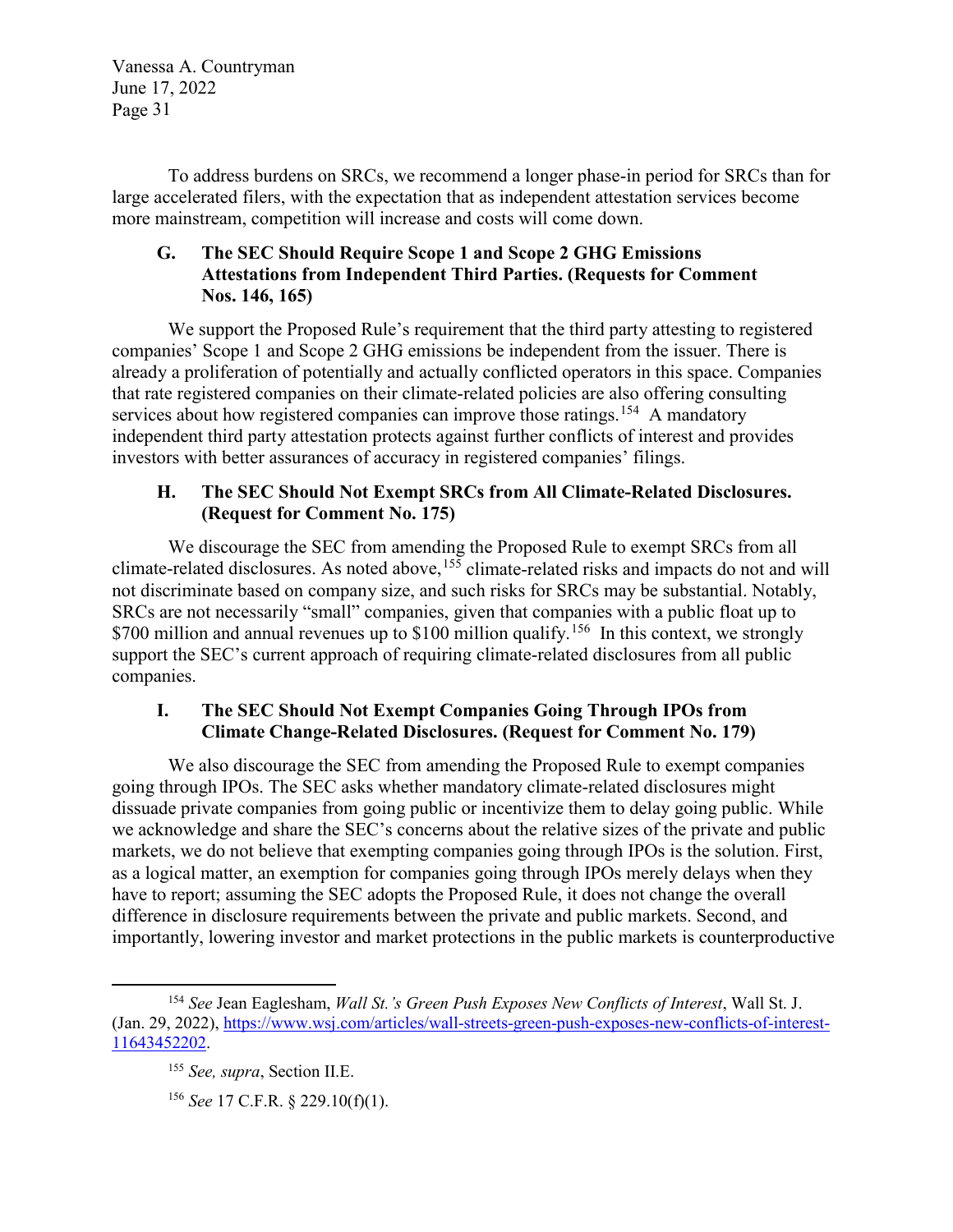and contrary to the SEC's mission and purpose. We therefore encourage the SEC to maintain the Proposed Rule's applicability to companies going through IPOs.

#### **J. The SEC Should Require that Climate Change-Related Disclosures Be "Filed" for Purposes of Liability. (Request for Comment No. 194)**

By requiring the mandatory disclosures in the Proposed Rule to be "filed" rather than "furnished," the SEC appropriately equates climate-related disclosures with other disclosures the SEC already mandates for investor protection. That treatment is warranted as a means of deterring greenwashing as well as of promoting trust in climate-related disclosures.

Registered companies may be concerned about litigation risks related to having climaterelated disclosures "filed" rather than "furnished," but, as we explain below, we do not believe those risks will increase under the Proposed Rule. Even if there is an increase in litigation risk, we believe the deterrent effects from requiring climate-related disclosures to be "filed" justifies the additional risk. Investors need this information to better assess their investment risks in light of the impact climate change already is having. Allowing liability under Section 18(a) to attach to false or misleading statements under the Proposed Rule's mandatory disclosures is a way not only to build trust in those disclosures among investors but also communicate to registered companies the importance of those disclosures and deter them from greenwashing or otherwise making misleading statements.

## **K. The SEC Should Set Earlier Compliance Dates. (Request for Comment No. 197)**

In light of the importance of these disclosures to investors as well as the immediacy of current climate-related risks and impacts, we recommend that the SEC shorten the compliance phase-in periods. Assuming that the Proposed Rule is adopted by December 2022, we propose that the SEC move up by one year all of the compliance dates (other than the compliance date for large accelerated filers for the proposed disclosures other than Scope 3 GHG emissions, which the SEC already proposes for reporting in 2024 for fiscal year 2023).

Specifically, we encourage the SEC to require accelerated and non-accelerated filers to start their climate-related disclosures (other than Scope 3 GHG emissions) in their 2024 filings for fiscal year 2023; and for SRCs to start their climate-related disclosures in 2025 for fiscal year 2024. We further propose that large accelerated filers, accelerated filers, and non-accelerated filers that need to report their Scope 3 GHG emissions under the Proposed Rule should have to disclose their Scope 3 GHG emissions in their 2025 filings for fiscal year 2024. To the extent the SEC adopts our recommendation to require SRCs that have included Scope 3 GHG emissions in a transition plan to disclose their Scope 3 GHG emissions, we encourage the SEC to require those SRCs to begin disclosure of their Scope 3 GHG emissions in 2026 for fiscal year 2025.

We believe this timetable is more appropriate than the one in the Proposed Rule, given the importance of these disclosures to investor protection and market efficiency.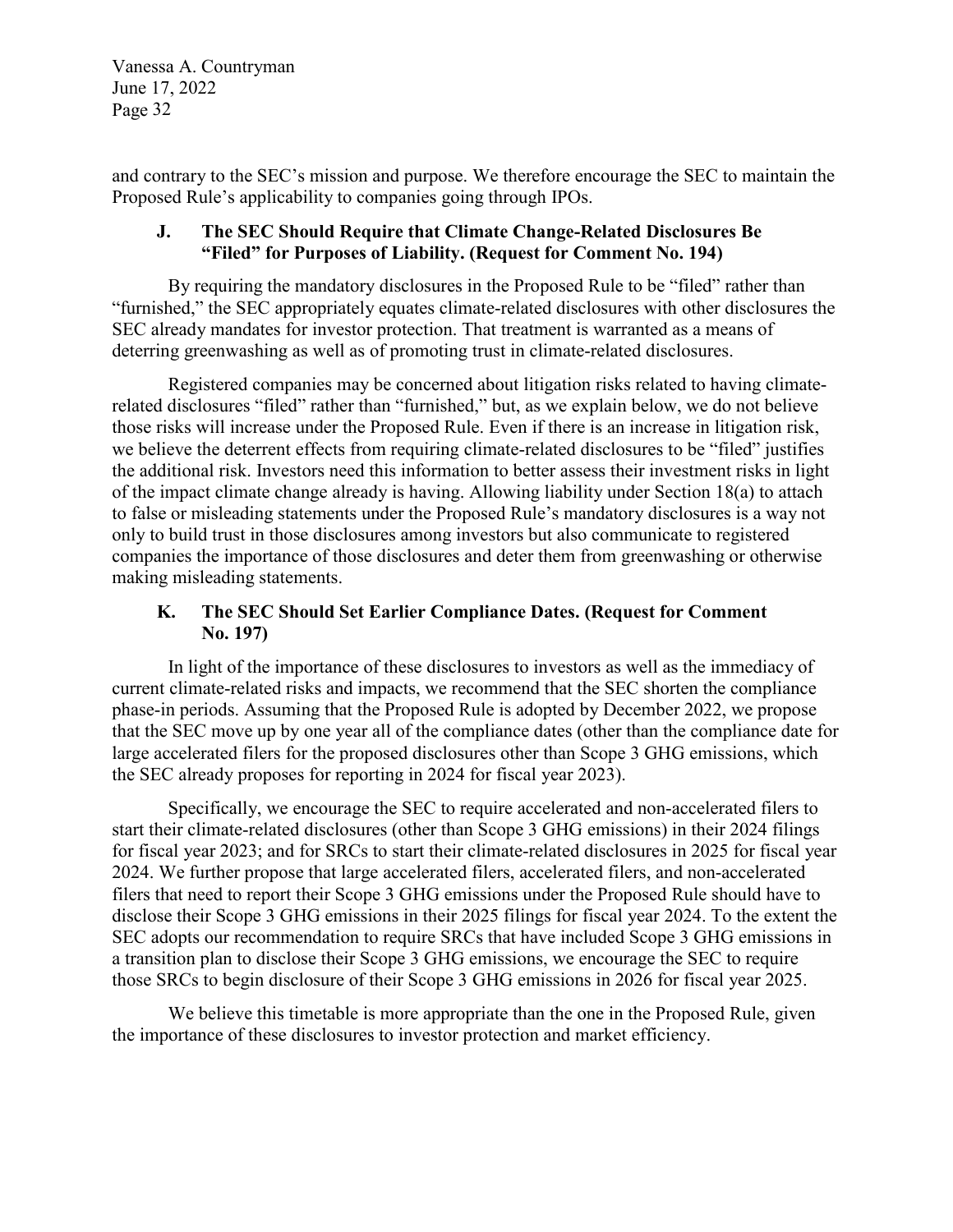#### **L. The SEC Should Reassess Registered Companies' Litigation Risks in the Economic Analysis. (Request for Comment on Economic Analysis)**

We believe the SEC's baseline for registered companies' litigation risks fails to account for the litigation risks that companies already face regarding climate-related risks and impacts, as well as the effect that bright-line rules and the proposed safe harbor will have on potentially reducing litigation risk. Securities fraud lawsuits alleging misleading representations regarding preparedness in the face of severe weather events have already emerged against registered companies.[157](#page-32-0) The economic analysis does not account for current litigation risks and the degree to which additional disclosures and bright line rules may actually lessen such risks.

The economic analysis also attributes heightened litigation risk to the risk of "inadvertent non-compliance."<sup>[158](#page-32-1)</sup> In addition to the PSLRA safe harbor and the Proposed Rule's additional safe harbor, the economic analysis should consider the degree to which the affirmative defense in Section 18(a) of the Exchange Act could alleviate increased litigation risk for such "inadvertent non-compliance." That section has an affirmative defense where registered companies can show a statement was made "in good faith" and with "no knowledge that such statement was false and misleading."[159](#page-32-2) The SEC should consider how this affirmative defense may shield registered companies concerned about litigation over good faith but ultimately mistakenly inaccurate statements in their filings.

#### **IV. CONCLUSION**

We appreciate the opportunity to comment on this important proposal. For all of the reasons discussed above, we support the Proposed Rule and encourage the SEC to adopt it, along with the recommended improvements.

Sincerely,

 $\overline{a}$ 

ROB BONTA California Attorney General

Tiry T. Weiser

PHILIP J. WEISER Colorado Attorney General

<span id="page-32-2"></span><span id="page-32-1"></span><span id="page-32-0"></span><sup>157</sup> *See, e.g., Barnes v. Edison Int'l, et al*, No. 2:18-cv-09690-CBM-FFM (C.D. Cal. May 10, 2019) (shareholder lawsuit regarding defendants' role in California wildfires); *Vataj v. Johnson, et al*, No. 4:19-cv-06996-HSG (N.D. Cal. Apr. 17, 2020) (shareholder lawsuit regarding PG&E's wildfire preparation); *Mass. v. ExxonMobil Corp.*, 187 N.E.3d 393 (Mass. 2022).

<sup>158</sup> 87 Fed. Reg. at 21,444.

<sup>159</sup> 15 U.S.C. § 78r(a).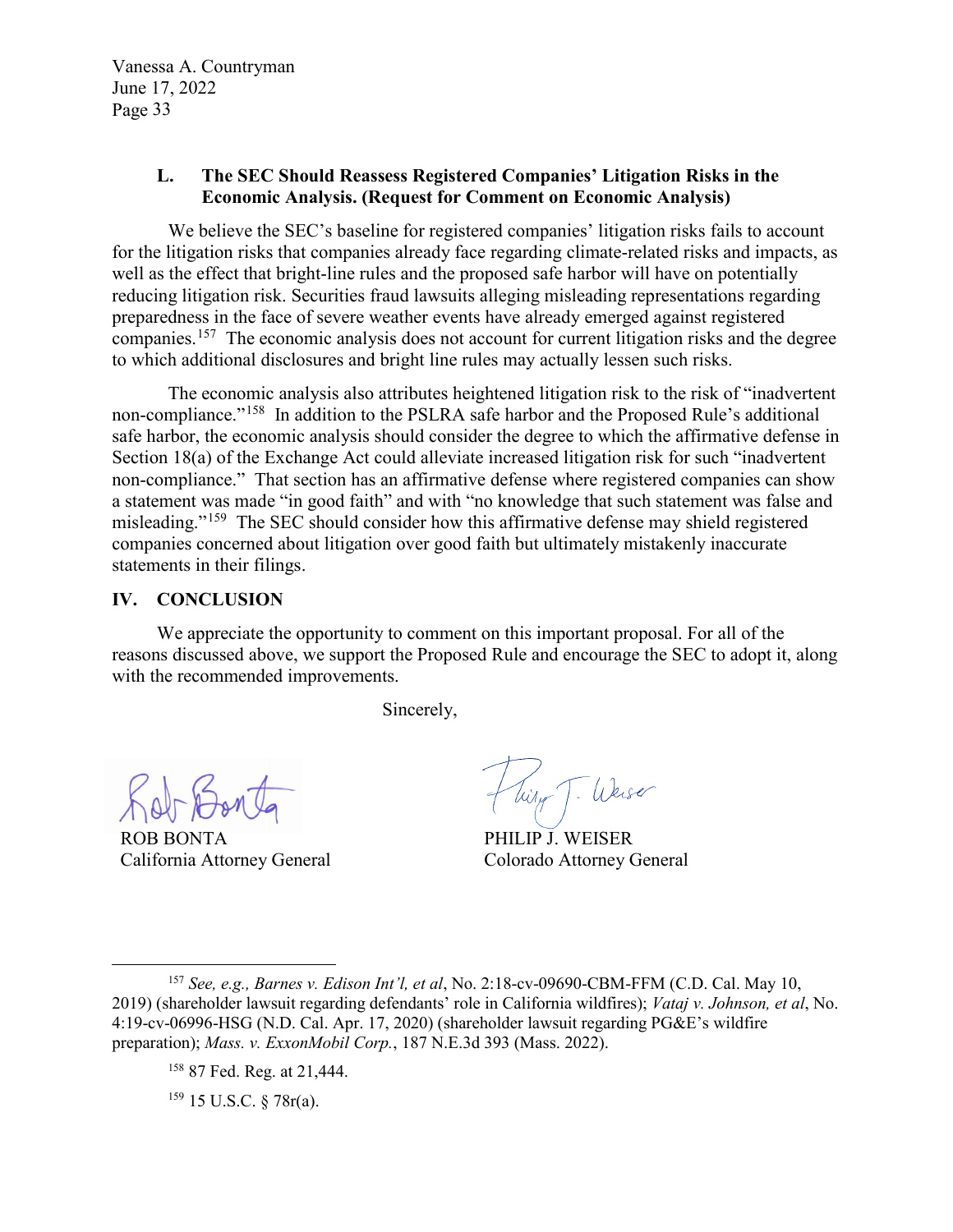WILLIAM TONG Connecticut Attorney General

KARL A. RACINE District of Columbia Attorney General

 $\leftarrow \mathbb{Z}$ 

KWAME RAOUL Illinois Attorney General

 $Bia-2fa$ 

BRIAN E. FROSH Maryland Attorney General

tana Wesse

DANA NESSEL Michigan Attorney General

AARON D. FORD Nevada Attorney General

mings

KATHLEEN JENNINGS Delaware Attorney General

HOLLY T. SHIKADA Hawaii Attorney General

anon M. Frey

AARON M. FREY Maine Attorney General

MAURA HEALEY Massachusetts Attorney General

KEITH ELLISON Minnesota Attorney General

HECTOR BALDERAS New Mexico Attorney General